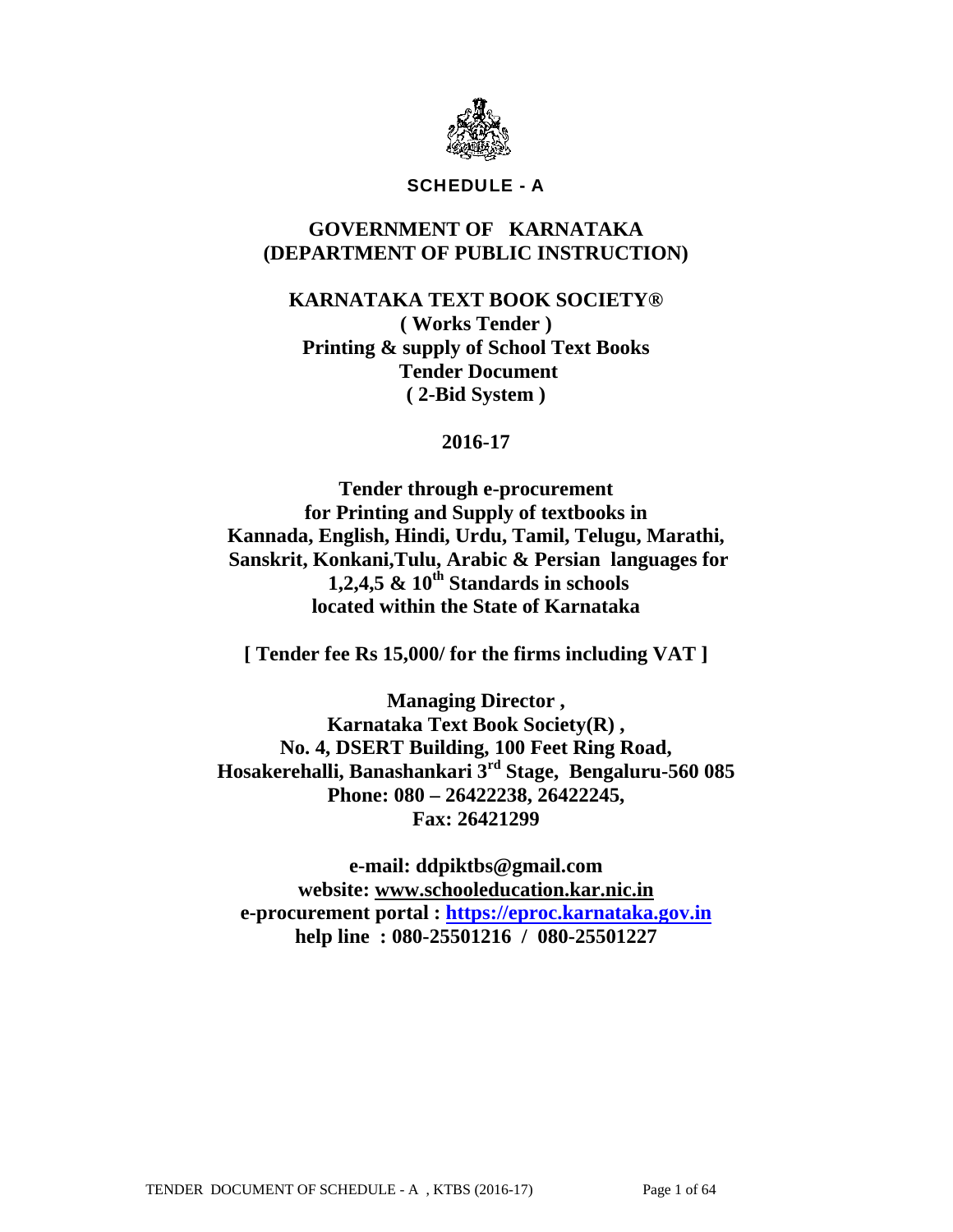

### **GOVERNMENT OF KARNATAKA (DEPARTMENT OF PUBLIC INSTRUCTION) KARNATAKA TEXT BOOK SOCIETY ®**

e-mail id : ddpiktbs@gmail.com Bengaluru – 560085 No:A7/ KTBS/2016-17 TBP-Tender-01/2015-16 Dated: 18/09/2015

.

Phone: 080 - 26422238, 26422245, No. 4, DSERT Building, 100 Feet Ring Road, Fax: 26421299 **Hosakerehalli, Banashankari 3<sup>rd</sup> Stage**,

**COMBINED TENDER NOTIFICATION**

(e- procurement)

 Tenders are invited under Two Bid System on Government of Karnataka e-procurement platform from eligible printers having Infrastructure as stipulated in the Tender Document within the States of Karnataka, Maharashtra, Andhra Pradesh, Telangana,Tamil Nadu, Pondicherry, Kerala & Goa to print and supply about 187 lakhs of textbooks for classes **1,2,4,5 & 10** in the Karnataka State for the year **2016-17**.

| e-procurement portal address |  | https://eproc.karnataka.gov.in |
|------------------------------|--|--------------------------------|
| Portal Help line             |  | 080-25501216 / 080-25501227    |

 There are in all **151** titles to be printed of textbooks, which have been classified into Schedule-**A** & Schedule-**B** two Schedules containing **28 – packages** for bidding as mentioned here under.

| Tender Notification No.                                            | Date of the<br><b>Notification</b> | Particulars                                                                                                                                                          | <b>EMD</b><br>prescribed<br>in lakhs of<br>Rs. |
|--------------------------------------------------------------------|------------------------------------|----------------------------------------------------------------------------------------------------------------------------------------------------------------------|------------------------------------------------|
| No:A7/ KTBS/2016-17 TBP-<br>Tender-01/2015-16<br>Schedule-A        | 18-09-2015                         | <b>Schedule-A</b> : Packages from 1 to 22<br>containing 4 Colour Text Books and<br>single colour Text books in size<br>$1/4^{\text{th}}$ Crown. (Total 22 Packages). | 6.00                                           |
| No:A7/ KTBS/2016-17 TBP-<br>Tender-01/2015-16<br><b>Schedule-B</b> | 18-09-2015                         | <b>Schedule-B</b> : Packages from 23 to 28<br>containing single colour Text books<br>in size $1/\overline{4}^{\text{th}}$ Crown.<br>(Total 06 Packages)              | 3.00                                           |

 Each schedule is treated as a separate tender and detailed tender document are available separately in the e-portal and are also published **separately** for each schedule for reference in the department website **www.schooleducation.kar.nic.in.**

The last date for submission of Tender is **16/11/2015 before 17.30 hrs**. The prequalification bids ( Technical bid ) will be opened online on **19/11/2015** at 11.00 hrs. online through e-procurement portal. No separate intimation in this regard will be given individually.

The financial bids of only those bidders who satisfy pre-qualification criteria upon evaluation will be opened on specified date mentioned in tender document.

Sd/-

**Managing Director, Karnataka Text Book Society.**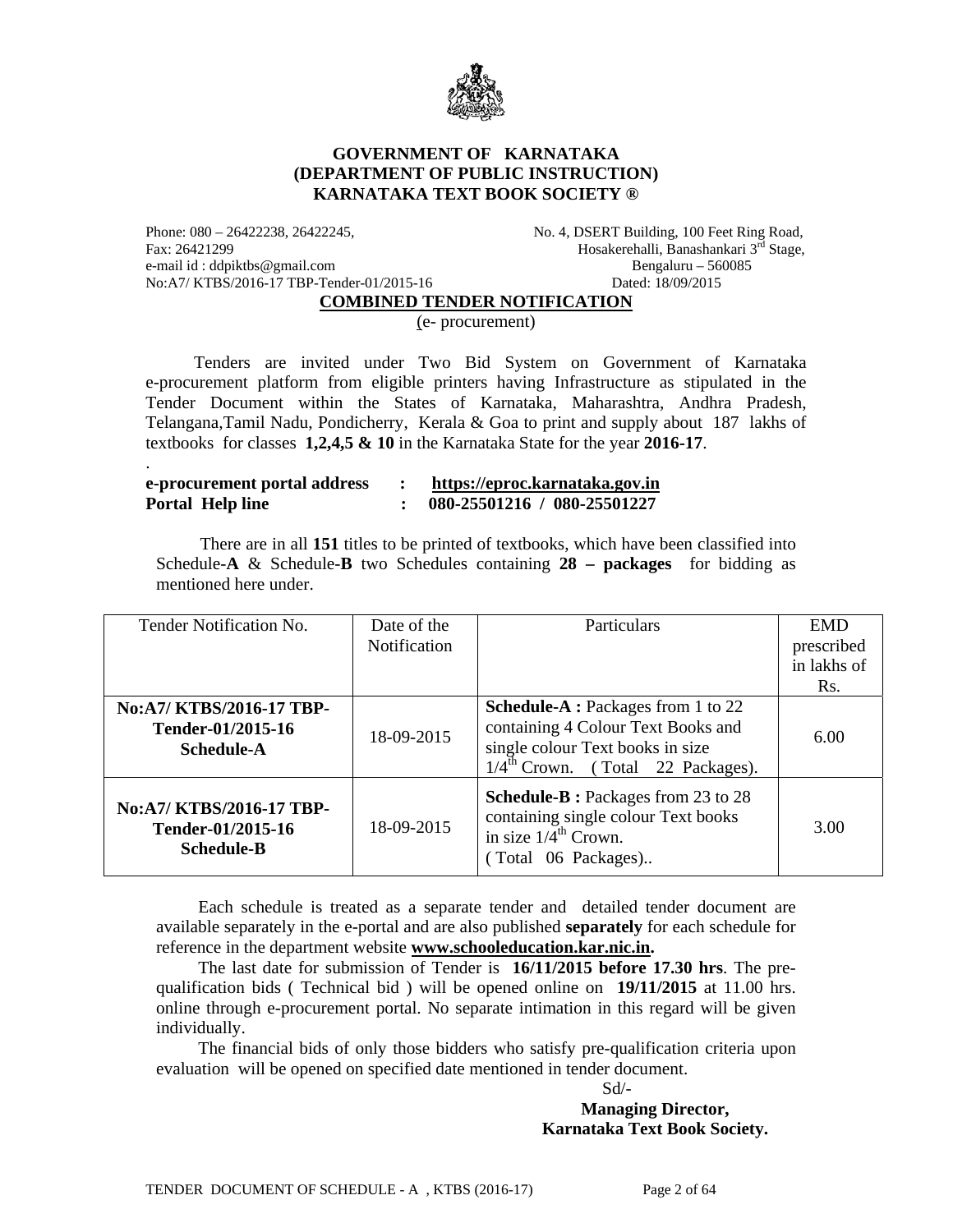

#### **GOVERNMENT OF KARNATAKA**

### **OFFICE OF THE MANAGING DIRECTOR, THE KARNATAKA TEXT BOOK SOCIETY,® NO.4. 100 FT. RING ROAD, HOSKEREHALLI, BSK III STAGE, BENGALURU-85 Phone Nos. 080-26422238, 080-26422245 FAX: 26421299**

### **TENDER DOCUMENT FOR PRINTING AND SUPPLY OF PRIMARY AND SECONDARY SCHOOL TEXTBOOKS TO BLOCK EDUCATIONAL OFFICERS (BEO'S) SCHEDULE –A PACKAGES FROM 1 TO 22 (Two Bid system)**

| Sl <sub>No</sub> | Particulars                                    | Particulars                         |
|------------------|------------------------------------------------|-------------------------------------|
| $\mathbf{1}$     | <b>Bid Reference</b>                           | Notification No: No:A7/KTBS/2016-17 |
|                  |                                                | TBP-Tender-01/2015-16 Schedule-A.   |
|                  |                                                | dated: 18/09/2015                   |
| $\overline{2}$   | Bidding document available on the<br>site till | 16/11/2015, 17.30 hrs               |
| 3                | <b>Last Date for submission of Bids</b>        | 16/11/2015, 17.30 hrs               |
| $\overline{4}$   | Pre bid meeting                                | 30/10/2015, 11.00 hrs               |
| 5                | Time and Date of opening:                      |                                     |
|                  | <b>Technical Bid</b>                           | 19/11/2015, 11.00 hrs               |
|                  | <b>Financial Bid</b>                           | 26/11/2015, 11.00 hrs               |
| 6                | Opening of Bids                                | Online through e-procurement portal |
|                  |                                                |                                     |
| 7                | <b>Address for Communication</b>               | The Managing Director,              |
|                  |                                                | Karnataka Textbook Society®         |
|                  |                                                | No.4, DSERT Building,               |
|                  |                                                | 100 Ft Ring Road, BSK III Stage,    |
|                  |                                                | Bengaluru - 560 085                 |
|                  |                                                | Karnataka State, India.             |

 All bids must be accompanied by bid security( EMD ) and Tender Document Fee amount as specified under clause **1.2.1** of Section 1 of Volume 2 .

Bids will be opened online through e-procurement portal. No separate intimation in this regard will be given individually.

 In the event of the date specified for bid submission and opening being declared as a holiday for Karnataka Textbook Society, opening of bids will be on the following working day at the scheduled time.

Sd/-

Managing Director Karnataka Text Book Society® Bengaluru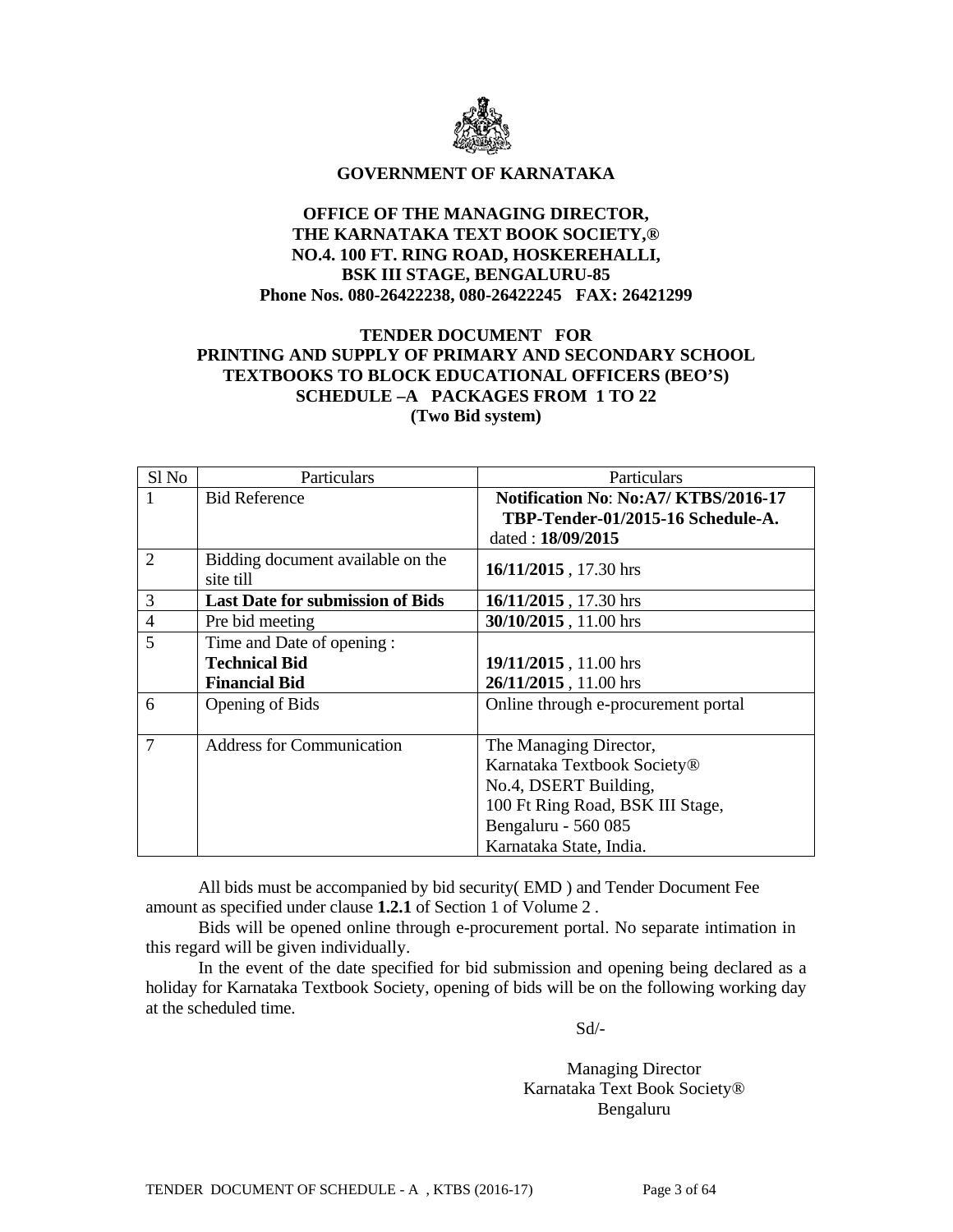# **Tender Document - Index**

| Sl No           | Particulars                                                | Page No        |
|-----------------|------------------------------------------------------------|----------------|
| 1               | <b>Cover Page</b>                                          | 1              |
| $\overline{2}$  | Notification                                               | $\overline{2}$ |
| 3               | Bid schedule                                               | 3              |
| $\overline{4}$  | Index                                                      | $\overline{4}$ |
| 5               | Volume 1: Introduction                                     | $\overline{5}$ |
| 6               | Volume 2: Section 1 Instruction to Bidders                 | 6              |
| $\tau$          | Section 2 General Information                              | $\overline{7}$ |
| 8               | Section 3 Evaluation for Qualification                     | 14             |
| 9               | Section 4 Evaluation of Price Proposal                     | 16             |
| 10              | Section 5 Evaluation Methodology                           | 16             |
| 11              | Section 6 Contents of Proposal                             | 17             |
| 12              | Section 7 Bidding Schedule                                 | 18             |
| 13              | Section 8 General Conditions of Contract                   | 18             |
| 14              | Section 9 Special Conditions of Contract                   | 30             |
| 15              | Volume 3 : Contract agreement                              | 35             |
| 16              | Volume 4 : Schedule of Place of delivery                   | 37             |
| 17              | Volume 5 : Package-wise / Title-wise details               | 42             |
| 18              | Table 1 - Bid Form                                         | 48             |
| 20              | Appendix A - Format for letter of proposal                 | 49             |
| 21              | Appendix B - Format for Power of Attorney                  | 50             |
| 22              | Appendix C - Details of Bidder                             | 51             |
| 23              | Appendix D - Format for Anti-collusion certificate         | 52             |
| 24              | Appendix E - Format for Bid Security                       | 53             |
| 25              | Appendix F - Format for Undertaking of being a Printer     | 55             |
| 26              | Appendix G1- Format for Statement of Experience            | 56             |
| 27              | Appendix G2 - Format for Statement of Financial Capability | 57             |
| 28              | Appendix G3- Format for Statutory Auditors Certificate     | 58             |
| 29              | Appendix H - Format for Statutory Auditors Certificate     |                |
|                 | regarding Financial Capability                             | 59             |
| 30              | Appendix I - Format for indicating the Package group       | 61             |
|                 | preferences and Bidder Capacity                            |                |
| 31              | Appendix J - Tender Form & Price Schedule (Cover 2)        | 62             |
| $\overline{32}$ | Appendix K- Declaration of work completion                 | 64             |

Sd/-

**Managing Director Karnataka Text Book Society®**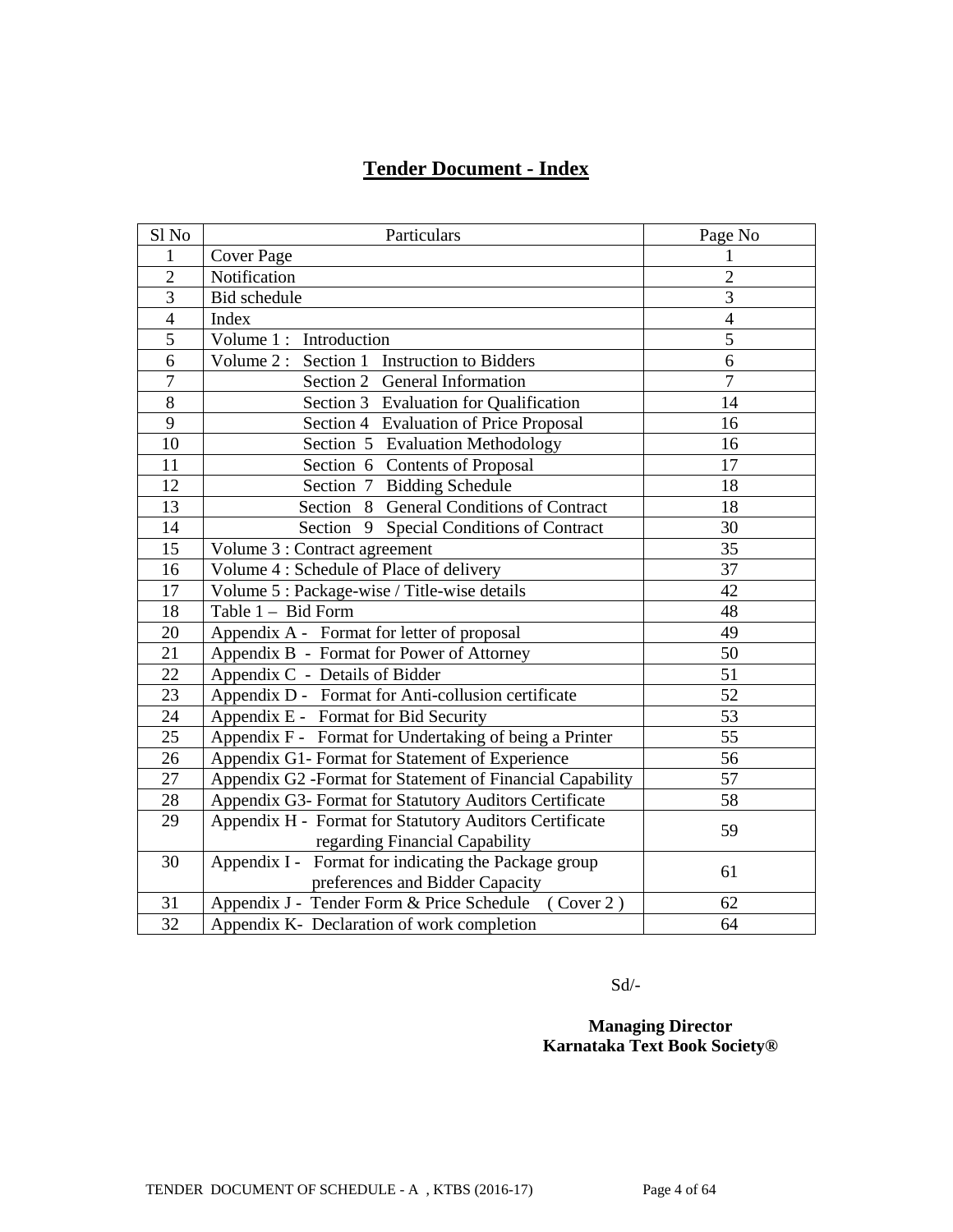#### **VOLUME 1**

#### **PRINTING AND SUPPLY OF SCHOOL TEXTBOOKS**

#### **A BRIEF DESCRIPTION**

#### **1. INTRODUCTION**

- 1.1 The Karnataka Textbook Society® herein after referred to as `the Society` is registered under the Societies Act 1960, functioning under the Education Department, Government of Karnataka. The Society is wholly financed by the Government of Karnataka.
- 1.2 The objective of the Society is to provide quality Textbooks to Primary and Secondary School students of the schools across the state of Karnataka in accordance with the rules.
- 1.3 Free textbooks are provided to  $1<sup>st</sup>$  to  $10<sup>th</sup>$  Standard students of all government schools and  $9<sup>th</sup>$ &  $10<sup>th</sup>$  class students of all Aided Schools as per the Government policy and to  $1<sup>st</sup>$  to  $8<sup>th</sup>$  Standard students of all aided schools as sponsored under the project of Sarva Shikshana Abhiyana (SSA) , Karnataka .
- 1.4 Sale Textbooks are provided to all students of unaided schools in Karnataka.
- 1.5 This is a tender for printing and supply of Textbooks under free & sale category for the academic year 2016-17.

#### **2. SCOPE OF WORK**

- 2.1 About 101.12 lakh children are studying in 60,912 primary schools and 14,937 high schools in Karnataka. For the year 2016-17, out of a total of about 434 lakh Textbooks, about an average of 349 lakh textbooks have to be printed under free category  $\&$  85 lakh textbooks under Sale category under this Tender. Free & Sale category books are to be supplied to the office of all 204 Block Educational Officers (BEO) of Karnataka, who in turn have to distribute well in time to the schools in their jurisdiction before the commencement of the academic year.
- 2.2 The successful bidder is responsible to enter into an agreement with KTBS. He should procure the paper and get the quality of paper certified by an approved testing and certifying agency appointed by the Society viz**`the Director of Printing, Stationery & Publications, Government of Karnataka, Bengaluru** and then print and supply Free & Sale Categories of textbooks to BEO's after ensuring the quality.
- 2.3 The successful bidder is also responsible and accountable for all the printing and supply process throughout the contract period. He has to chalk out the programme of work/ route map/ time schedule from the date of commencement of work and up to the completion of the work and intimate the same to the purchaser.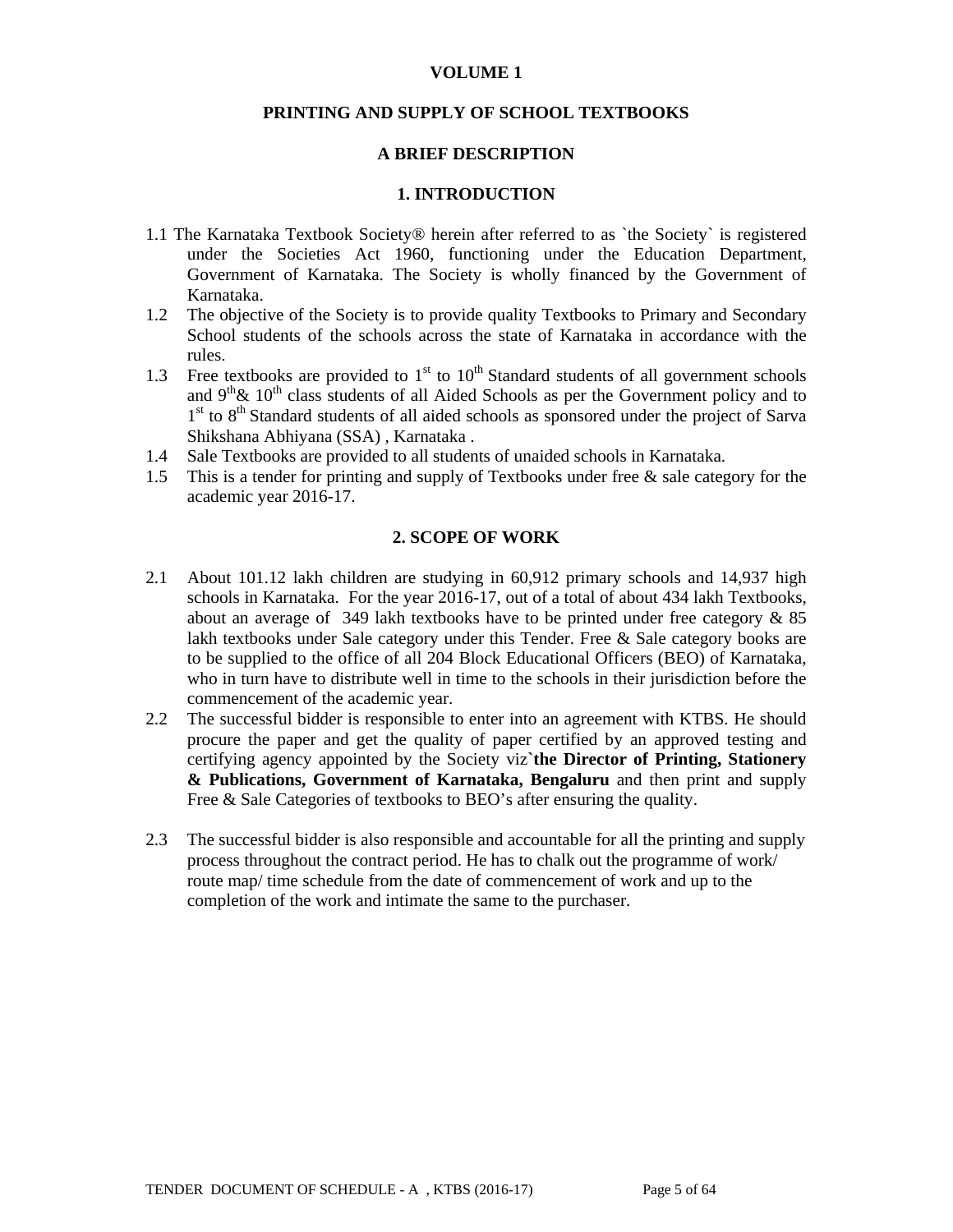#### **VOLUME 2 INSTRUCTION TO BIDDERS**

### **SECTION 1**

#### **1.1. INTRODUCTION AND BACKGROUND**

- 1.1.1 Government is distributing free textbooks to all the government school students and aided school students of standards 1to 10 and sale Books to un-aided schools across the state of Karnataka .
- 1.1.2 In pursuance of this objective, the Karnataka Textbook Society® of Government of Karnataka invites open tenders from interested parties for the printing and supply of free & sale textbooks to all 204 BEO's. Interested parties ("Bidders") are invited to submit detailed Bids.
- 1.1.3 The Bids would be evaluated on the basis of the evaluation criteria set out in this document in order to identify the successful Bidder. In order to do so, the Purchaser himself or his authorized representative may inspect the premises of the bidder.
- 1.1.4 The Successful Bidder would then have to enter into an Agreement with The Managing Director, KTBS, and perform the obligations as stipulated there in respect of the Project. The Draft Agreement forms part of this document.
- 1.1.5 The Successful Bidder would be required to print and supply Free & Sale category textbooks to 204 BEO's of Karnataka in accordance with the terms and conditions laid down for further distribution by them.
- 1.1.6 The period of the contract shall be upto the end of academic year 2016-17 from the date of its execution.
- 1.1.7 Upon satisfactory completion of the printing and supply of school text books, payments will be made in accordance with the terms and conditions set out in this Document.

#### **1.2. BRIEF DESCRIPTION OF BIDDING PROCESS**

1.2.1 The Society intends to follow a single stage, two Bid process for selection of the successful Bidder for the Project.

#### **Documents Constituting the Tender ( Two Bid)**

 The tender (two Bid) prepared by the Tenderer shall comprise the following components i.e. Technical Bid and Financial Bid. Both shall have to be submitted online in the formats available in the e-portal.

#### **Technical Bid**

1. Earnest money deposit ( EMD ) and Tender Document fee as prescribed. Tender Document fee is required to be furnished in the form of Demand draft(DD). A scanned copy of the DD shall be uploaded and the DD will be collected by KTBS during office hours on the working days prior to opening of Technical Bids. Non submission of Tender Document fee in the form of DD before the time of opening of Technical bids may lead to rejection of the bid.

#### **Scanned images of the following Documents**

- **1.** Relating to establishing the qualification of the Bidder in terms of Documents/undertakings/declarations as per Appendix A to Appendix I
- 2. Registration Certificate of VAT/CST
- 3. Registration Certificate under Factories Act or SSI certificate or equivalent issued by any State or Central Department.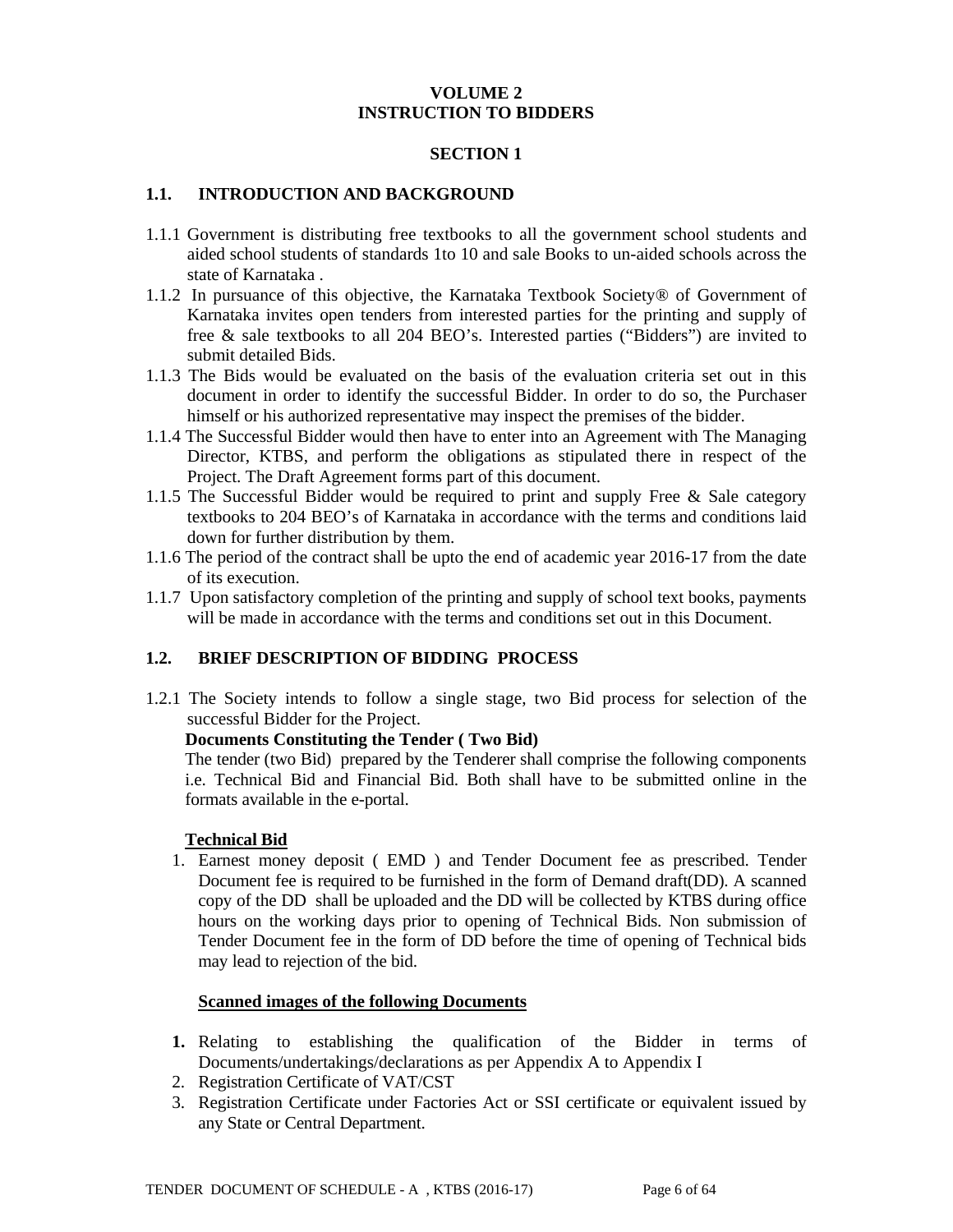- 4. Latest VAT returns filed for the month of June 2015 or quarter ending June-2015.
- 5. Annual VAT returns filed for the preceding three years i.e. for the years 2012-13, 2013-14 and 2014-15.
- 6. Acknowledgement of IT returns filed for the preceding three years i.e. for the Assessment years 2012-13, 2013-14 and 2014-15.
- 7. Declaration of work completion as per Appendix-K
- 8. Copy of the documents as required under clause 2.1.7
- 9. Details and correct address of the places of production.
- 10. Official e-mail address of the firm.

### **Financial Bid**

- 1.2.1 The Tender Form and the Price Schedule which **form** the Financial Bid shall be submitted online in the provided manner . A Scanned copy as per **Appendix-J** is to be uploaded as an additional document.
- 1.2.2 The evaluation of the Proposals would be carried out in 3 levels.

**a) FIRST LEVEL**: This stage is called *"Test-of- responsiveness"*. This stage involves an evaluation based on Qualification Submissions. Proposals found to be substantially responsive would be selected for evaluation in the **SECOND LEVEL.** 

**b) SECOND LEVEL**: This stage is called "*Qualification".* In this Stage the information of the Bidders relating to their experience, financial and infrastructural capability would be evaluated. Bidders meeting the experience, financial  $\&$ infrastructure capability criteria as set out in this Document shall be short-listed as *"Qualified Bidders".*

**c) THIRD LEVEL:** This stage is called *"Eligibility".* In this stage the Price Bid of the *"Qualified Bidders"* would be evaluated based on the evaluation criteria for the Price Bid. The successful price bidder shall be declared as the *"Eligible Bidder."* 

## **1.3 AVAILABILITY OF TENDER DOCUMENT In the e-procurement portal https://eproc.karnataka.gov.in**

1.3.1 All subsequent notifications, changes and amendments on the project or tender document would be posted only on the **e-procurement portal viz**  *https://eproc.karnataka.gov.in*

## **1.4 PROPOSAL DUE DATE**

The proposal should be uploaded on or before **16-11-2015,** before **17.30hrs**.

#### **SECTION 2 A. GENERAL**

#### **2.1 BIDDERS**

- 2.1.1 The Legal entity eligible for participating in the qualification process shall be `**the Printer**` belonging to any of the States of Karnataka, Maharashtra, Andhra-Pradesh, Telangana, Tamil Nadu, Pondicherry, Kerala and Goa.
- 2.1.2 **The Printer** means an entity with the prescribed eligibility who is engaged in the business of printing and supplying of books and who has a Minimum of 3 years experience in printing and supply of books.
- 2.1.3 The legal entity should possess Technical facilities of the National/International standards. The legal entity should also have experience in printing and supply of books for a State Government/ Educational Institutions / Reputed Private Institutions located in any State of India.
- 2.1.4 The Legal Entity should have been registered as printer either under Factories Act or with department of Industries and commerce and shall have registrations under Sales Tax Act or Value Added tax Act or under Local Tax Act in their respective States in India.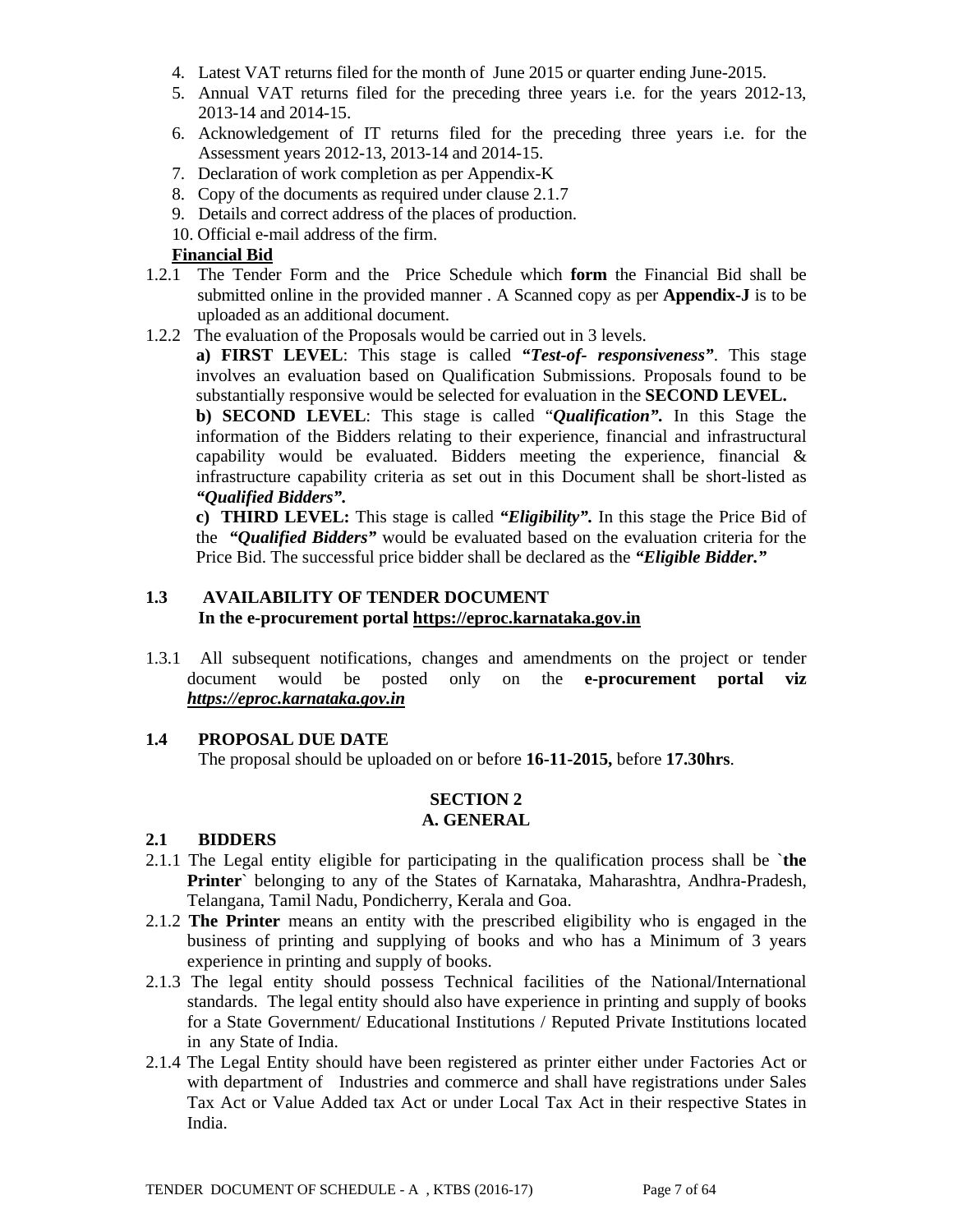- 2.1.5 The main business of the Legal Entity in the immediately preceding 3 years should be as a printer in any of the states of Karnataka , Maharashtra , Andhra-Pradesh , Telangana, Tamil-Nadu , Pondicherry , Kerala and Goa.
- 2.1.6 The Legal Entity should have achieved a minimum annual turnover of Rs.75.00 lakhs in each of the preceding 3 years i.e. 2012-13, 2013-14 and 2014-15
- 2.1.7 The following documents / information shall be submitted by the Bidders along with the Qualification Submissions:
	- A legal entity incorporated as Private/Public Limited Company shall submit Certificate of Incorporation, Memorandum & Articles of Association.
	- A Partnership Firm shall submit Partnership Deed.
	- An individual or a HUF shall submit copy of VAT / ST / Local Sales Tax / Local VAT Certificate.
- 2.1.8 Any Entity which has been barred by the Education Department, Government of Karnataka (GoK), any other State Government in India (SG) or Government of India (GoI), or any of the agencies of GoK/SG/GoI would not be eligible to submit a Proposal. The Bidder shall execute an undertaking to this effect as per the format enclosed in Appendix D.
- 2.1.9 Any Entity which has been declared as blacklisted by the KTBS would not be eligible to submit a proposal.

## **2.2 NO CONSORTIUM**

 Bidder should be an individual entity and should submit their bids individually*.* More specifically, consortium of bidders is barred from participation in the tender.

## **2.3 NUMBER OF PROPOSALS & PACKAGE DETAILS**

- 2.3.1 Each Bidder shall submit only one Proposal in response to this Tender document. Any Bidder, who submits or participates in more than one Proposal, shall be disqualified and shall also cause disqualification of all the proposals in which such Bidder has participated.
- 2.3.2 **A Bidder can quote for a maximum of 4 packages as per his capacity in the descending order of his preference. List of work packages is as shown under Volume 5. A bidder shall and shall bid for the packages as per his production capacity.**
- 2.3.3 Packages are allotted as per the terms at the sole discretion of the purchaser. As referred in clause 2.3.2, maximum number of packages to be allotted in this tender is 4 only and it shall be decided on the assessed capacity by the purchaser. If the bidder bids for the packages more than his capacity and in case the same bidder being L1 in any or all of the packages, then if the bidder subsequently shall back out of the packages whether on his own or as per the assessed capacity the Purchaser shall unilaterally decide the packages to be allotted irrespective of the preference shown and it shall be binding on the bidder .

 In such circumstances the other packages may be offered to L2 bidders with or without negotiations and the purchaser may penalize for the damages due to such misrepresentation. The penal charges shall be worked out considering the difference in L1 ad L2 rates.

- 2.3.4.Printer is eligible to quote for any of the **4** packages in the descending order of preference from **1 to 22** packages of the Schedule-A .
- 2.3.5. Number of textbooks to be printed under the Work Packages as shown in Volume 5 is provisional and indicative and actual numbers of Textbooks to be printed and supplied will be as provided in the Purchase Order and the Distribution List.The number of pages in a book are all indicative.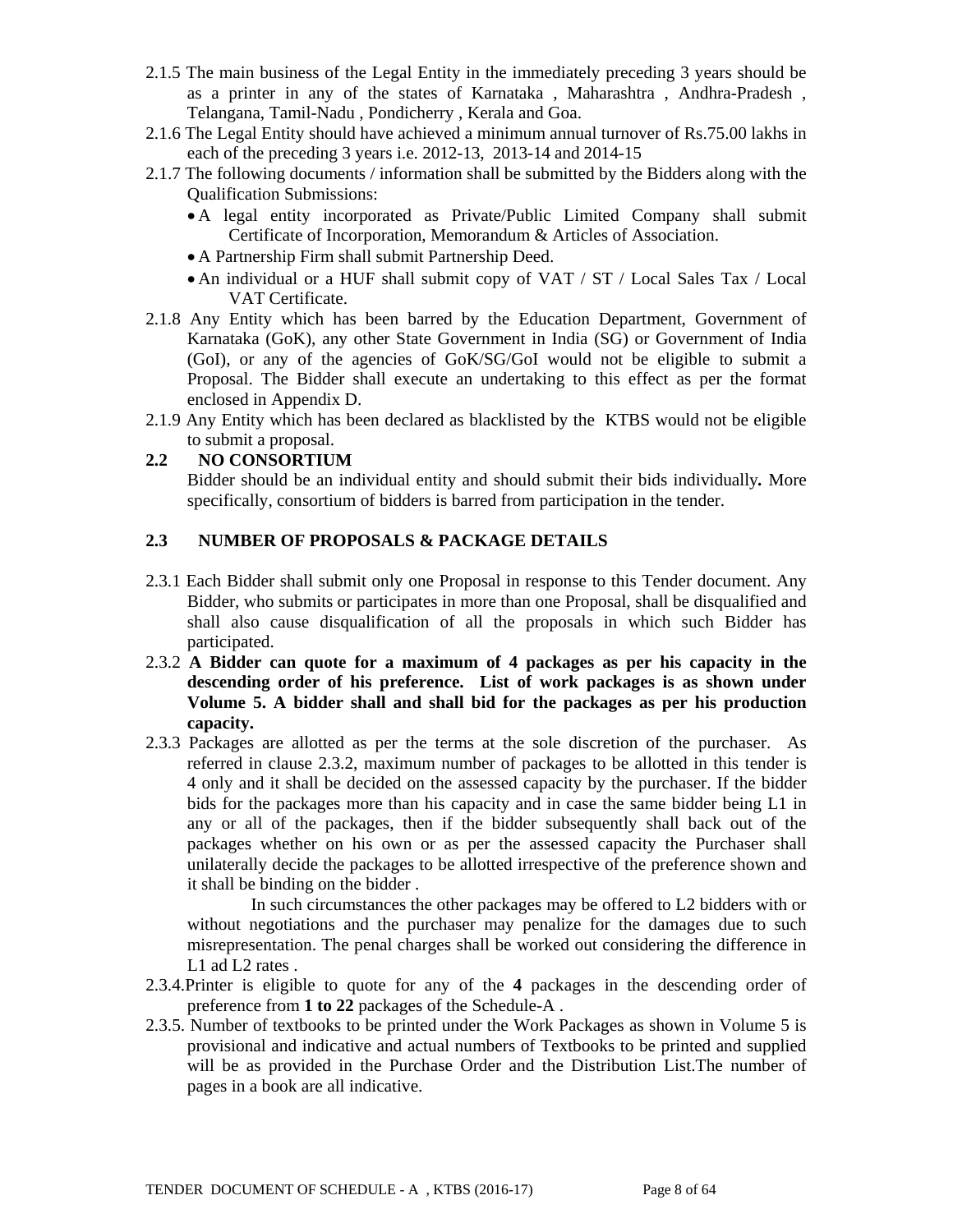- 2.3.6. Number of books to be printed may go up by 20% or get reduced by 20% as per the actual requirement and they shall be as in the Purchase order and the Distribution List . In exceptional circumstances the numbers may go up or get reduced further.
- 2.3.7. Details of number of textbooks (Supply List) to be supplied to each destination shall be provided along with the Purchase order.

## **2.4 PROJECT INSPECTIONS AND VISIT TO THE SITES**

- 2.4.1 It is desirable that each Bidder submits his Proposal after visiting some of the 204 Block Educational Offices and ascertaining for himself the location, surroundings, or any other matter considered relevant. Schedule of place of delivery is shown under Volume 4 of this document.
- 2.4.2 It would be deemed that by submitting the Proposal for Tender document, the Bidder a) made a complete and careful examination of the Tender Document,
	- b) received all relevant required information from *KTBS* and
	- c) made a complete and careful examination of the various aspects and locations of the Project.

## **2.5 RIGHT TO ACCEPT OR REJECT ANY OF THE PROPOSALS**

- 2.5.1**The Managing Director, Karnataka Textbook Society,** Bengaluru reserves all the rights to accept or reject any bid and to annul the bidding process and reject all bids at any time prior to award of contract, without thereby incurring any liability or any obligation to inform the affected bidder or bidders of the grounds for the said action. Any Bid with incomplete information is liable for rejection. For each category of prequalification criteria, the documentary evidence is to be produced duly attested by the bidder, serially numbered and enclosed with the bids. If the documentary proof is not enclosed for any/all criteria the Bid is liable for rejection.
- 2.5.**2 If any information given by the bidder is found to be false / fictitious, the bidder will be debarred and will be recommended for blacklisting and in such a situation the purchaser i.e.***KTBS,* **may,** 
	- **a)** invite the next best Bidder to match the Proposal submitted by the best Bidder; OR,
	- b) take any such measure as may be deemed fit in its sole discretion including annulment of the bidding process.

## **B. DOCUMENTS**

## **2.5.3 CONTENTS OF TENDER DOCUMENT**

- **2.5.4** The Tender Document comprises the contents as listed below, and would additionally include any Amendment / Addenda issued in accordance with Clause 2.6.
	- a) Volume 1 A Brief Description of the Project
	- b) Volume 2 Instructions to Bidders
	- c) Volume 3 Draft Agreement
	- d) Volume 4 Schedule of Place of Delivery
	- e) Volume 5 List of Packages
	- f) Appendix A to K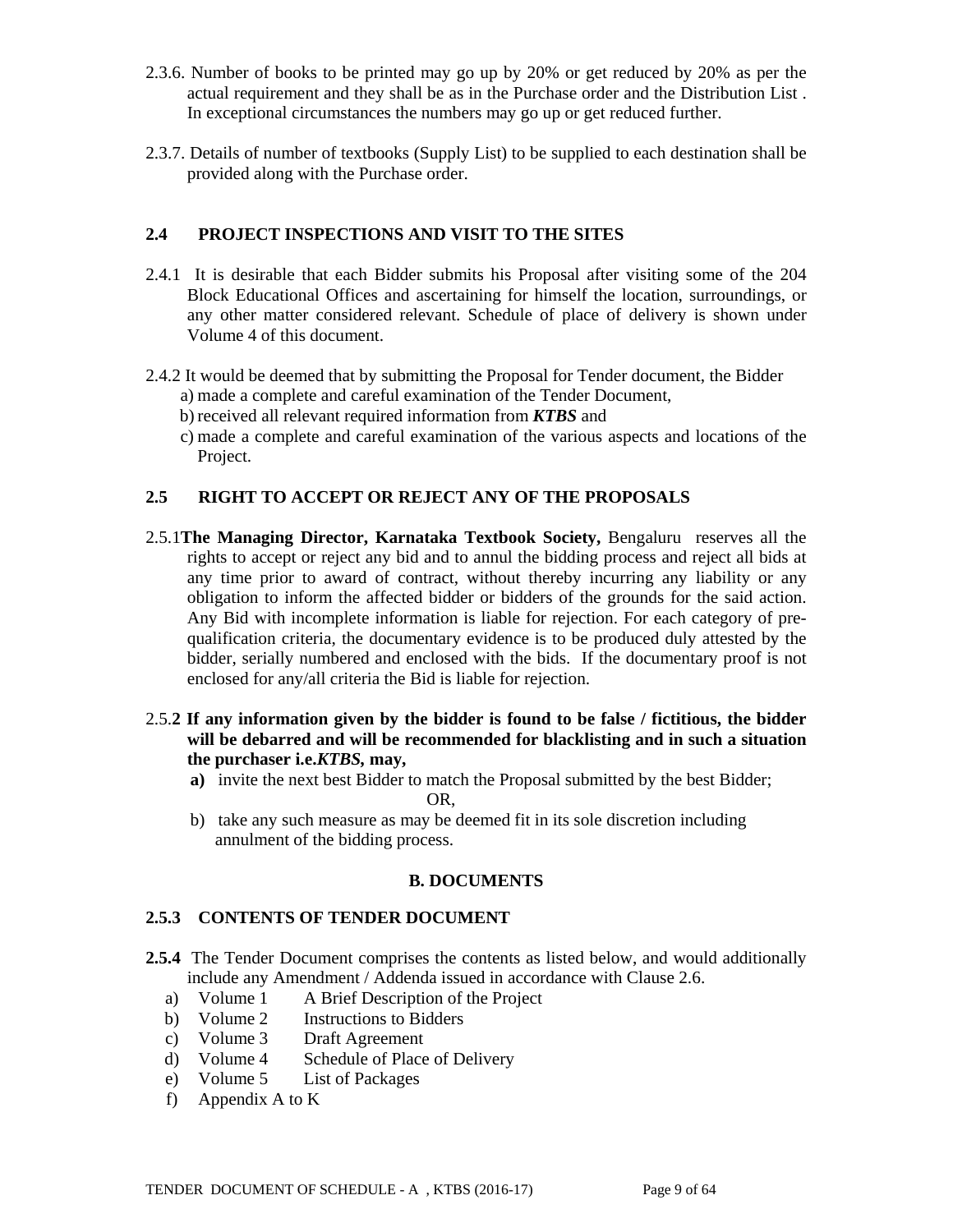## **2.6 CLARIFICATIONS/AMENDMENTS / ADDENDA OF TENDER DOCUMENT**

- 2.6.1 A prospective Tenderer requiring any clarification of the tender documents may notify the Purchaser in writing or by fax or by e-mail at the Purchaser's mailing address indicated in the Invitation for Tenders. The Purchaser will respond to any request for clarification of the tender documents which it receives no later than 7 days prior to the deadline for submission of tenders prescribed by the Purchaser. Purchaser's response (including an explanation of the query but without identifying the source of inquiry) will be notified in the e-procurement portal.
- 2.6.2 At any time prior to the Proposal Due Date, the purchaser may, for any reason, whether at its own initiative or in response to clarifications requested by a Bidder, modify the Tender Document by the issuance of Addenda.
- 2.6.3 Any Addendum thus issued will be hosted on the e-procurement website and department website www.schooleducation.kar.nic.in.
- 2.6.4 In order to provide the Bidders a reasonable time to examine the Addendum, or for any other reason, KTBS may, at its own discretion, extend the Proposal Due Date.

### **C. PREPARATION AND SUBMISSION OF PROPOSAL**

### **2.7 LANGUAGE**

The Bid and all related correspondence and documents should be written in English language. Supporting documents and printed literature furnished by the Bidder with the Proposal may be in any other language provided that they are accompanied by appropriate translations of the pertinent passages in the English language. Supporting materials, which are not translated into English, may not be considered. For the purpose of interpretation and evaluation of the Proposal, the English language translation shall prevail.

#### **2.8 BID SECURITY (EMD)**

- 2.8.1 Each Proposal should be accompanied by a Bid Security (EMD) **of Rs 6,00,000/- (Rupees Six Lakhs only).** The Bid Security shall be kept valid for at least 60 days in addition to the Proposal Validity Period and would need to be extended, if so required, for any extension in Proposal Validity Period.
- 2.8.2 EMD (Bid Security) and Tender processing fee should be paid through **e-payments, credit card, direct debit(internet banking), NEFT(National Electronic Fund Transfer), OTC(Over the counter)).**
- 2.8.3 The Bid Security shall be returned to the unsuccessful Bidders within a period of eight (8) weeks from the date of announcement of the Successful Bidder. The Bid Security (EMD) submitted by the Successful Bidder shall be held as Security Deposit by KTBS till such time the contract is fully complete and shall be discharged along with the Performance Bank Guarantee.
- 2.8.4 The Bid Security shall be forfeited in the following cases:
	- a) If the Bidder modifies or withdraws its Proposal except as provided in Clause 2.14;
	- b) If the Bidder withdraws its Proposal during the interval between the Proposal Due Date and expiration of the Proposal Validity Period;
	- c) If the Successful Bidder fails to provide the Performance Security within the stipulated time or the extended time thereof.
	- d) If any information or document furnished by the Bidder turns out to be misleading or untrue in any material respect.

#### **2.9 VALIDITY OF PROPOSAL**

Proposal shall remain valid for a period not less than 240 days from the last date for submission of bids from the Proposal Due Date ("Proposal Validity Period"). KTBS reserves all the rights to reject any Proposal, which does not meet this requirement.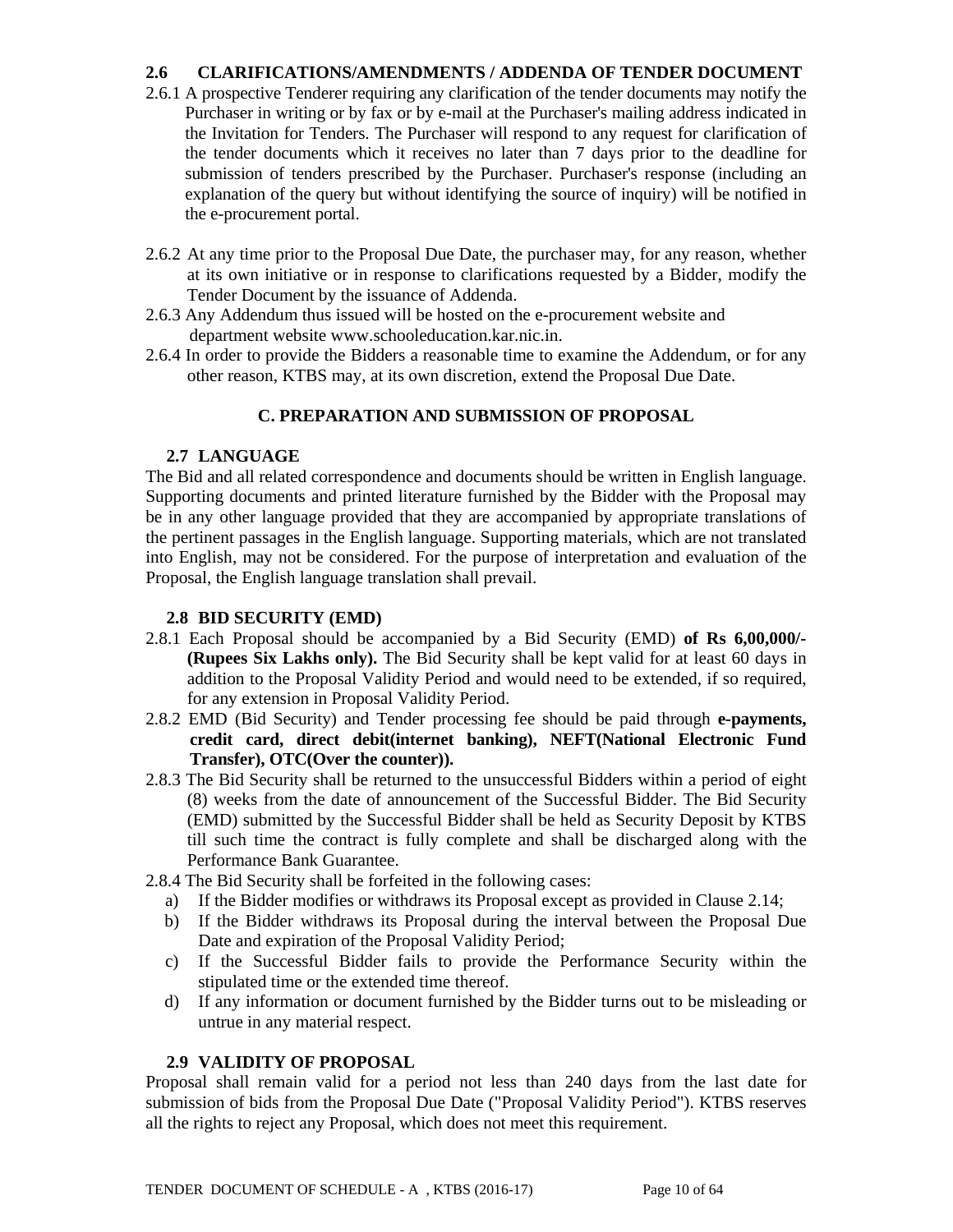### **2.10 EXTENSION OF VALIDITY OF PROPOSAL**

In exceptional circumstances, prior to expiry of the original Proposal Validity Period, *KTBS* may request Bidders to extend the Proposal Validity Period for a specified additional period.

### **2.11 FORMAT AND SIGNING OF PROPOSAL**

- 2.11.1 The Bidder would provide information required as per this Tender Document. **KTBS** reserves the right to evaluate only those Proposals that are received in the required format and is complete in all respects.
- 2.11.2 The Bidder shall submit the proposal in two Covers online, namely,
	- a) Technical Bid, consisting of the details mentioned in **section 6** of this tender document and
	- b) Price Bid, consisting of the Bidders lowest quoted rate being the financial proposal for the project in prescribed format (Appendix J).

### **2.12 METHOD OF SUBMISSION OF PROPOSALS**

- 2.12.1 The proposals shall be submitted online in the e-portal in the Provided formats only. Scanned copies of the same shall be uploaded where ever sought
- 2.12.2 The e-portal itself will disqualify the improper and delayed Bids and KTBS shall assume no responsibility for any such eventualities.

### **2.13 PROPOSAL DUE DATE**

- 2.13.1 Proposals should be submitted only on-line and through the notified Government of Karnataka e-procurement platform before 17.30hrs on the Proposal Due Date mentioned in the Bidding Schedule in the manner and form as detailed in this Tender Document. Proposals submitted in any other mode shall not be acceptable.
- 2.13.2 *KTBS* may, in exceptional circumstances, and for reasons to be recorded in writing, extend the Proposal Due Date, by issuing an Addendum in accordance with Clause 2.6, uniformly for all Bidders.

## **2.14 MODIFICATIONS/SUBSTITUTION/WITHDRAWAL OF PROPOSALS**

- 2.14.1 Any modification, Substitution, withdrawal of proposal can be made by the tenderer only through the said e-portal in the form and manner as provided.
- 2.14.2 To assist in the examination, evaluation, and comparison of Proposals, KTBS may utilize the services of consultant(s) or advisor(s).

## **D. EVALUATION OF PROPOSAL**

#### **2.15 PROPOSAL OPENING**

- 2.15.1 *KTBS* would open online, the Qualification, Submissions as per the schedule for the purpose of evaluation.
- *2.15.2* Proposals for which an acceptable notice of withdrawal has been submitted in accordance with **Clause 2.14** will not be opened. However for technical reason if it opens it will not be considered.
- 2.15.3 *KTBS* would subsequently examine and evaluate Proposals in accordance with the criteria set out in Sections 3, 4 and 5 of this Tender Document.

#### **2.16 CONFIDENTIALITY**

Information relating to the examination, clarification, evaluation, and recommendation for the Bidders shall not be disclosed to any person not officially concerned with the process. *KTBS* will treat all information submitted as part of Proposal in confidence and would require all those who have access to such material to treat the same in confidence. *KTBS* will not divulge any such information unless it is ordered to do so by any authority pursuant to applicable law or order of a competent court or tribunal, which requires its disclosure.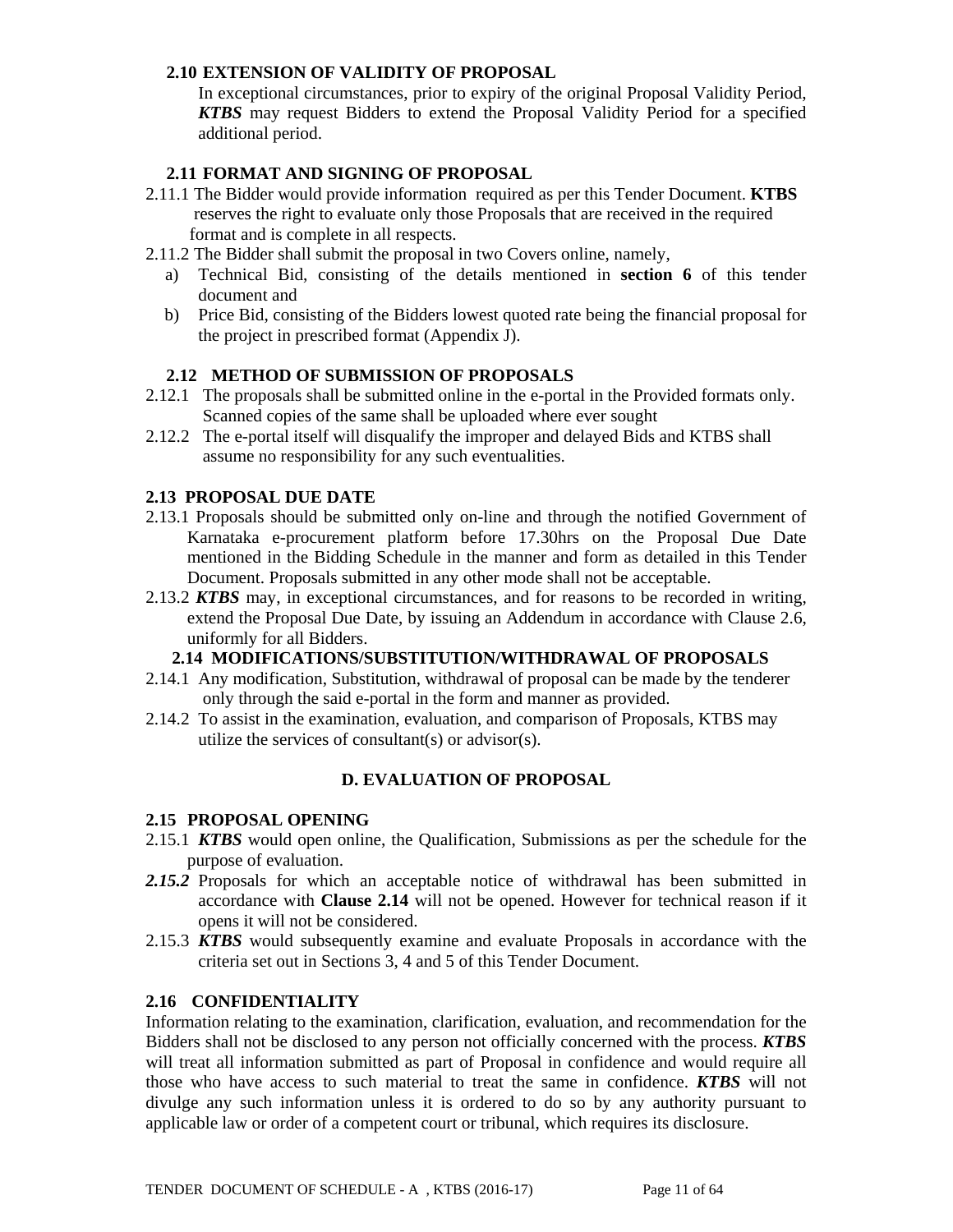### **2.17 TESTS OF RESPONSIVENESS**

- 2.17.1 Prior to evaluation of Proposals, *KTBS* will determine whether each Proposal is responsive to the requirements of the Tender Document. A Proposal shall be considered responsive if the Proposal:
	- a) is received/deemed to be received by the Proposal Due Date including any extension there of pursuant to Clause 2.13
	- b) is accompanied by the Power of Attorney, the format for which is specified in Appendix B
	- c) contains all the information as requested in this document
	- d) contains information in formats same as those specified in this document
	- e) Proof of Ownership of a Printing Press as per the criteria prescribed and their location within the states of India .
	- f) VAT Registration Certificate .
	- g) VAT Returns filed before proper authorities .
	- h) PAN Certificate . IT returns filed before proper authorities .
	- i) Copy of the title deed or lease agreement in support of ownership / hire / lease of infrastructure facilities like building / godown
	- j) mentions the validity period as set out in Clause 2.9.
- 2.17.2 *KTBS* reserves all the rights to reject any Proposal which is non-responsive and no request for alteration, modification, substitution or withdrawal shall be entertained by *KTBS* in respect of such Proposals.

#### **2.18 CLARIFICATIONS**

To facilitate evaluation of Proposals, *KTBS* may, at its sole discretion, seek clarifications in writing from any Bidder regarding its Proposal.

#### **2.19 QUALIFICATION SUBMISSIONS**

- 2.19.1 The Qualification Submissions of the Bidders would first be checked for responsiveness as set out in Clause 2.17 above. All Proposals found to be substantially responsive shall be evaluated as per the Qualification Criteria set out in Section 3.
- 2.19.2 Bidders who meet the qualification criteria shall be short-listed *("Qualified Bidders")* for further evaluation.
- 2.19.3 The Price Bid of the Bidders who do not meet the Qualification Criteria shall not be opened.
- 2.19.4 The Qualification Submissions of the Qualified Bidders would be evaluated as per the Qualification Evaluation Criteria set out in Section 3. The Purchaser either himself or through his representative may inspect the factory premises of the bidder regarding the availability of the facilities as per qualification documents submitted.

## *2.20 Qualified Bidders*

 Bidders who are found to be acceptable as *"Qualified Bidders"* would be considered for evaluation in the next stage.

#### **2.21 PROPOSAL EVALUATION: PRICE BID**

Price Proposal of only the *Qualified Bidders* would be opened and evaluated as per process set out in Section 4 and 5 to identify an *Eligible Bidder*.

#### **2.22 DECLARATION OF SUCCESSFUL BIDDER**

- 2.22.1 *KTBS* may either choose to accept the Proposal of an *Eligible Bidder* or invite him for negotiations.
- 2.22.2 Upon acceptance of the Proposal of the *Eligible Bidder* with or without negotiations, *KTBS* shall declare the *Eligible Bidder* as the *Successful Bidder*.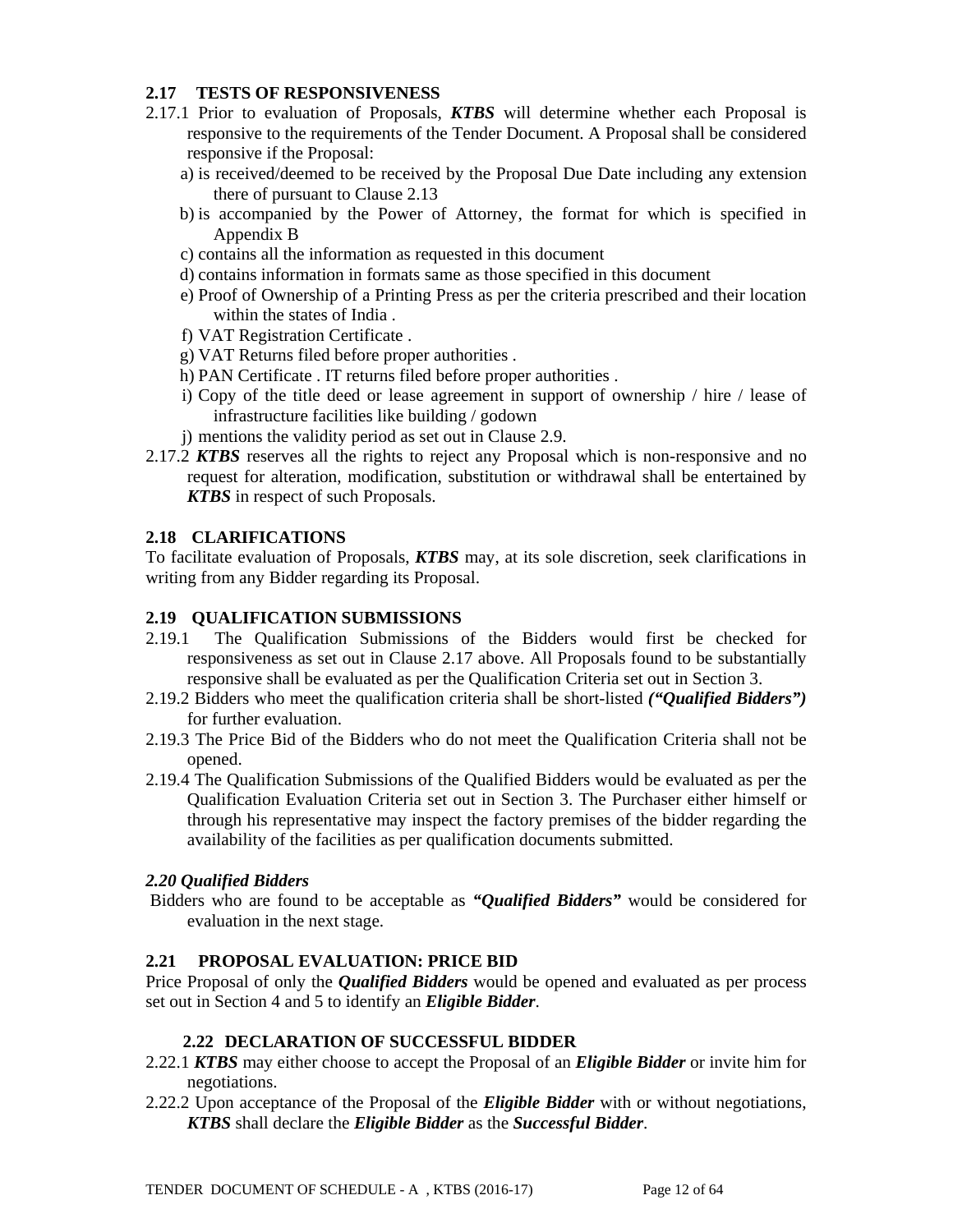## **2.23 NOTIFICATIONS**

*KTBS* will notify the Successful Bidder through e-procurement platform or by facsimile or email and by a Letter of Acceptance (LOA) that his Proposal has been accepted.

## **2.24 KTBS's RIGHT TO ACCEPT OR REJECT PROPOSAL**

- 2.24.1 *KTBS r*eserves all the rights to accept or reject any or all of the Proposals without assigning any reason and to take any measure as it may deem fit, including annulment of the bidding process, at any time prior to award of the Project, without liability or any obligation for such acceptance, rejection or annulment.
- 2.24.2 *KTBS* reserves all the rights to invite revised Proposals from Bidders with or without amendment of the Tender Document at any stage, without liability or any obligation for such invitation and without assigning any reason.
- 2.24.3 *KTBS* reserves the right to reject any Proposal at any time if:
	- a) a material misrepresentation made at any stage in the bidding process is uncovered; or
	- b) the Bidder does not respond promptly and thoroughly to requests for supplemental information required for the evaluation of the Proposal. This would lead to the disqualification of the Bidder. If such disqualification / rejection occurs after the Proposals have been opened and the Successful Bidder gets disqualified / rejected, then *KTBS* reserves the right to:
		- i. declare the Bidder with second lowest Price Proposal/ Modified Price Proposal as the Eligible Bidder and where warranted, invite such Bidder for negotiations; or,
		- ii. take any such measure as may be deemed fit in the sole discretion of *KTBS*, including annulment of the bidding process.

## **2.25 SUBMISSION OF LETTER OF ACCEPTANCE AND EXECUTION OF AGREEMENT**

- 2.25.1 Within a week from the date of issue of the Letter of Acceptance ("LOA"), the Successful Bidder shall accept the LOA and return the same to *KTBS***.** The Successful Bidder shall execute an Agreement for the Project, within a week of the issue of LOA or within such further time as **KTBS** may agree to at its sole discretion.
- 2.25.2 If the Successful Bidder wants to authorize any person on behalf of him to sign the agreement, he shall, before signing of the Agreement, submit to *KTBS***,** a power of attorney to sign the Agreement with *KTBS***.**
- 2.25.3 **KTBS** will promptly notify other Bidders that their Proposal has not been accepted and their Bid Security shall be discharged/returned as promptly as possible, but not later than 30 days after the expiration of the period of Tender validity prescribed by the purchaser.

#### **2.26 PERFORMANCE SECURITY**

- 2.26.1 The successful Bidder shall furnish Performance Security in the form of an Irrevocable Bank Guarantee issued by a Nationalized bank or a Public Sector Bank in India or an Accepted Scheduled Bank in favour of "The Managing Director, Karnataka Text Book Society, Bengaluru", for a sum equivalent to 7.5% of the package value separately for all the packages which may be allotted to the successful bidder within 21 days from receipt of purchase order. The performance bank guarantee should be valid till 31st of March 2017 or covering a period of 120 days after the end of contract obligation whichever is later.
- 2.26.2 Failure of the Successful Bidder to comply with the requirements of Clause 2.26.1 shall constitute sufficient grounds for the annulment of the LOA, and forfeiture of the Bid Security. In such an event, *KTBS* reserves all the rights to take any such measure as may be deemed fit in the sole discretion of KTBS, including annulment of the bidding process.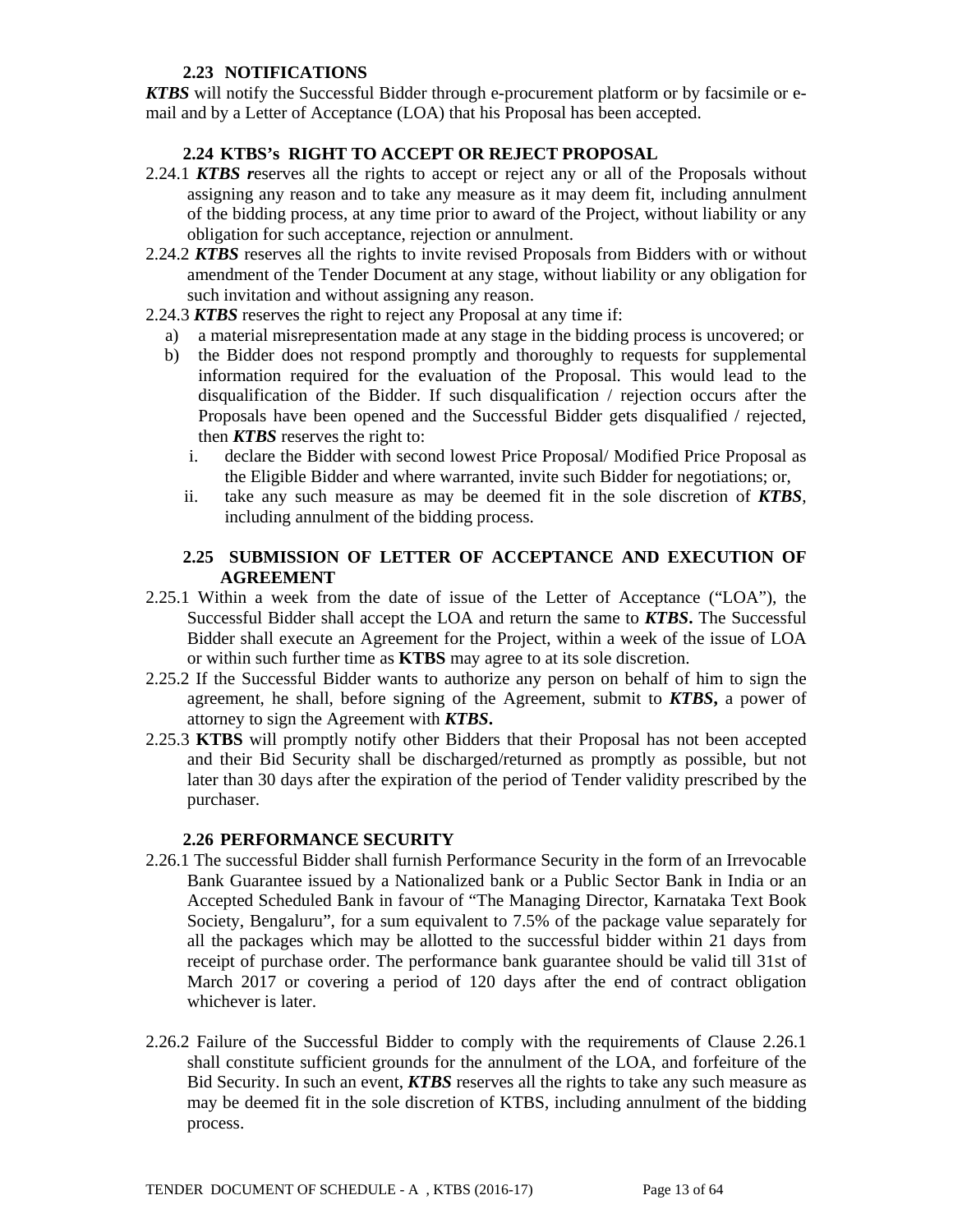## **SECTION 3**

## **EVALUATION FOR QUALIFICATION**

### **3.1 EVALUATION PARAMETERS**

3.1.1 The Bidder's competence and capability is proposed to be established by the following parameters:

### *A. EXPERIENCE IN TERMS OF*

- i. Printing and Supply of books / Textbooks;
- ii. In accordance with time Schedule; and
- iii. Quality of material delivered.
- iv. Previous performance as assessed by the KTBS or any other authorities.

#### *B. FINANCIAL CAPABILITY IN TERMS OF*

- i. Annual sales turnover.
- ii. Net worth.
- 3.1.2 On each of these parameters, the Bidder would be required to meet the evaluation criteria as detailed in this Section 3.

### **3.2 QUALIFICATION CRITERIA FOR EXPERIENCE**

For the purpose of qualification a Bidder shall demonstrate experience as in table given below:

| <b>Sl.</b> | <b>Experience Criteria for bid</b>                                                    |  |  |  |  |  |
|------------|---------------------------------------------------------------------------------------|--|--|--|--|--|
| No.        |                                                                                       |  |  |  |  |  |
|            |                                                                                       |  |  |  |  |  |
|            | Billings of at least $Rs.20,00,000/$ (Rupees Twenty lakhs only) from a single project |  |  |  |  |  |
|            | of Printing and supply of books /Textbooks during any one year of these three years   |  |  |  |  |  |
|            | 2012-13, 2013-14 and 2014-15                                                          |  |  |  |  |  |

## **3.3 DETAILS OF EXPERIENCE**

The Bidder shall furnish evidence to support its claim as per Appendix G-1.

#### **3.4 INFRASTRUCTURE CAPABILITY REQUIREMENTS**

| Sl no          | Category and the Description of the machinery prescribed                                                                                                                                                                              | Quantity |  |  |  |  |
|----------------|---------------------------------------------------------------------------------------------------------------------------------------------------------------------------------------------------------------------------------------|----------|--|--|--|--|
|                | <b>Pre-Printing machinery</b>                                                                                                                                                                                                         |          |  |  |  |  |
| 1              | Computer to Plate making plant with processor capable of<br>making plates Double Crown, A-1 and such similar sizes<br>or<br>Plate exposing system with processor capable of making plates<br>Double Crown, A-1 and such similar sizes | one unit |  |  |  |  |
|                | <b>Printing machinery</b>                                                                                                                                                                                                             |          |  |  |  |  |
|                | Four colour web offset machine with a minimum cut off 508 mm,<br>reel width 760 mm or more, with one quarter folder. The rated<br>speed of the machine with quarter folding shall not be less than<br>10,000 cycles per hour.         | one unit |  |  |  |  |
| $\overline{2}$ | Four colour sheet fed CPC offset printing machine with a Sheet<br>size of $485 \text{mm} \times 660 \text{mm}$ (19"x26") or above capable of printing<br>on Boards of at least 220 GSM.                                               | one unit |  |  |  |  |
|                | <b>Binding and Finishing Machinery</b>                                                                                                                                                                                                |          |  |  |  |  |
| 1              | Fully automatic stand alone perfect binding machine of minimum<br>6 clamps with 2000 cycles/hr or equivalent productivity.                                                                                                            | One unit |  |  |  |  |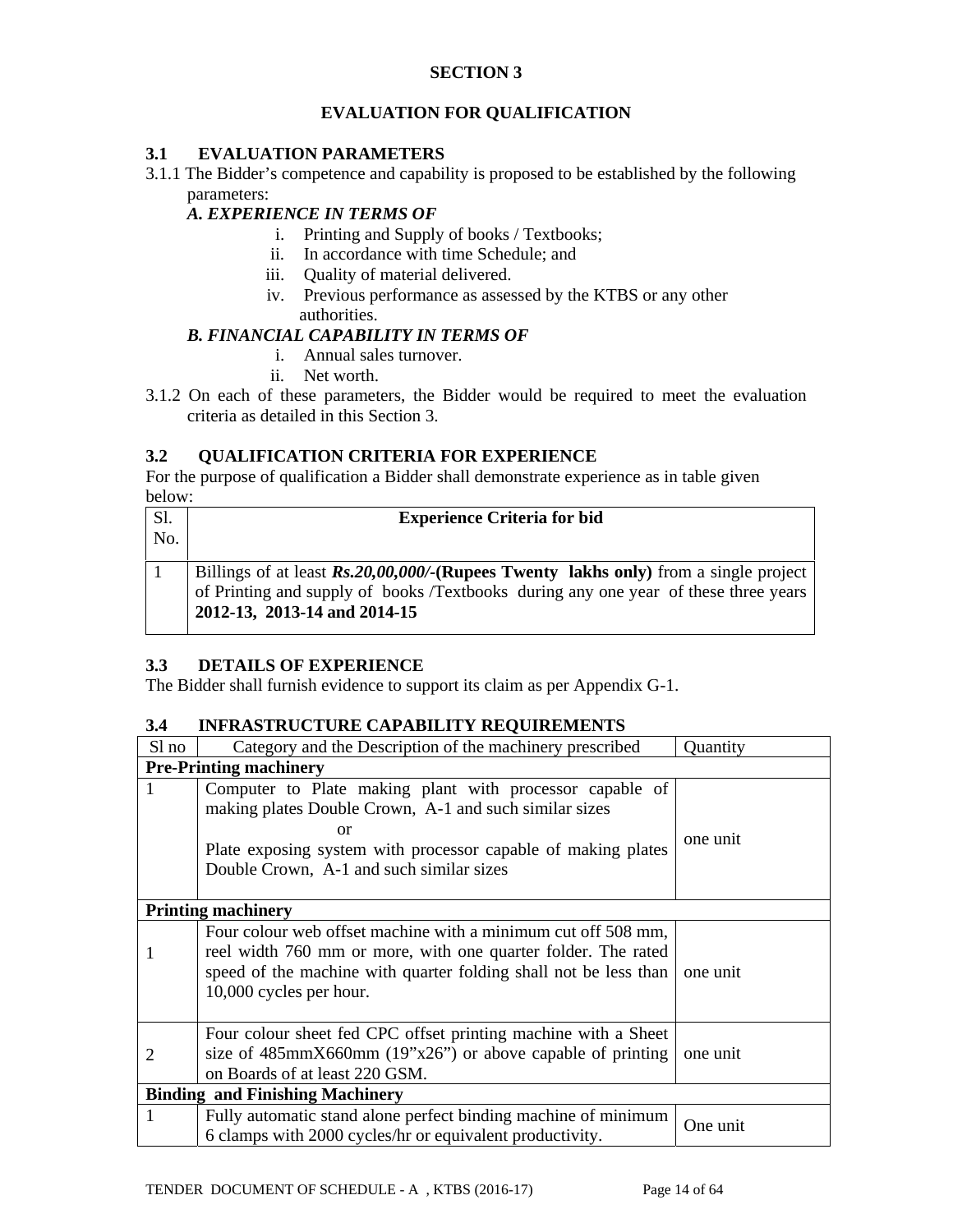| One unit<br>18"<br><b>Manpower, Factory and Storage Space</b>                                         |          |  |  |  |  |
|-------------------------------------------------------------------------------------------------------|----------|--|--|--|--|
| Wet or Thermal lamination machine of minimum feed width of                                            |          |  |  |  |  |
| size                                                                                                  |          |  |  |  |  |
| Fully automatic programmatic cutting machine 92 cm (36 inches)                                        | One unit |  |  |  |  |
| Three side trimming machine capable of trimming the books in<br>the size of Crown $1/4^{\text{th}}$ . | one unit |  |  |  |  |

The plant shall be operated by qualified and trained manpower with qualified supervisors for quality checking in the production line.

The plant shall be well planned and is required to be in easily accessible location. It is expected to be laid out in an area of about 10,000 sq feet to have easy and safe movement of the materials. The storage space shall be at least another 10,000 sq feet covered area for the safe storage of finished goods as well as to stock the paper.

**Note** :The Specifications mentioned above are at minimum configurations expected, but Superior Machinery in the similar class are also acceptable. However, decision of the Purchaser in this regard shall be final and binding.

- a) In the table above, the bidder should own the required number of Printing machines. Additional Machinery, may be hired or taken on lease if required or a necessity arised during the course of production. Infrastructure, viz., minimum space and storage space can be either owned or hired or leased. Where the infrastructure capability/facilities are either hired or leased, the period of hire or lease should be double the period for which performance guarantee is to be furnished by the successful bidder.
- b) Mode of ownership and the period of lease or rent of infrastructure capability should be certified by the Statutory Chartered Accountant of the bidder. A chartered Accountant who issues such a certificate shall mention, in the certificate so issued, his name, address, membership number and the documents he has verified to issue the certificate.

| I arnover during the fast time years of the bidder should be furnished as |               |                                |  |  |  |
|---------------------------------------------------------------------------|---------------|--------------------------------|--|--|--|
| Sl. No.                                                                   | Year of print | Turnover as per audited annual |  |  |  |
| and supply                                                                |               | accounts                       |  |  |  |
|                                                                           |               | Rs                             |  |  |  |
|                                                                           | 2012-13       |                                |  |  |  |
| $\overline{2}$                                                            | 2013-14       |                                |  |  |  |
| 03                                                                        | 2014-15       |                                |  |  |  |

c) Turnover during the last three years of the bidder should be furnished as below:

d) Turnover of the bidder shall be certified by his statutory auditor who should mention his name, address and membership number. Turnover certificate shall be based on the audited accounts of the bidders, or based on the returns filed with the Income tax authority or the Commercial Tax authority.

## **3.5 FINANCIAL CAPABILITY**

3.5.1 Financial Capability of the Bidder would be evaluated on the basis of the following:

| SI No. | <b>Financial Capability Criteria</b>                                                 |
|--------|--------------------------------------------------------------------------------------|
|        | Annual turnover of <b>Rs.75,00,000/-</b> (Rupees Seventy Five lakhs only) in each of |
|        | the preceding three years i.e. $2012-13$ , $2013-14$ and $2014-15$ .                 |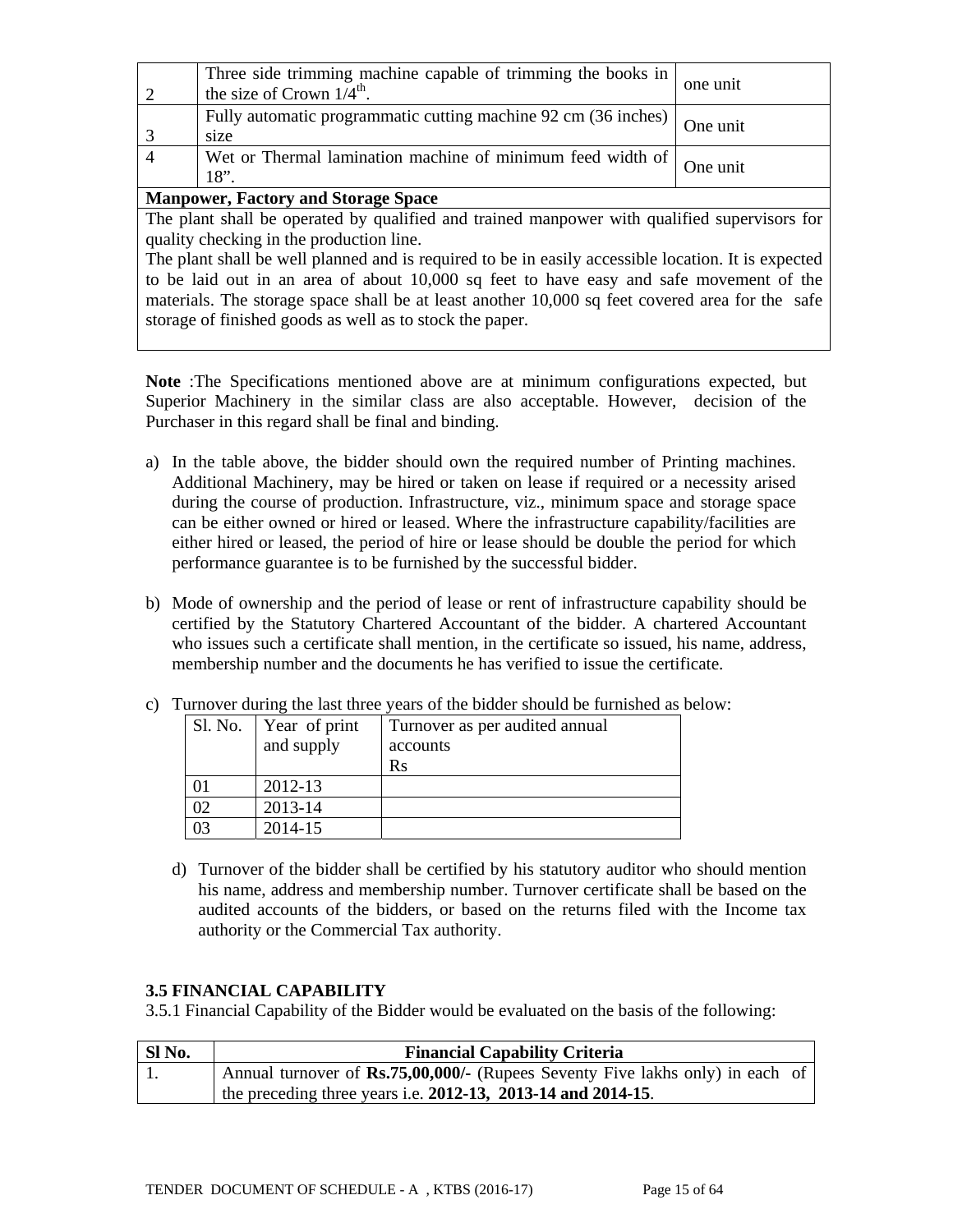- 3.5.2 The Bidder should provide information regarding the above based on audited annual accounts for the respective financial years. The financial year would be the same as the one normally followed by the Bidder for its Annual Report.
- 3.5.3 The Proposal must be accompanied by the audited annual financial statements of the Bidder for the last three (3) completed financial years. In case the annual accounts for the latest financial year are not audited, the Bidder shall provide unaudited annual accounts countersigned by the Statutory Auditor and give an undertaking to submit the audited annual accounts, as and when it is ready. In such a case, the Bidder shall provide the Audited Annual Financial Statements for two years preceding the latest financial year.
- 3.5.4 Turnover and net worth of the bidder shall be certified by his statutory auditor who should mention his name, address and membership number. Turnover certificate shall be based on the audited accounts of the bidders, or based on the returns filed with the tax authority.

## **3.6 QUALIFICATION CRITERIA FOR FINANCIAL CAPABILITY**

- 3.6.1 For the purpose of Qualification the Bidder is required to demonstrate the financial capability as set out in 3.2 and 3.5 of this tender document.
- 3.6.2 For the purposes of evaluation financial data from the latest three annual accounts would be considered.

**3.7 QUALIFIED BIDDERS:** Bidders meeting both the Experience Criteria and Financial Capability Criteria as mentioned above shall be declared as **Qualified Bidders**. The Proposals of only the Qualified Bidders shall be considered for further evaluation.

### **SECTION 4 EVALUATION OF PRICE PROPOSAL**

### **4.1 EVALUATION PARAMETERS**

The Price Bids of qualified bidders alone will be evaluated on the basis of

- a. Price proposals
- b. The satisfactory completion of the printing and supply of textbooks within the time schedule as per any earlier contractual obligations handled.

#### **SECTION 5**

#### **5.1 EVALUATION METHODOLOGY**

- 5.1.1 Based on the number of copies of textbooks required to be printed and the rate per page quoted for each title, the cost of production of the total number of copies of textbooks in a package will be calculated and Lowest Rate (L1 Rate) will be determined based on the lowest total cost of production of the required number of copies of all the titles in that package. The Bidders shall be ranked based on the lowest quoted price proposal determined as above and the bidder with the lowest price shall be ranked L1 and other proposals ranked in ascending order.
- 5.1.2. In case the Price Bid of any Bidder does not comply with the aforesaid condition, KTBS may, at its own discretion, reject such Proposal as non responsive.
- 5.1.3 The bidder shall be ranked based on the lowest quoted price proposal. The bidder with the lowest price shall be ranked L1 and other proposals ranked in ascending order.
- 5.1.4 In the event that two or more Bidders have been ranked L1, **KTBS** may;
	- **a.** Invite fresh Price Bids from such Bidders within time schedule as notified by Purchaser, **OR**
	- **b.** Take any such measure as may be deemed fit in its sole discretion.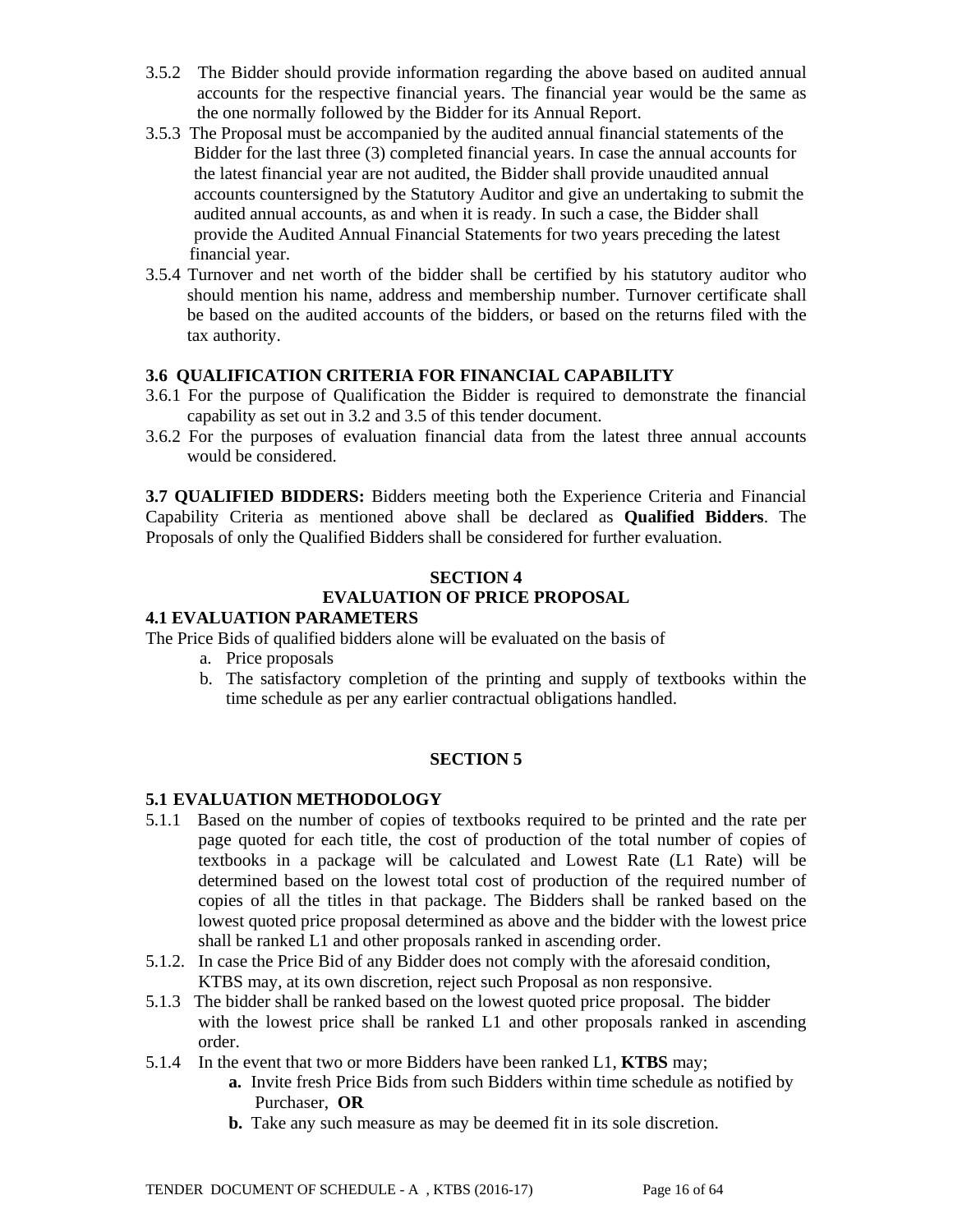- 5.1.5 If any of the packages are left unquoted, then KTBS may,
	- a. Invite fresh Price Bids from qualified Bidders within time schedule as notified by Purchaser,

**OR**

- b. Invite fresh tender or take any such measure as may be deemed fit in its sole discretion.
- 5.1.6The **successful Bidder** and **KTBS** shall proceed with finalizing the agreement in accordance with Clause 2.25

#### **SECTION 6**

#### **CONTENTS OF PROPOSAL**

#### **6.1 QUALIFICATION BID SUBMISSION**

Qualification Submissions shall consist of two sub-parts: Non-submission of any of the documents may lead to disqualification at the discretion of KTBS .

- i. Qualification Documents
- ii. Other Documents

#### **Qualification Documents***–***Qualification documents shall consist of the following:**

- i. Certificate of Incorporation
- ii. Undertaking of being a Printer as per Appendix F
- iii. Statement of Experience as per Appendix G-1
- iv. Statutory Auditor's Certification of Financial Capability as per Appendix G-2
- v. Statutory Auditor's Certificate for Project Experience of Printing and Supply of Textbooks as per Appendix G-3
- vi. Annual reports as required in Section 3
- vii. Appendix as per Format I indicating whether he is Web sheet offset printer / Sheet fed Printer category and his printing capacity .
- viii. Bid Security
- ix. Qualification Proposal to establish infrastructural capability shall be as per the format set out in Appendix H.
- *x.* Proof of Ownership of Web/Sheetfed offset printing machines and their location within the states of Karnataka, Maharashtra, Andhrapradesh, Telangana, Tamilnadu, Pondicherry, Kerala, Goa

#### *xi.* **Other Documents**

#### **Other documents shall consist of the following:**

- i. Letter of Proposal as per Appendix A
- ii. Power of Attorney as per Appendix B, authorizing the signatory of the Proposal to commit on behalf of the Bidder
- iii. Details of Bidder as per Appendix C
- iv. Anti-Collusion Certificate as per Appendix D
- v. Cost of the Tender Document
- vi. An oath for having read the document in full .
- vii. VAT Registration Certificate . VAT Returns / Sales Tax returns Statement as filed before the proper authority
- viii. PAN Certificate . IT returns .
- ix. Copy of the title deed or lease agreement in support of ownership / lease of additional machinery / infrastructure facilities like building & godown
- x. Copy of the address and official e-mail ID.
- xi. Declaration of work completion as per Appendix K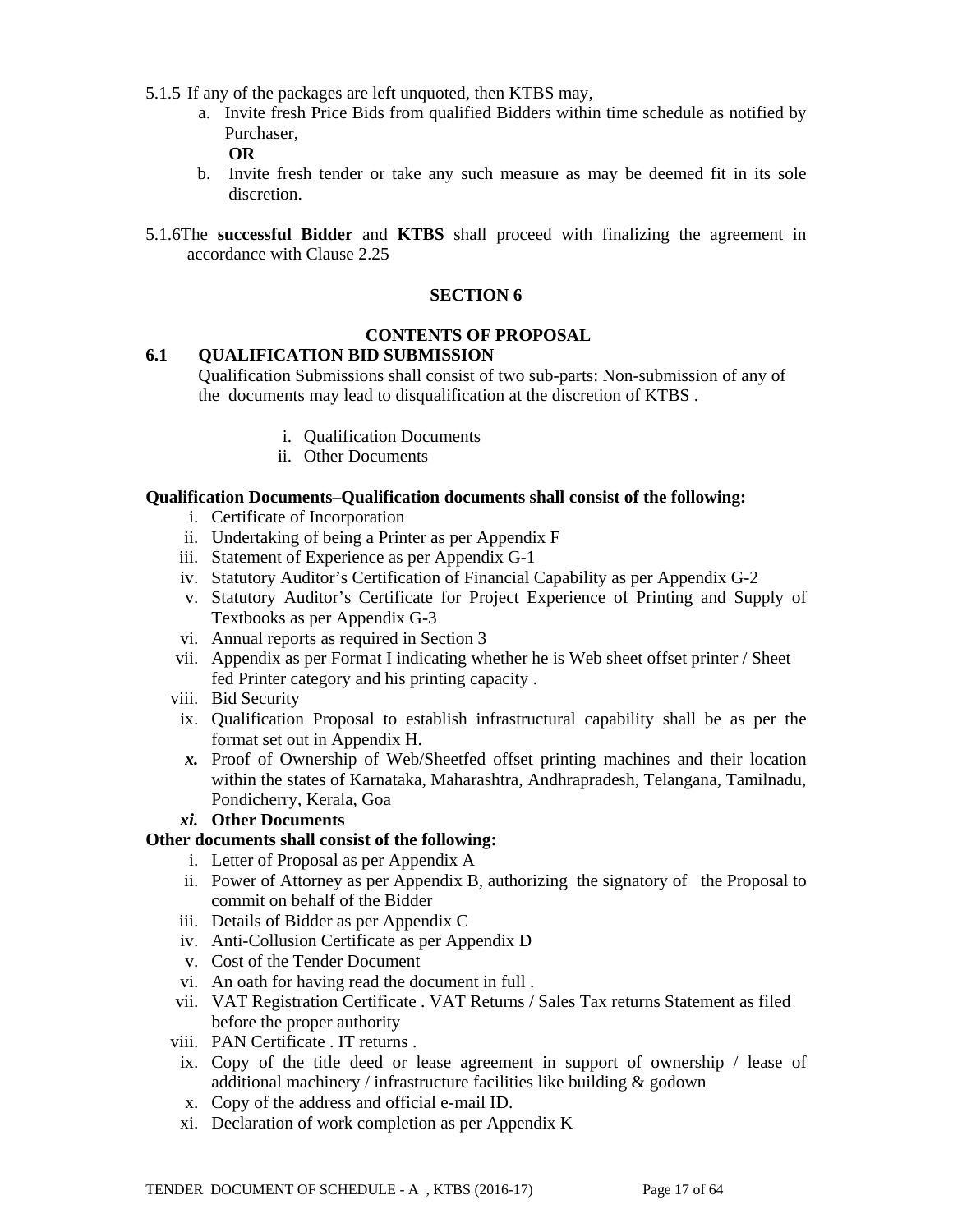### **6.2 PRICE PROPOSAL**

- 6.2.1 Price Proposal shall consist of:
	- a) Price Proposal as per the format set out in Appendix J and is required to be submitted online in the formats available in the **e-portal**. The scanned copy of the Appendix J shall be uploaded as an additional document.
	- b) The bidders can quote their lowest cost per page, for different size and colour of the Text Book, title wise, for any **04** packages. Prices should be inclusive of printing of text pages, cover page printing, lamination, binding, packing cost, transportation cost, transit insurance, all taxes, any applicable duties etc. and the cost per page shall be quoted in Indian Rupees to the last 4 decimal places.
	- c) In case, price is quoted for the package for which the bidder is not eligible to quote and the rate turns out be L1 then bidder shall be penalized in accordance with the provisions available in the previous clauses of this document .

## **SECTION 7**

### **BIDDING SCHEDULE**

*KTBS* would endeavor to adhere to the BID schedule as noted elsewhere in this document.

### **SECTION 8**

### **GENERAL CONDITIONS OF CONTRACT**

### **8.1 DEFINITIONS**

- 8.1.1 In this Contract, the following terms shall mean and be interpreted as indicated:
- (a) *"The Contract"* means the agreement entered into between the Purchaser and the Supplier, as recorded in the Contract Form signed by the parties, including all the attachments and appendices thereto and all documents incorporated under reference therein;
- (b) *"The Contract Price"* means the price payable to the Supplier under the Contract for the full and proper performance of its contractual obligations;
- (c) *"The Contract Period"* means the period which the tender connotes*;*
- (d) "*The School Text Books"* means printed and supplied textbooks which the Supplier is required to supply to the Purchaser under the Contract;
- (e) *"Services"* means services rendered to Block Education Officers (BEOs)in case of Free & sale category textbooks inclusive of transportation, insurance, and any other incidental cost.
- (f) *"GCC"* means the General Conditions of Contract contained in this section.
- (g) *"SCC"* means the Special Conditions of Contract.
- (h) *"The Purchaser"* means the Managing Director, The Karnataka Textbook society® Karnataka, in short " the **KTBS**"
- (i) *"The Purchaser's Country"* is India and State is Karnataka.
- (j) *"The Supplier"* means the *LEGAL ENTITY* supplying the School Text Books under this Contract.
- (k) *"The Government"* means the Government of Karnataka.
- (l) *"Block Education Officer",* means an authority to whom the free & sale category Textbooks are to be supplied at the places scheduled for supply of text books.
- (m) *"Deputy Director for Public Instruction*" means the DDPI.
- (n) *"Day"* means calendar day.
- (o) *"Tender"* means the formal offer made for printing and supply of goods or services in response to an invitation for tender published / notified .
- (p) *"Tender Document"* means the set of papers detailing the schedule of works, calendar of events, requirement of goods and services, technical specifications,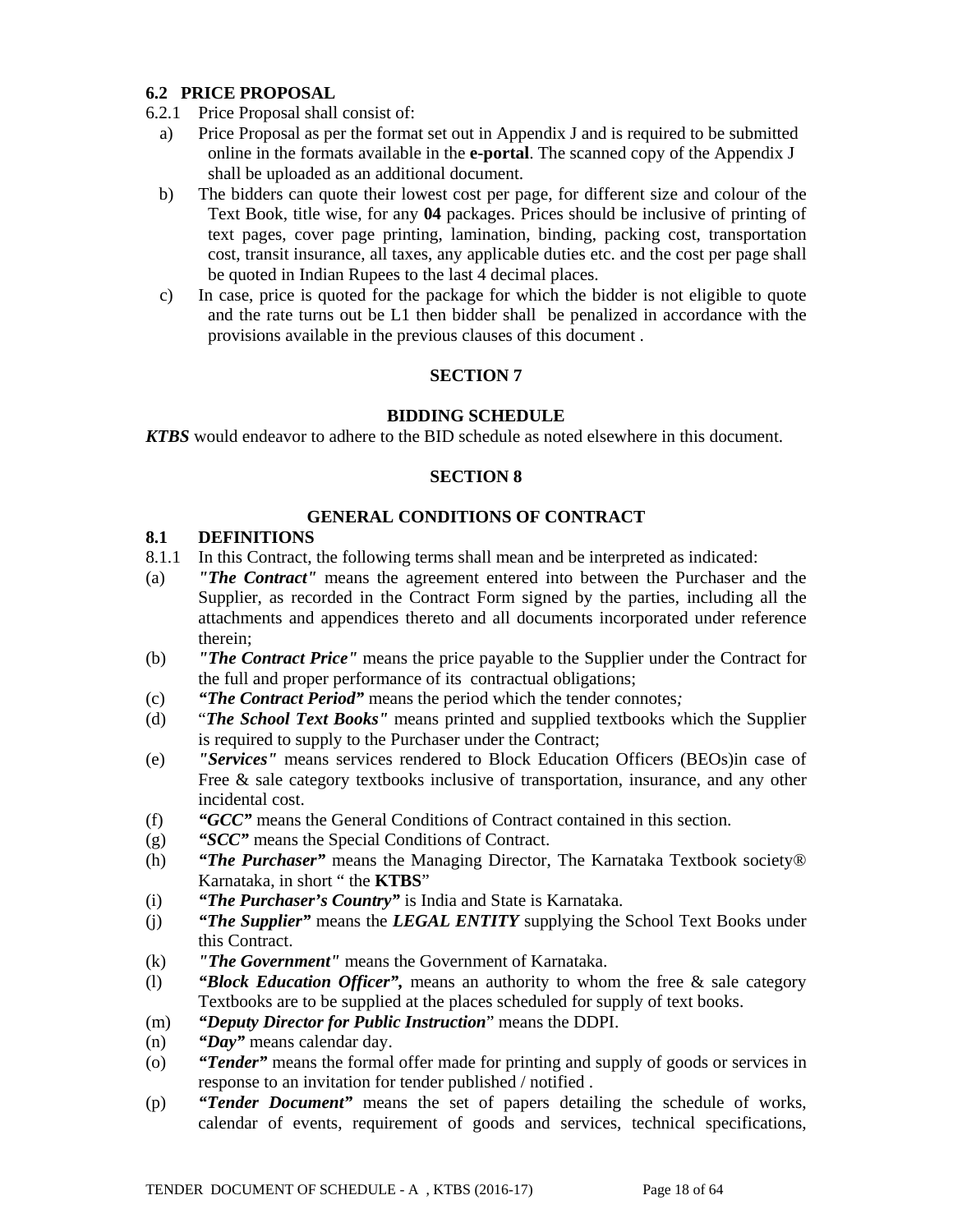procurement criteria and such other particulars, as may be prescribed for evaluation and comparison of tender.

- (q) *"Tender inviting Officer"* means the Managing Director of The Karnataka Text Book Society ®, Karnataka.
- (r) *"Tender accepting authority"* means the Managing Director, The Karnataka Text Book Society ®, Karnataka.
- (s) *"Tender Scrutinizing& Evaluating authority"* means Authority as constituted by the Managing Director of The Karnataka Text Book Society ®, Karnataka.
- (t) *" Tender Appellate Authority" means the Commissioner for Public Instructions(CPI) Bengaluru.*
- (u) *"Notification of award of Contract"* means the intimation in the form of a letter of acceptance by KTBS to the successful bidder. Acceptance by the successful bidder within 24 hours / notified period of time from the date of its receipt will constitute the formation of Contract
- (v) **`DPS ` means the ` Director of Printing , Stationery & Publications , Government of Karnataka, Bengaluru`, the third party quality certifying agency appointed for the purpose of Tender by the Purchaser.**

### **8.2 APPLICATION**

These General Conditions shall apply to the extent that they are not superseded by any provisions in other parts of the Contract.

### **8.3 STANDARDS**

The school text books supplied under this contract shall confirm to the standards mentioned in the Technical Specifications and where no applicable standard is mentioned, to the authoritative standard appropriate to the School Text Books.

#### **8.4 USE OF CONTRACT DOCUMENTS AND INFORMATION**

- 8.4.1 The Supplier shall not, without the Purchaser's prior written consent, disclose the Contract, or any provision thereof, or any specification, sample or information furnished by or on behalf of the Purchaser in connection therewith, to any person other than a person employed by the Supplier in performance of the Contract. Disclosure to any such employed person shall be made in confidence and shall extend only so far as may be necessary for purposes of such performance.
- 8.4.2 The Supplier shall not, without the Purchaser's prior written consent, make use of any document, pre-press material or information enumerated in GCC Clause 8.4.1 except for purposes of performing the Contract.
- 8.4.3 Any document, other than the Contract itself, enumerated in GCC Clause 8.4.1shall remain the property of the Purchaser and shall be returned (in all copies) to the Purchaser on completion of the Supplier's performance under the Contract if so required by the Purchaser.
- 8.4.4 The supplier shall permit the purchaser to inspect the Supplier's accounts and records relating to the performance of the Supplier and to have them audited by auditors appointed by the purchaser if so required.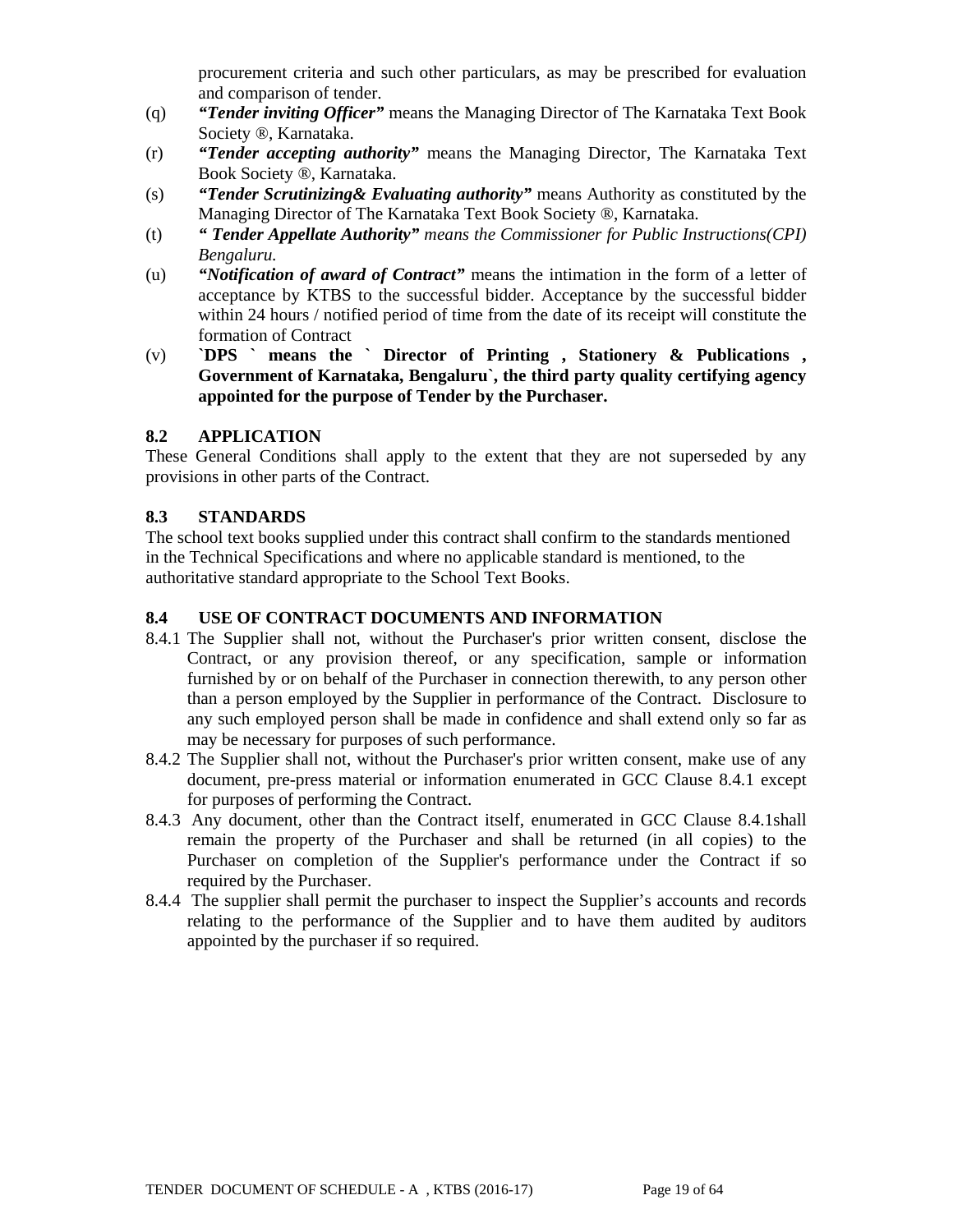## **8.5 COPY RIGHTS**

The Managing Director, The Karnataka Text Book Society® is the copyright holder and the publisher to all the titles printed under the Tender. The textbooks printed under the Tender are to be supplied only to the Purchaser, viz., The Managing Director, The Karnataka Text Book Society ®. However, the purchaser indemnifies the supplier against all third-party claims of infringement of copyright, trademark arising from use in the school text books.

The supplier shall not print the name and address of his firm / office / organization on the outer page of the cover pages. More specifically, the Supplier shall print the name, address and Contact number of his firm / office / organization only on the Printer page, with prior approval

### **8.6 PERFORMANCE SECURITY**

- 8.6.1 Within **21** days of receipt of the purchase order, the Supplier shall furnish performance security, as mentioned at 2.26. The performance bank guarantee should be valid covering a period of up to March  $31<sup>st</sup>$  2017 or 120 days after the end of contractual obligations , whichever is later .
- 8.6.2 The proceeds of the performance security shall be payable to the Purchaser as compensation for any loss resulting from the Supplier's failure to complete any one of its obligations under the Contract.
- 8.6.3 The Performance Security will be discharged by the Purchaser and returned to the Supplier after March  $31<sup>st</sup>$  2017 subject to the fulfillment of all performance obligations under the contract or otherwise after 120 days of completion of the contract obligations subject to the fulfillment of all performance obligations under the contract, whichever is later.
- 8.6.4 In the event of any contract amendment, the Supplier shall, within 21 days of receipt of such amendment, furnish the amendment to the Performance Security, rendering the same valid for the duration of the Contract, as amended for further period of 90 days thereafter.
- 8.6.5 Failure to submit the performance bank guarantee for the period specified above will constitute sufficient ground for cancellation of the contract and forfeiture of the security deposit.

## **8.7 INSPECTIONS AND TESTS**

- 8.7.1 The Purchaser or its representative shall have the right to inspect and/or to test the school text books to ascertain their conformity to the Contract specifications at no extra cost to the Purchaser. The Purchaser shall notify the Supplier in writing in a timely manner of the identity of any representatives retained for these purposes.
- 8.7.2 The paper to be used for printing of the text book may be inspected and tested at the mill premises of the paper manufacturer and the finished Text books shall be inspected at the printer's premises. The successful bidder shall declare the source of the paper if inspection and tests are conducted on the premises of the Supplier & at above mentioned places all reasonable facilities and assistance, including access to any supporting document and production data shall be furnished to the inspectors at no charge to the Purchaser.
- 8.7.3 If the inspected or tested school books /forms of the books fail to conform to the specifications, the Purchaser may reject such quantity of books/forms and the Supplier shall either replace the rejected text books or make necessary alterations to meet specification requirements free of cost to the Purchaser.
- 8.7.4 The Supplier shall compulsorily obtain "Mill Certification" regarding the quality of the paper purchased. "Mill Certification" shall be for the general quality of paper and more specifically regarding the GSM of the paper, Brightness of the paper and whether the paper is manufactured out of A-grade pulp. The officials of Karnataka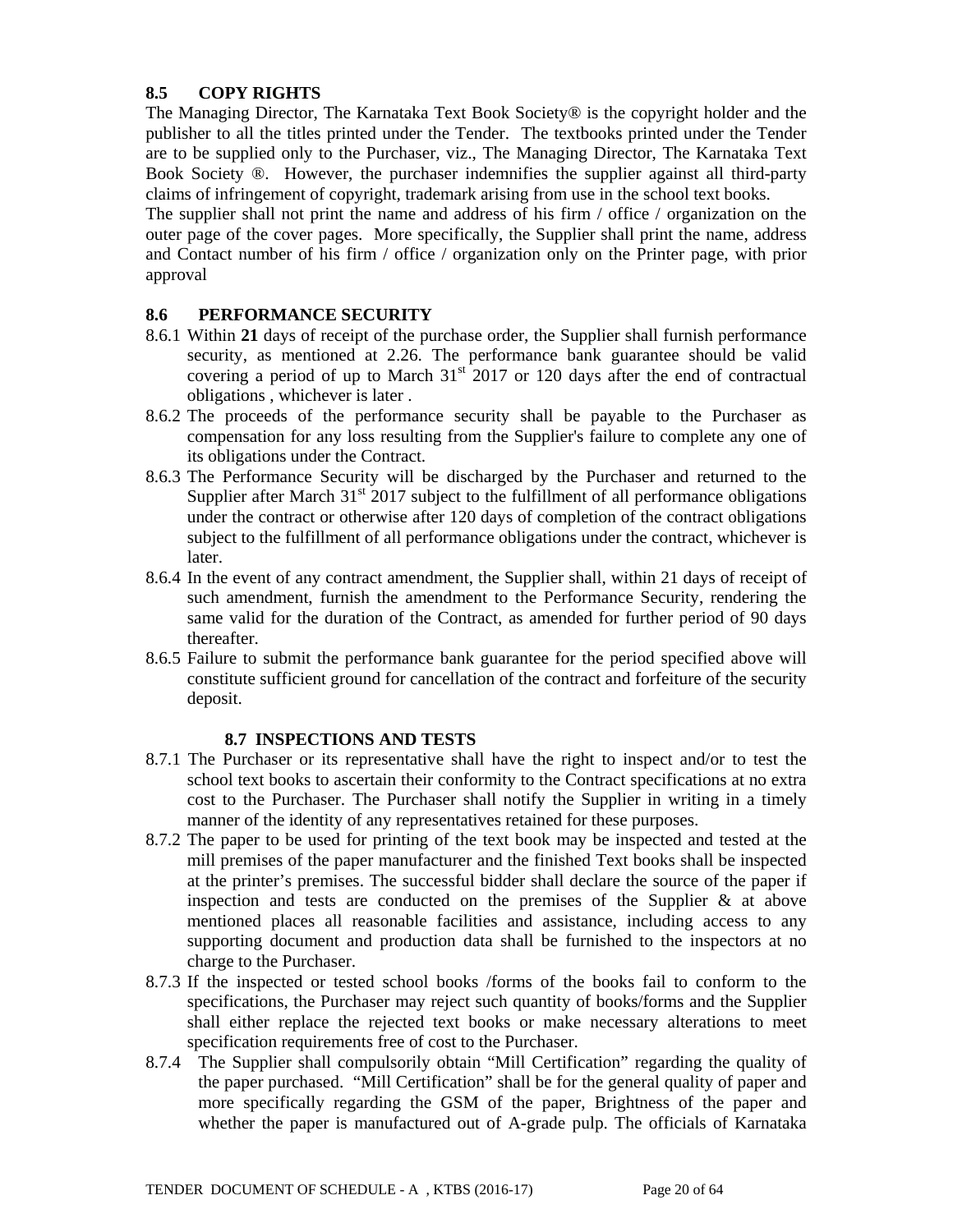Text Book Society® or persons duly authorized by KTBS shall inspect the progress in printing, binding, lamination and dispatch of text books from time to time. If the bidder /printer fails to provide the necessary information regarding the progress to the authorities, at the time of inspection, KTBS has all the rights to necessary action against the bidder on the basis of the report by the authorities. In case any textbook is found to be defective, they shall be replaced by the Supplier at his own cost.

- 8.7.5 The Purchaser's right to inspect, test and, where necessary, reject the school text books after the free and sale category text books arrival at Block Education Officer *(BEO)* office/school level shall, in no way, be limited or waived by reason of the books having previously been inspected, tested and passed by the Purchaser or its representative.
- 8.7.6 The pre-delivery inspection will be carried out by the purchaser or by any one authorized by the purchaser for this purpose.
- 8.7.7 Nothing in GCC shall in any way release the Supplier from any other obligations under this Contract.
- 8.7.8 Saving all the clauses above and in addition, the Purchaser shall appoint a Third party Quality testing  $&$  certifying agency viz `D P S ` for assessing the Technical Capability of the Bidder in the first instance and then for certifying the quality of the textbooks printed  $\&$  distributed. The `D P S` shall as per the requirement and on his own initiative may visit the Bidder premises any time beginning from the time of Technical Assessment and till the entire process is in progress . The `D P S` shall also monitor the progress . The `D P S` shall certify both for the physical progress and for the quality. The DPS may also conduct random checking at the Godowns of the Purchaser to ascertain the quality levels.

The quality parameters that will be put for testing, tolerance limits, method of Inspection, Sample size etc are given in Annexure below .

#### **Quality Parameters**

#### **The following quality parameters are required to be strictly adhered to by the Suppliers**

## **Raw Materials**

#### *Paper:*

The Suppliers shall use **60GSM** Map litho Paper of A - Grade paper from reputed mills (Suggested in Annexure-1) made out of Virgin Pulp and shall not contain any recycled pulp or mechanical pulp not exceeding 20%. The Paper shall be of at least 80% brightness with 85% opacity etc. The reel width for crown  $1/4<sup>th</sup>$  books shall invariably minimum of 760 mm. Similarly the cut off shall be minimum of 508 mm and 578 mm respectively. Usage of lesser width reels is strictly not acceptable. The cut off may be slightly more. However no weightage shall be given for this positive deviation.

### **Annexure-1**

**List of Reputed Paper Mills whose quality parameters are tested and proven and the printers are advised to procure the paper required for the printing of Text Books for the academic year 2016-17 preferably from these mills**

- 1. M/s Mysore Paper Mills, Bhadravati, Karnataka
- 2. M/s West Coast Paper Mills, Dandeli, Karnataka
- 3. M/s TNPL, Tamilnadu
- 4. M/s Andhra Pradesh Paper Mills, Rajamundry, Andhra Pradesh
- 5. M/s Seshasai Paper and Boards Limited, Erode, Tamilnadu
- 6. JK Paper Limited, Orissa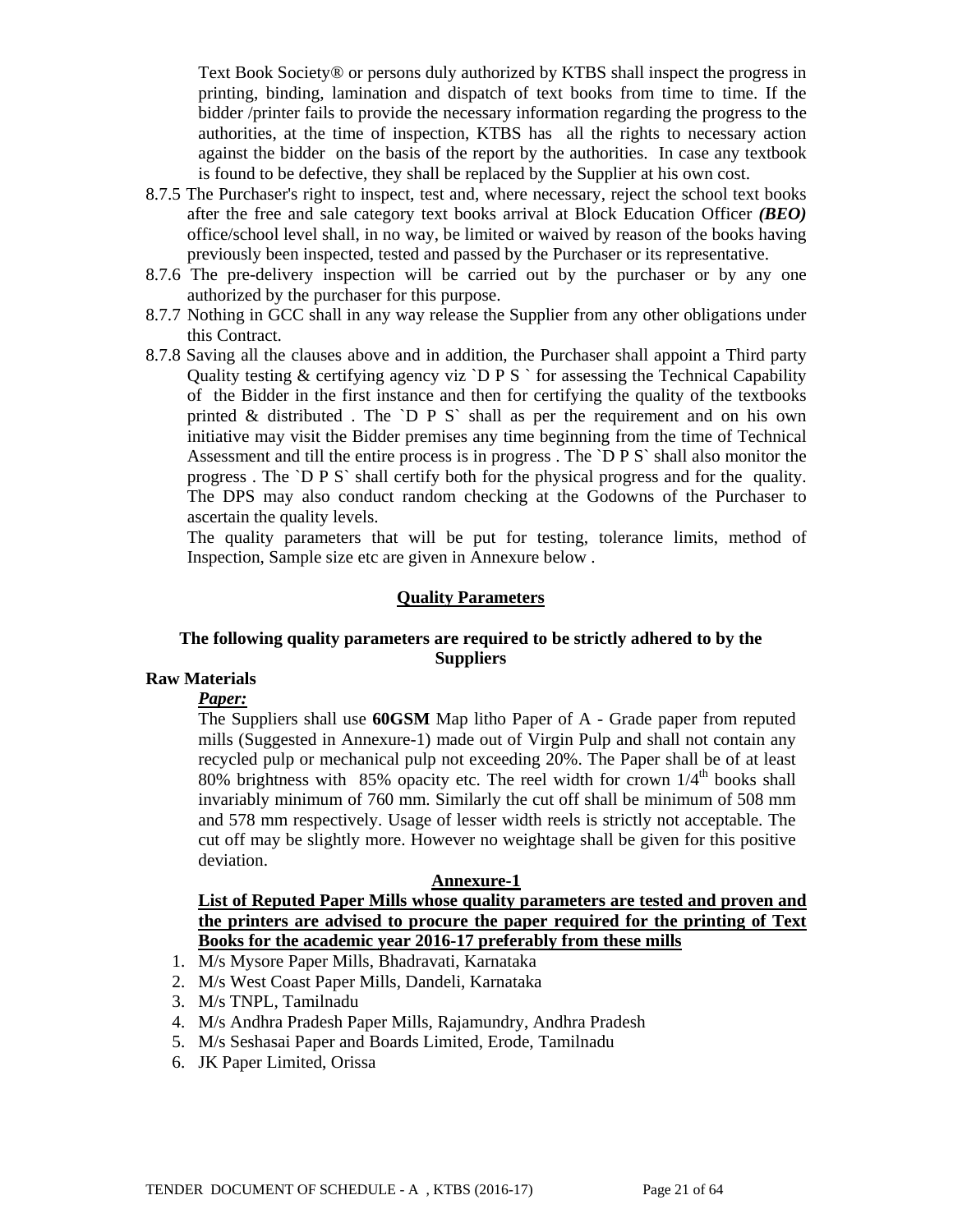### *Art Board*

The supplier shall use **220GSM** double side coated gloss finish Art Boards of industry standards.

### *Inks*

The Supplier shall use only branded inks and other chemicals.

#### *Printing Plates*

The Supplier shall use only branded printing plates. Wherever soft copies are provided the plate making shall be by CTP method and wherever positives are provided it shall be by using PS plates. Only good quality and branded chemicals shall be used for the making of plates.

#### *Lamination Film*

The lamination of the Cover shall be done by wet lamination method with 12 micron BOPP Gloss film using water based adhesive. Thermal Lamination is a positive deviation and is acceptable. But no weightage will be given though it is a positive deviation.

#### *Hot Melt Adhesive*

Branded hot melt adhesives compatible for the perfect binding machine shall only be used.

#### **Book size**

i. For Crown  $\frac{1}{4}$  Size the print area to be 330 sq. cm or as per positive size and the trimmed size to be 18.3 x 24.5 cms.

**Tolerance limits** - The Size may at the most vary to an extent of 1 mm in length and width. The GSM of the paper used may at the most vary to an extent of 01 GSM or in other words average shall be **60GSM** and the paper shall not consistently measure less than **60GSM**. If the variation is found in more than 5% of the lot then it will be treated as deviation from specifications.

However, the Supplier shall not construe this to be a stipulation and shall read it as an exception.

#### **Printing Quality**

- i. Printing shall be good, having uniform inking of sufficient colour.
- ii. There shall be no aberration of colours, wherever colour printing is done. In other words colour registration shall be flawless.
- iii. The texts shall be strong, legible and readable.
- iv. The printed illustrations shall be clearly well defined.
- v. The prints shall be free from defects like offsetting, smudging, tilting, mis-register, scumming, slur, ragged print, light and dark shades etc.,
- vi. The text must have balanced margin in each page with a minimum of 15 mm.
- vii. The Text book should be in conformity with the approved dummy.

#### **Binding quality**

Binding shall ensure good **appearance,** Proper **Cutting**, proper **Cover adhesion**, good **Page strength**, no **Cavity Spines,** no **Concave spine**, no **Adhesive running in**, no **Chip out at the head etc.**

#### **Lamination quality**

Lamination shall be of good quality with no air bubbles and wrinkles.The adhesive shall be uniformly applied.After binding the film shall not detach at creasing and folding points.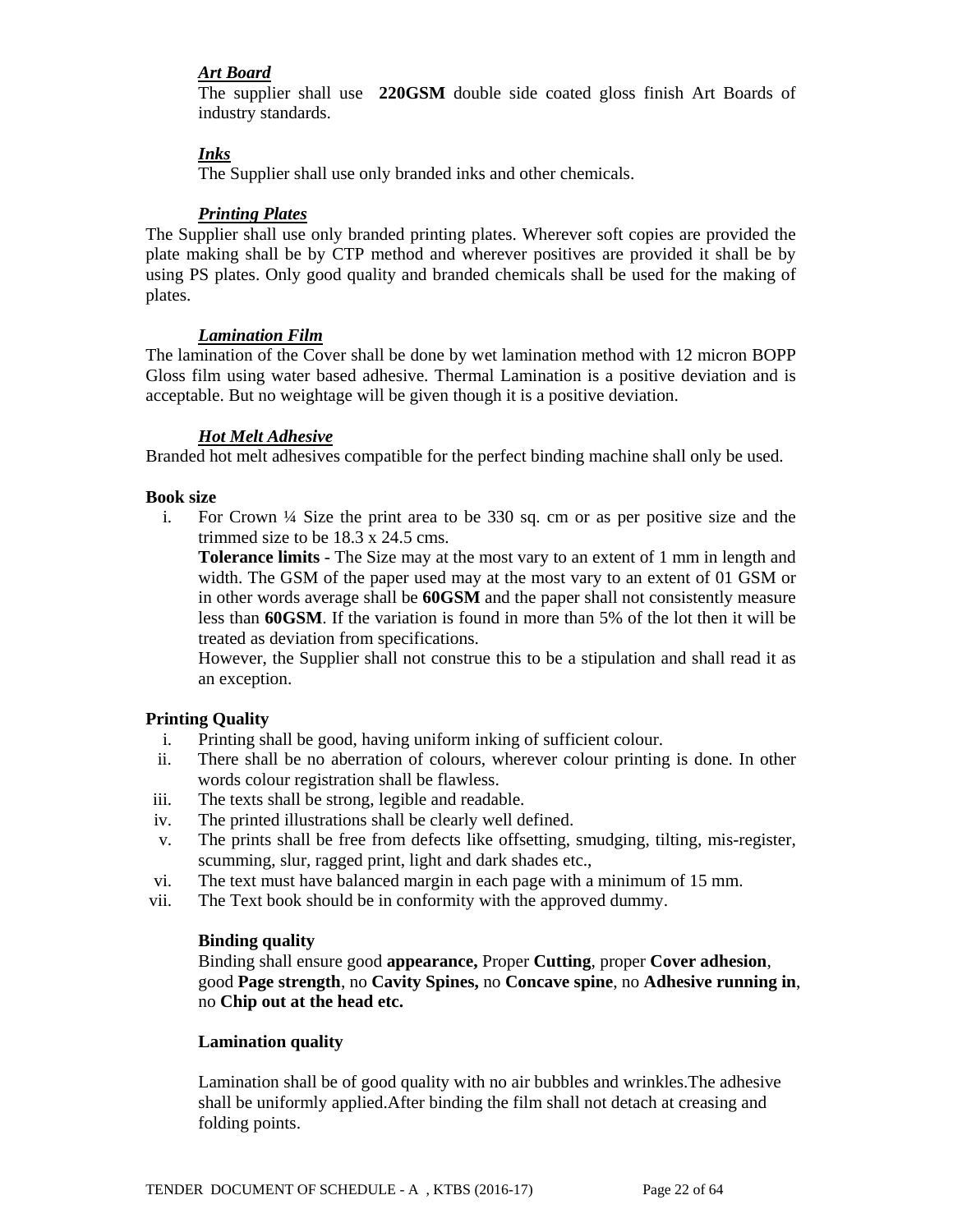### **Method of quality Checking**

The quality inspection staff conduct tests at the point of production to ensure that prescribed quality materials only are used and machines good condition are adopted and the manpower engaged has the required technical skills. It is the responsibility of the supplier to provide the proof to establish this.

Approximately 3% of the books will be put for quality testing before they are dispatched in the premises of the supplier. The supplier shall inform before they are packed and dispatched.

The Books will be tested for the above parameters and method adopted is random sampling and physical testing only. Generally by visual and measuring methods. Only when warranted chemical testing will be conducted. The total sample size shall be approximately 5%.

If the defects are found in more than 5% of the lot then it will be construed that the lot is defective beyond the tolerance limits and it will be rejected. Then it will be the responsibility of the Supplier to conduct testing of the complete lot and then replace the defective books and shall invite the purchaser for the quality inspection.

### **8.8 OPERATIONAL CHARTS**

The Supplier shall furnish in advance, Operational Chart of the printing & supply of the School Text Books to the Purchaser.

### **8.9 PACKING& SUPPLY**

- 8.9.1 Pre-dispatch inspection of the bales/reels of paper, at the Mill and at the printer's premises may be carried out by the authorized third party quality testing and certifying agency appointed by the Society viz $\overline{D} P S$ .
- 8.9.2 The Supplier at the time of delivery of School Textbooks shall give proper account of supply to the concerned Block Educational Officer by bundling the school books in the numbers of 25 or 50 books in each bundle.
- 8.9.3 The Supplier after the satisfactory delivery of School Text Books to the concerned Blocks shall obtain due acknowledgement from the concerned Block Educational Officers or his authorized representative and submit the same along with the Districtwise Bills for payment. The Supplier shall provide such packing of the School Text Books as is required to prevent their damage or deterioration during transit to their final destination as indicated in the Contract.

#### **8.10 DELIVERY AND DOCUMENTS**

Delivery of the School Text Books shall be made by the Supplier in accordance with the terms specified in the Purchase Order. The details of printing & transportation and or other documents to be furnished by the supplier are as specified in Tender Document.

#### **8.11. TRANSPORTATION**

Where the Supplier is required under the Contract to transport the Free  $\&$  Sales category School Text Books to all 204 BEO's of Karnataka as shall be specified in the Contract, it shall be arranged by the Supplier and the related cost including insurance, shall be included in the Contract Price.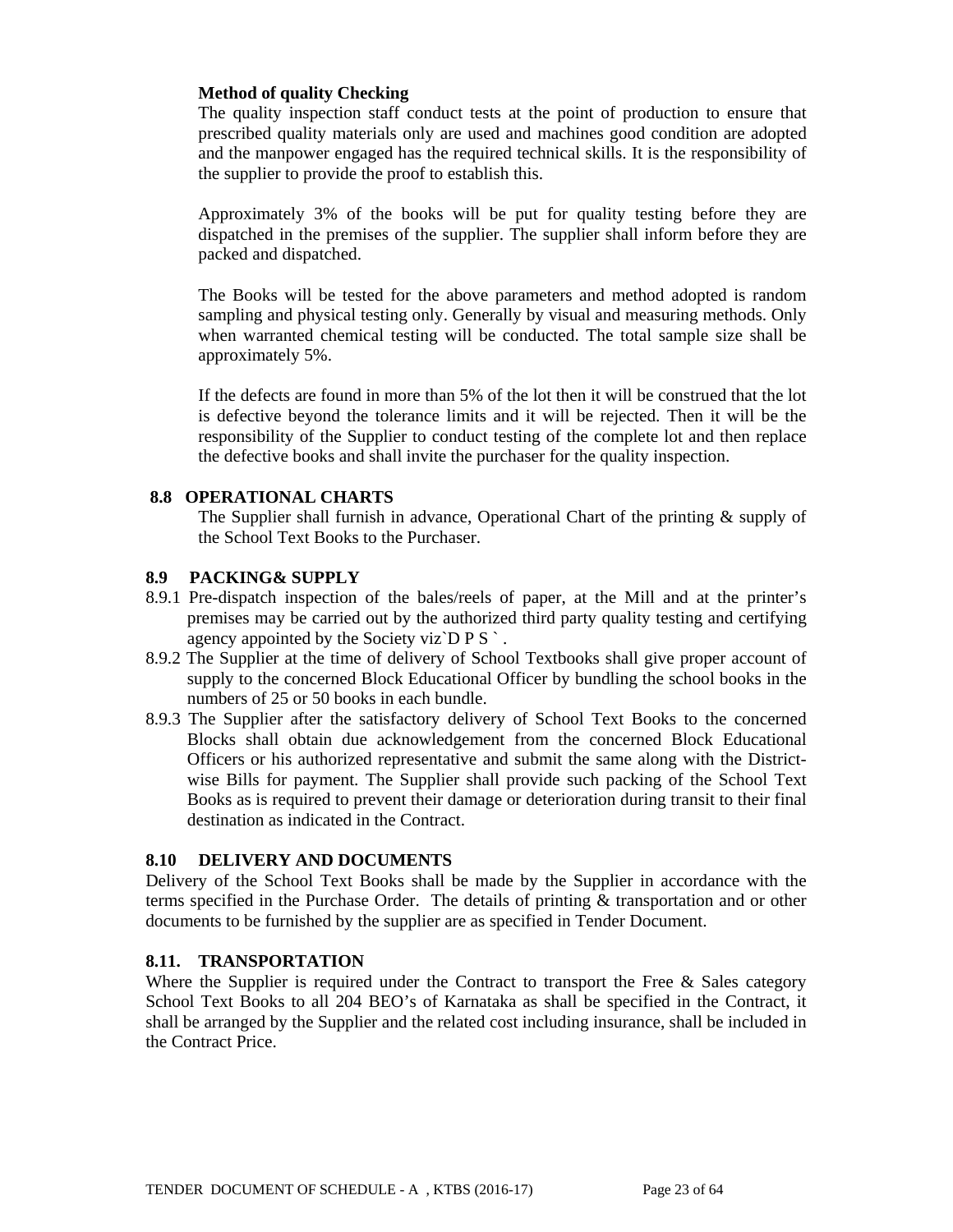## **8.12. PAYMENT**

**8.12.1 The payment to the supplier shall be made as under** 

- **a) First payment after supply of 30% of the package books within 60 days subject to maximum of 60% of the package books on seniority basis subject to availability of funds.**
- **b) Final payment of balance package books after 60 days of first payment on seniority basis subject to availability of funds.**

Payment to suppliers shall be made as per Clause 9.4 of Special Conditions of Contract (SCC).

### **8.13. CHANGE ORDERS**

The purchaser may at any time by written order given to the supplier pursuant to GCC clause, make changes within the general scope of the contract in any one or more of the following:

- a. Method of transportation or packing
- b. The place of delivery
- c. Copies to be supplied

## **8.14. CONTRACT AMENDMENTS**

Subject to GCC Clause 8.13, no variation in or modification of the terms of the Contract shall be made except by written amendment signed by both the parties.

#### **8.15. ASSIGNMENT**

The Supplier shall not assign, in whole or in part, its obligations to perform under the Contract, except with the Purchaser's prior written consent.

#### **8.16. SUBCONTRACTS**

Subcontract in printing and supply of textbooks is strictly prohibited.

#### **8.17. DELAYS IN THE SUPPLIER'S PERFORMANCE**

- 8.17.1 Delivery of the School Text Books shall be made by the Supplier in accordance with the time schedule specified by the Purchaser in the Schedule of Requirements.
- 8.17.2 If at any time during performance of the Contract, the Supplier should encounter conditions impeding timely delivery of the School Text Books, the Supplier shall promptly notify the Purchaser in writing of the fact of the delay, its likely duration and its cause(s). As soon as practicable after receipt of the Supplier's reply, the Purchaser shall evaluate the situation and may, at its discretion, extend the Supplier's time for performance with or without liquidated damages, in which case the extension shall be effected by amendment of the Contract.
- 8.17.3 Except as provided under GCC Clause 8.23, a delay by the Supplier in the performance of its delivery obligations shall render the Supplier liable to the imposition of liquidated damages pursuant to GCC Clause 8.18, unless an extension of time is agreed upon pursuant to revision in contract without the application of liquidated damages.

#### **8.18. LIQUIDATED DAMAGES**

#### **a. For non fulfillment of contract**

Subject to GCC Clause 8.19, if the Supplier fails to deliver any or all of the School Text Books within the period(s) specified in the Contract, the Purchaser shall, without prejudice to its other remedies under the Contract, deduct from the Contract Price, as liquidated damages, a sum equivalent to 0.5% of the delivered price of the delayed School Text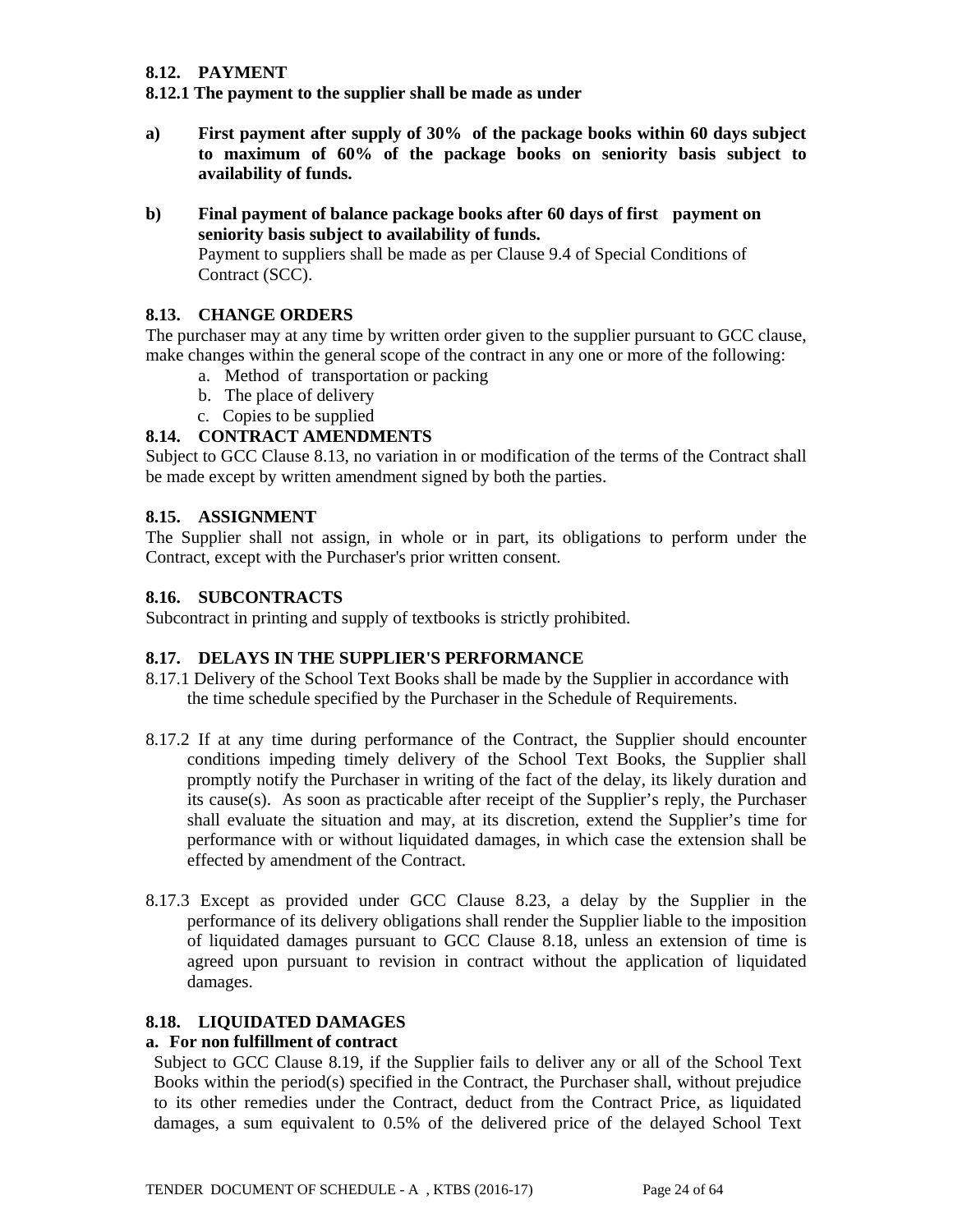Books for each day of delay until actual delivery up to a maximum deduction equal to the 10% of the contract price as levied by the purchaser. Once the maximum is reached, the purchaser may consider termination of the contract pursuant to Clause 8.20 or as agreed upon between the purchaser and the supplier and the Purchaser shall further levy @ of 1% for each day of delay until actual delivery up to a maximum deduction equal to the 20% of the contract price as additional damages. However in some deliberated circumstances, the purchaser may limit the quantity of the order , to the actual number delivered in accordance with the clause 8.22.1 .

#### **b. For defective materials**

If any defect is found / any report in this regard is received from the Block Educational Officers, such defective materials may be rejected and the Supplier shall have to replace such defective materials and will have to bear the cost of replacement.

However, the Purchaser also reserves the right to show some tolerance as below and use them depending on the circumstances by levying the damages and recovering the cost . The Supplier may suffer blacklisting where the purchaser perceives a complete breach of terms on the part of the Supplier while executing the contract .

The Tolerance Limit regarding the size of the book is specified elsewhere. Apart, the Tolerance limit with respect to the general defects is up to less than 2% or. In the circumstances wherein the Society has not rejected the material but some marginal defects including the variations in the size of the book, GSM of the paper etc. are noticed , the same are assessed and the supplier shall be penalized as per the decision of the experts and the damages are recovered. In such circumstances, such defects if noticed in more than 5% of randomly picked sample, Purchaser shall perceive that the entire supply contain such defects and damages are recovered accordingly .

In the circumstances where in the general defects are more than the tolerance limit and which are used by the society, the damages are recovered as per the above calculation and printer may face consequences including black listing where warranted

## **Delay in supply of books**

In case of delay in supply of any quantity of books, beyond the delivery time schedule as indicated in the agreement, the penalty will be levied. For imposing penalty the date of receipt of Purchase order and the work schedule which shall be notified is reckoned.

#### **Time schedule**

Printing & Supply of text books to specified destinations should be completed within 120 days from the date of issue of Purchase order including Pre-Printing Activities. Supplier shall submit a fortnightly progress report to the purchaser. The Supplier is also bound by the conditions of the Purchaser and shall submit the progress in the modes as required by the Purchaser. Herein, non-compliance shall be construed as breach of contract terms.

| S <sub>1</sub> | Printing Activity &           | <b>Schedule for Printers</b>                                    | Schedule for KTBS         |
|----------------|-------------------------------|-----------------------------------------------------------------|---------------------------|
| N <sub>O</sub> | Distribution                  |                                                                 |                           |
|                | Printing $\&$<br>Distribution | Printing & supply of textbooks<br>as per distribution statement | <b>Monitoring by KTBS</b> |
|                |                               | within 120 days from the date<br>of issue of purchase order.    |                           |

## **Printing Activity & Distribution :**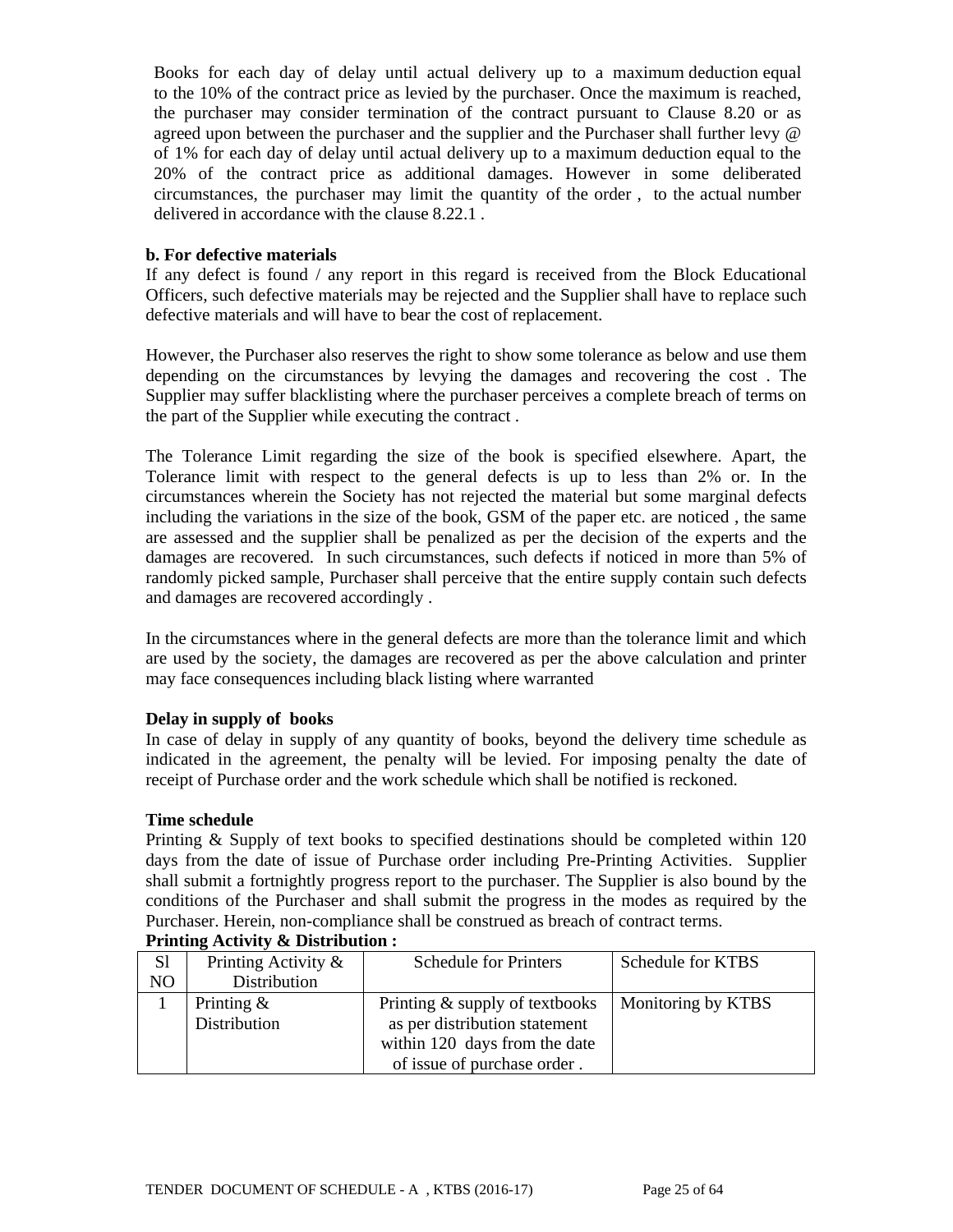The supplier should adhere to the time schedule specified in the contract. Otherwise Purchaser reserves the right to terminate the contract, at any time without assigning any reasons and the Supplier cannot claim any compensation in this respect.

### **8.19. TERMINATION FOR DEFAULT**

- 8.19.1 The Purchaser may, without prejudice to any other remedy for breach of contract, by written notice of default sent to the Supplier, terminate the Contract in whole or part:
	- a) if the Supplier fails to deliver any or all of the School Text Books within the period(s) specified in the Contract, or within any extension thereof granted by the Purchaser, or,
	- b) if the Supplier fails to perform any other obligation(s) under the Contract, or,
	- c) if the Supplier, in the judgment of the Purchaser, has engaged in corrupt or fraudulent practices in competing for or in executing the Contract.

#### **For the purpose of this Clause:**

*"Corrupt practice"* means the offering, giving, receiving or soliciting of anything of value to influence the action of a public official in the procurement process or in contract execution.

*"Fraudulent practice"* means a misrepresentation of facts in order to influence a procurement process or the execution of a contract to the detriment of the Purchaser, and includes collusive practice among Bidders (prior to or after bid submission) designed to establish bid prices at artificial non-competitive levels and to deprive the purchaser of the benefits of free and open competition.

8.19.2 In the event the Purchaser terminates the Contract in whole or in part, pursuant to GCC Clause 8.22.1, the Purchaser may procure, upon such terms and in such manner as it deems appropriate, School Text Books similar to those undelivered, and the Supplier shall be liable to the Purchaser for any excess costs for such similar School Text Books. However, the Supplier shall continue the performance of the Contract to the extent not terminated.

#### **8.20. FORCE MAJEURE**

- 8.20.1 Notwithstanding the provisions of GCC Clauses 8.17, 8.18, 8.19, the Supplier shall not be liable for forfeiture of its performance security, liquidated damages or termination for default, if and to the extent that, its delay in performance or other failure to perform its obligations under the Contract is the result of an event of Force Majeure.
- 8.20.2 For purposes of this Clause, *"Force Majeure"* means an event beyond the control of the Supplier and not involving the Supplier's fault or negligence and not foreseeable. Such events may include, but are not limited to, acts of the Purchaser either in its sovereign or contractual capacity, wars or revolutions, fires, floods, epidemics, quarantine restrictions and freight embargoes.
- 8.20.3 If a *Force Majeure* situation arises, the Supplier shall promptly notify the Purchaser in writing of such conditions and the cause thereof. Unless otherwise directed by the Purchaser in writing, the Supplier shall continue to perform its obligations under the Contract as far as is reasonably practical, and shall seek all reasonable alternative means for performance not prevented by the *Force Majeure* event.

#### **8.21. TERMINATION FOR INSOLVENCY**

The Purchaser may at any time terminate the Contract by giving written notice to the Supplier, if the Supplier becomes bankrupt or otherwise insolvent. In this event, termination will be without compensation to the Supplier, provided that such termination will not prejudice or affect any right of action or remedy which has accrued or will accrue thereafter to the Purchaser.

#### **8.22. TERMINATION FOR CONVENIENCE**

8.22.1 The Purchaser, by written notice sent to the Supplier, may terminate the Contract, in whole or in part, at any time for its convenience. The notice of termination shall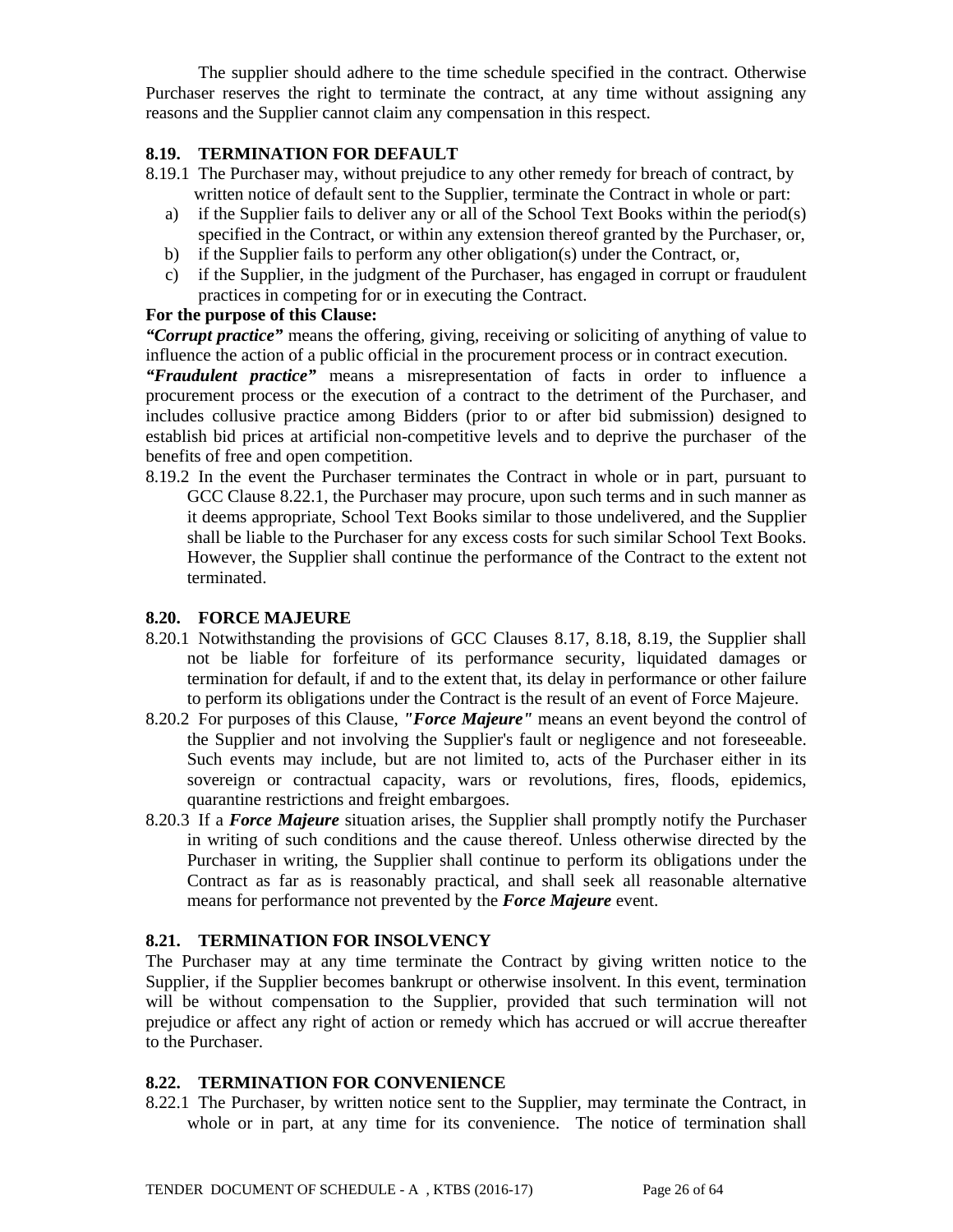specify that termination is for the Purchaser's convenience, the extent to which performance of the Supplier under the Contract is terminated, and the date upon which such termination becomes effective.

- 8.22.2 The School Text Books that are complete and ready for transport within 30 days after the Supplier's receipt notice of termination shall be accepted by the Purchaser at the Contract terms and prices. For the remaining School Text Books, the Purchaser may elect:
	- (a) to have any portion completed and delivered at the Contract terms and prices; and/or
	- (b) to cancel the remainder and pay to the Supplier an agreed amount for partially completed School Text Books and for materials previously procured by the Supplier.

#### **8.23. RESOLUTION OF DISPUTES**

- 8.23.1 The Purchaser and the supplier shall make every effort to resolve amicably by direct informal negotiation any disagreement or dispute arising between them under or in connection with the Contract.
- 8.23.2 If, after thirty (30) days the parties fail to resolve their dispute or difference by such consultations, then either the Purchaser or the Supplier may give notice to the other party of its intention to commence arbitration, as hereinafter provided, as to the matter in dispute, and no arbitration in respect of this matter may be commenced unless such notice is given.
- 8.23.3 Any dispute or difference in respect of which a notice of intention to commence arbitration has been given in accordance with this clause shall be finally settled by arbitration. Arbitration may be commenced prior to or after delivery of the School Text Books under the contract.
- 8.23.4 Arbitration proceedings shall be conducted in accordance with the rules of procedure specified in SCC.
- 8.23.5 Notwithstanding to any reference to arbitration herein;
	- (a) The parties shall continue to perform their respective obligations under the contract unless they otherwise agree, and,
	- (b) The purchaser shall pay the supplier any money due to the supplier.

## **8.24. LIMITATION OF LIABILITY**

Except in case of criminal negligence or willful misconduct, and in the case of infringement pursuant to clause 5,

- (a) The supplier shall not be liable to the Purchaser, whether in contract, tort, or otherwise, for any indirect or consequential loss or damage, loss of use, loss of profits or interest costs, provided that this exclusion shall not apply to any obligation of the supplier to pay liquidated damage to the purchaser; and this exclusion shall not apply to any obligation of the supplier to pay liquidated damages to the Purchaser; and,
	- (b) The aggregate liability of the supplier to the Purchaser, whether under the contract, in tort or otherwise, shall not exceed the total contract price.

#### **8.25. GOVERNING LANGUAGE**

The contract shall be written in English language. All correspondence and other documents pertaining to the Contract which are exchanged by the parties shall be written in the same language.

#### **8.26. APPLICABLE LAW**

The Contract shall be interpreted in accordance with the laws of the State of Karnataka. And any disputes shall only be addressed at the jurisdictional courts located in Bengaluru .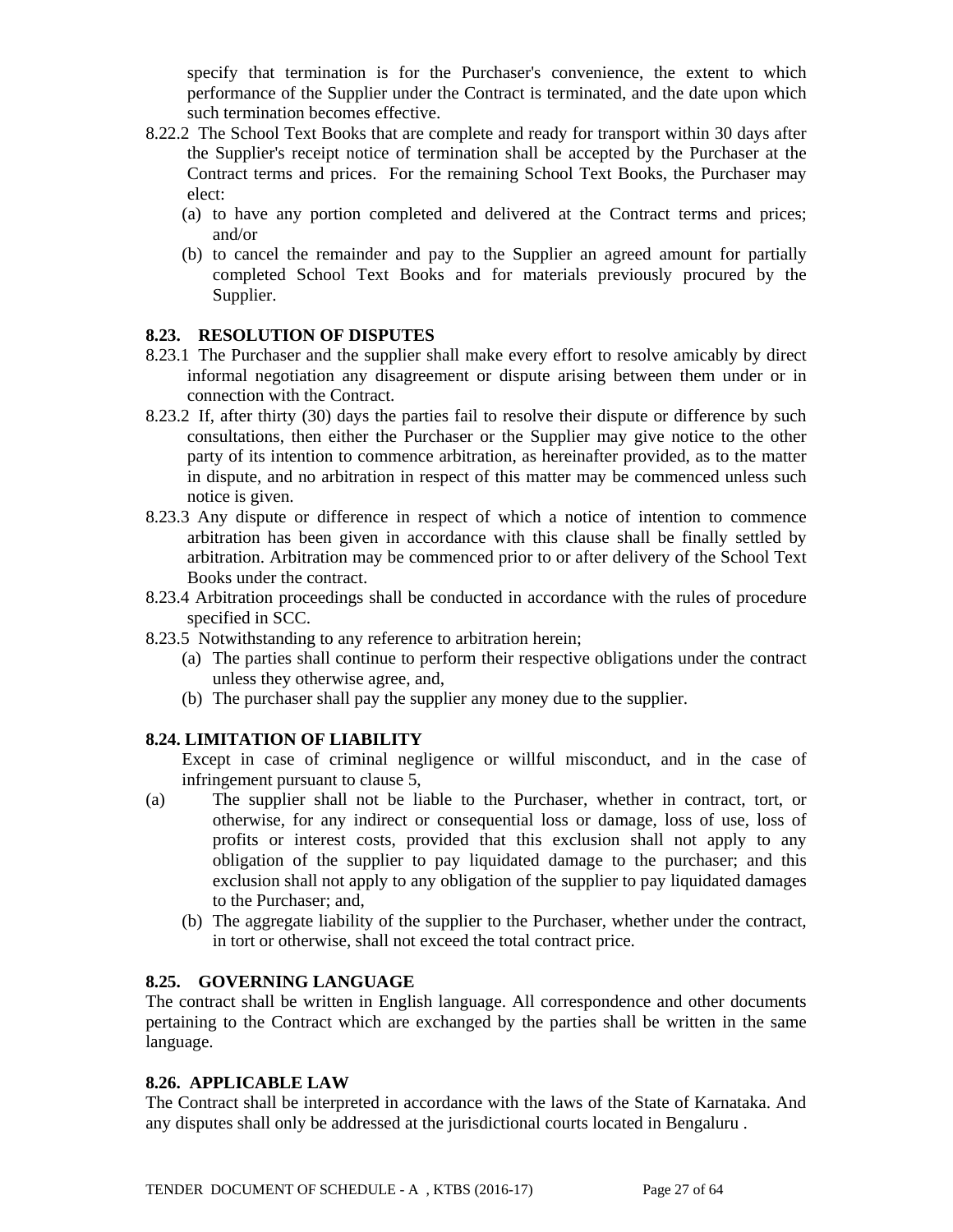#### **8.27. NOTICES**

- 8.27.1 Any notice given by one party to the other pursuant to this Contract shall be sent to other party in writing or by facsimile or email and confirmed in writing to the other Party's address specified in Tender document.
- 8.27.2 A notice shall be effective when delivered or on the notice's effective date, whichever is later.

### **8.28. TAXES AND DUTIES**

Suppliers shall be entirely responsible for all taxes, duties, license fees, Octroi, road permits, etc., incurred until delivery of the contracted School Text Books to the Purchaser.

### **8.29. IMPLEMENTATION OF THE CONTRACT**

The Supplier should as soon as agreement is signed begin the process for implementation of the Contract by procuring pre press material from KTBS and then purchasing printing paper and other materials at his own cost and bearing entire investment from printing to transportation. The Supplier further agrees to get 100% sample testing from the Purchaser.

The work relating to supply of School Books should be implemented by the Supplier as per the implementation schedule as per Purchaser's Notification of award of Contract.

The purchaser may at his discretion extend the above time schedule if he desires so. However, supplier cannot claim this as matter of right.

The successful bidders should give their acceptance of the implementation schedule in the agreement. The entire work of printing and supply should be completed within 120 days from the date of issue of the Purchase Order.

#### **8.30 ASSIGNING OF TENDER IN WHOLE OR PART**

The Supplier shall not assign or make over the contract, the benefit or burden thereof to any other person or persons or body corporate. No under letting or subletting to any persons or body corporate for the execution of the contract or any other part thereof is permitted, without the written consent of the Managing Director, Karnataka Textbook Society® .

#### **8.31 PENALTY AND TERMINATION FOR NON-FULFILMENT OF CONTRACT**

- 8.31.1 If supplier does not execute the work as per the implementation schedule, penalty will be imposed at the rate of 1% of the contract amount of the delayed portion of the work per week or part thereof such delay for the first 4 weeks and at the rate of 2% per week thereafter until completion of supplies if the Purchaser decides to accept the supplies. Part of the week will be considered as one week.
- 8.31.2 The supplier entrusted with the work of supply of School Books should execute the work in good conditions. If the inferior quality material is found before distribution or after distribution to the schools, such defective materials will be rejected outright. The supplier will have to replace the rejected items at his own responsibility and expense.
- 8.31.3 The School Books will have to be transported without causing any damage and in good condition to all the Block Educational Offices Godowns in the State. If any defect is found / any report in this regard is received from the Block Educational Officers, such defective books will be rejected and the Supplier will have to replace the defective books and will have to bear the cost of such replacements.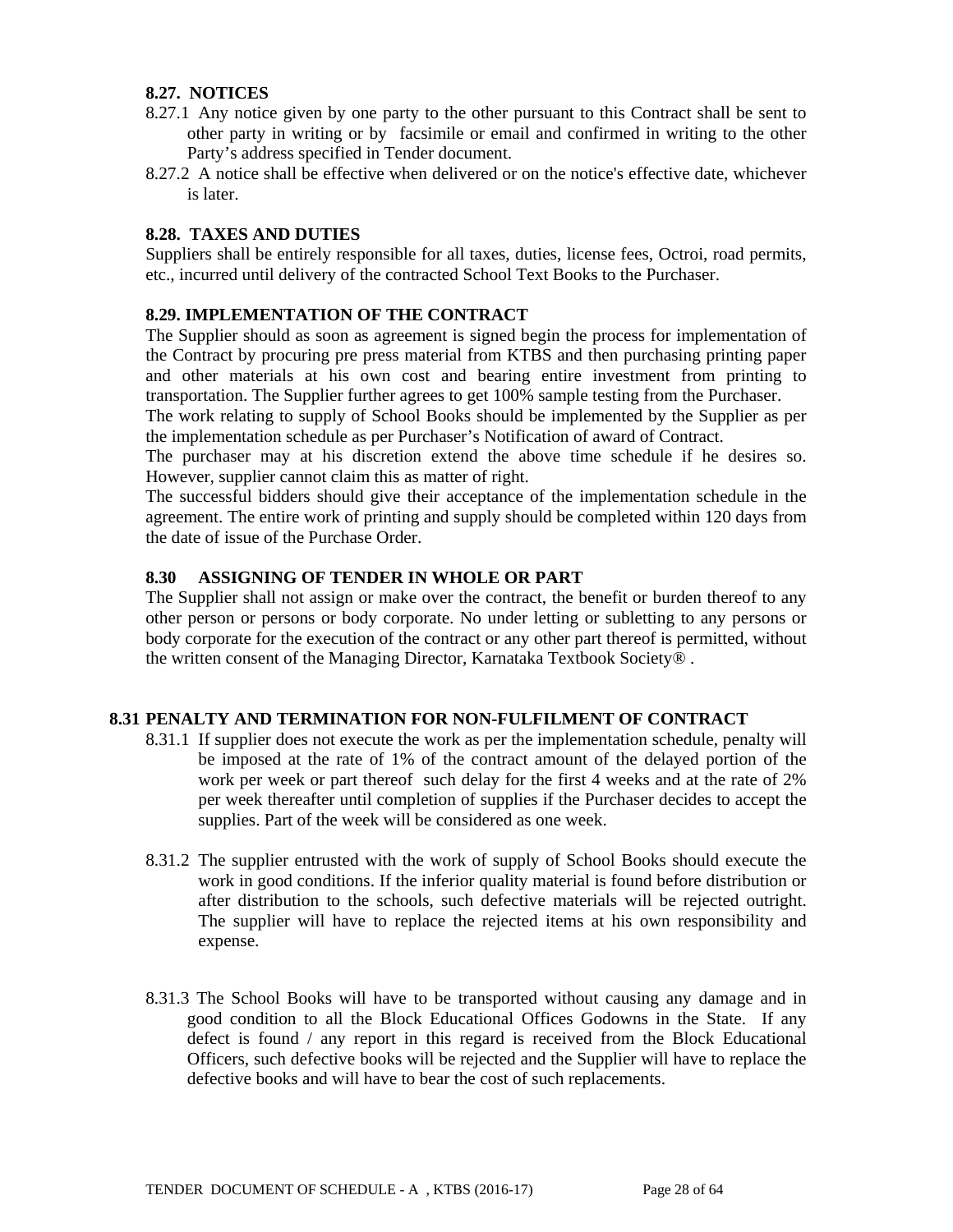8.31.4 While Calculating penalty in case of default, total cost of a particular package including transportation and insurance cost will be taken into consideration and penalty will be imposed.

#### 8.32 **GENERAL POINTS TO BE OBSERVED**

- 8.32.1 The Supplier should execute an undertaking in the prescribed form stipulating that he has agreed to the Terms & Conditions mentioned in the tender for submission of Technical & Commercial Bids.
- 8.32.2 The Commissioner for Public Instruction and chairman of Executive committee the Karnataka Textbook Society $(R)$  reserves the right to allot the package other than those indicated by the bidder in the bid and the bidder shall be bound by the decision of the Commissioner for Public Instruction.
- 8.32.3 The Commissioner for Public Instruction and chairman of Executive committee the Karnataka Textbook Society $(R)$  reserves the right to award the contract to more than one bidder and fix the number of packages to different bidders based on the financial, technical and service capability of the bidder.
- 8.32.4 The total quantities of School Text Books to be purchased are subject to variation during the course of Contract period.

### **8.33 DISCRIPTION OF PACKAGES**

- 8.33.1 Total number of books/titles to be printed is divided into **22** packages in this Schedule-A. Each package may consist of different Titles / Languages / Mediums and different size and colours. All books shall have multi-coloured cover pages and inner cover pages also multi-coloured. The packages are arrived at on the basis of the segregation of print work of multi coloured books, two coloured books, black & white books and the size of the books. However there may be combinations in some packages.
- 8.33.2 The packages contains sale component of text books and free text books.
- 8.33.3 Number of titles in the package, no of copies of the books and page numbers of books specified in the tender are approximate.
- 8.33.4 The details of packages are as per Volume 5.

## **8.34 BARRING OF SELLING TEXTBOOKS IN THE MARKET**

The Supplier shall execute an undertaking that he shall supply the entire quantity of textbooks printed, only to the purchaser and he is not permitted to sell or reproduce the textbooks in open market. Failing to adhere to this clause shall lead to legal action against the supplier and also shall be liable for blacklisting.

#### **8.35 SAMPLE COPIES**

Supplier shall supply 100 sample copies ( free  $\&$  Sale ) of each major titles (Kan\_FL, Eng SL, Hin TL, all core subjects in Kannada  $\&$  English medium) and 50 for each other titles free of cost, to the copyright holder failing which, it shall be treated as breach of Contract terms.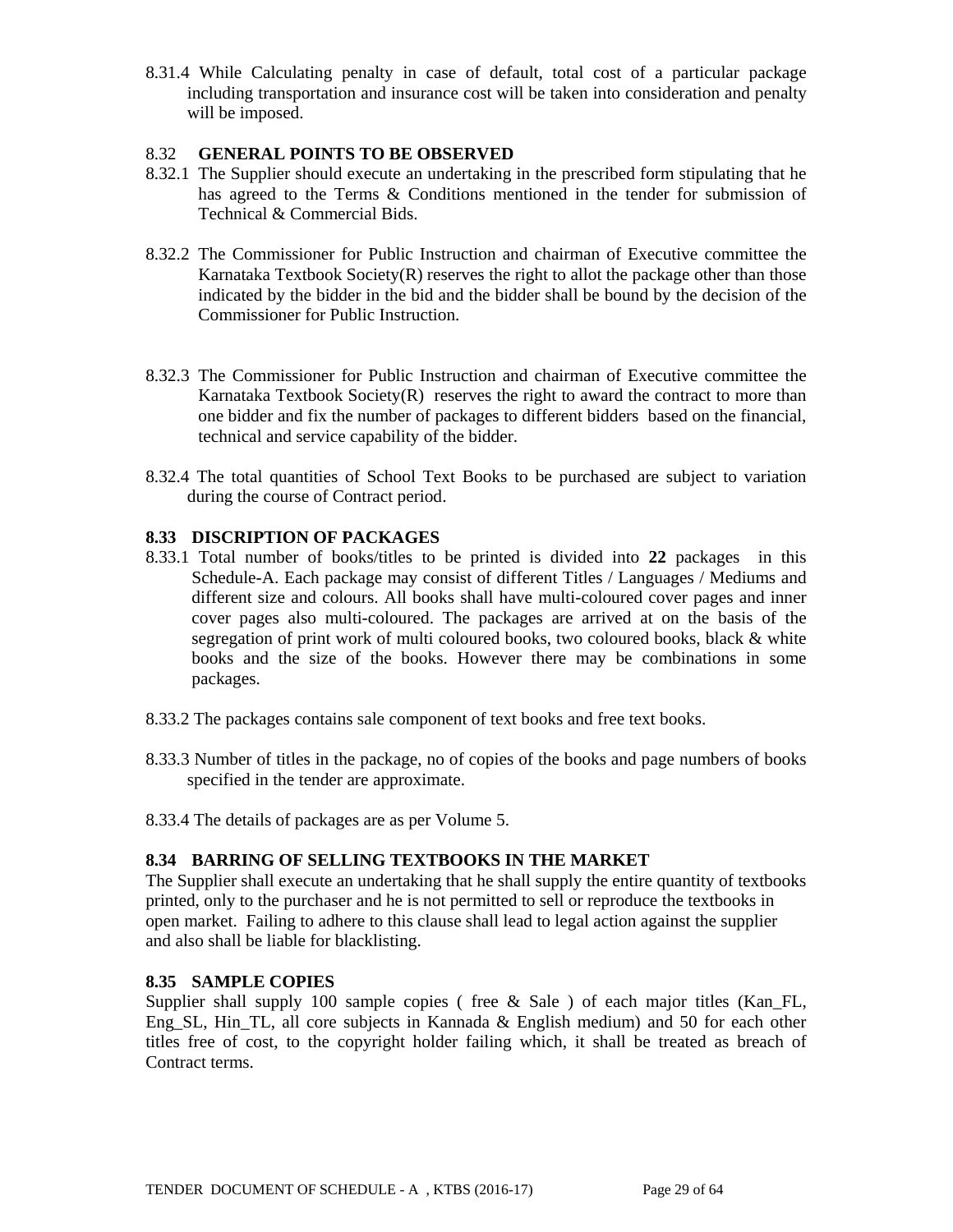### **8.36 APPROVAL FOR PRINTING**

- 8.36.1 The successful bidder will be given CD's/Positives of the book to be printed as per the package allotted to them. The bidder shall take all the necessary action to convert the CD into positives and prepare the dummy book.
- 8.36.2 Before printing, final proof of the Text books and newly printed two dummy copies shall be approved by the Officer authorized by the Managing Director of the Karnataka Text Book Society®, Bengaluru.

## **8.37 LIMITATIONS FOR TENDERERS**

The Supplier shall not

- a. Publish or sell or encourage any guides / workbooks/key books (Questions and Answers) for any text book brought out by the Karnataka Text Book Society®.
- b. Insert any advertisement on any text books in any form.
- c. Employ child labour for printing, binding, packing and supply of text books.

### **8.38 CATEGORY OF BOOKS**

- a) The price of books should not be noted on text books, printed under scheme of the free distribution. On these books, the following words should be printed in bold letter – "FREE SUPPLY", on Cover Pages only.
- b) The Price of books as given by the purchaser should be prominently printed in the printer's page and on the back cover page in a box suitably inserted.
- c) **Class, title name** and **Free Supply** shall be printed on the Spine for Free Books Category. In the same way **Class, title name** and **Price** shall be printed on the Spine for Sale Books Category.

## **SECTION 9 SPECIAL CONDITIONS OF CONTRACT**

The following Special Conditions of Contract shall supplement the General Conditions of Contract. Whenever there is a conflict, the provisions herein shall prevail over those in the **General Conditions of Contract.** The corresponding clause number of the General Conditions is indicated in parentheses, wherever applicable.

#### **9.1. DEFINITIONS (GCC CLAUSE 8.1)**

**"The Supplier"** is (to be filled at the time of issue and acceptance of Purchase Order)

## **9.2. INSPECTION AND TESTS (GCC CLAUSE 8.7)**

9.2.1 Place of Inspection and manufacturer of Paper

Inspection of base paper for printing and cover may be carried out by the authorized third party quality testing and certifying agency appointed by the Society viz`the D P S` prior to dispatch to printers, in the mill premises of the manufacturer. The final inspection may be carried out at the godown of the printers in association with the representative of the Managing Director, Karnataka Text Book Society®. The successful bidders are advised to purchase papers for text book and cover page from the paper mill capable of manufacturing the quality paper as per contract specifications and having adequate quality control and in-house testing facilities as per IS:1848/1991 with the latest amendments. The capacity/capability assessment on the paper manufacturing mill may be carried out by the Quality Assurance Wing before placing the order if the circumstances warrant.

The bale width of the paper purchased shall not be of less than 76 cms and the copy of the invoices shall be submitted to the Purchaser on a regular basis .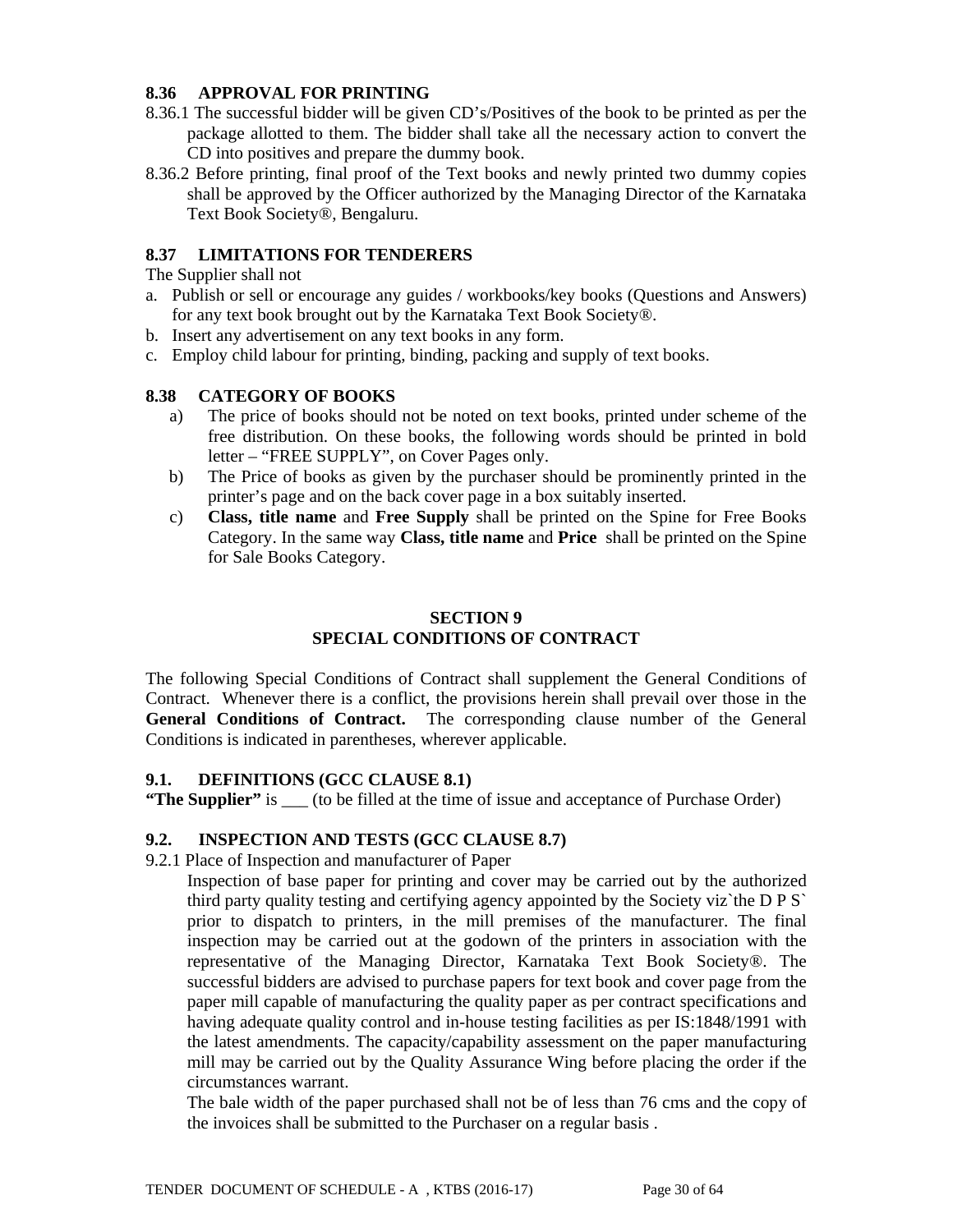9.2.2 Inspection and tests prior to transportation of School Text Books, at final acceptance and at schools at any time within the contracted period are as given below and the successful bidder shall comply with the following technical specifications fixed for the books:

### **Inner Pages**

- i. Only Map litho paper of **60 GSM** or more shall be made use of for inner pages of the books.
- ii. Paper for the textbooks shall be procured from recognized and reputed paper mills. Printer should use the paper as per specifications prescribed in annexure section - 8
- iii. The minimum brightness of the paper shall be 80 %.

### **Binding or Cover**

- i) Outer and inner cover pages should be in **four colours.**
- ii) Art Board, double side coated, Gloss finish of 220 GSM shall be made use for the covers of the books and shall be gloss laminated on the outside with at least 12 micron thickness BOPP film.
- iii) The size of the books, color specifications and number of pages shall be as specified in the table.
- iv) All books shall have perfect binding. No book shall be bound by centre pinning.

### **Printing Quality**

- i. Printing shall be good, having uniform inking of sufficient colour.
- ii. There shall be no aberration of colours, wherever colour printing is done. In other words colour registration shall be flawless.
- iii. The texts shall be strong, legible and readable.
- iv. The printed illustrations shall be clearly well defined.
- v. The prints shall be free from defects like offsetting, smudging, tilting, mis-register, scumming, slur, ragged print etc.,
- vi. The text must have balanced margin around each page with a minimum of 15 mm.
- vii. The Text book should be in conformity with the approved dummy.

#### **Book size**

i. For Crown ¼ Size , the print area to be 330 sq. cm or as per positive size and the trimmed size to be **18.3 x 24.5cms.**

**Tolerance limits** - The Size may at the most vary to an extent of 1 mm in length and width. The GSM of the paper used may at the most vary to an extent of 01 GSM or in other words average shall be **60GSM** and the paper shall not consistently measure less than **60GSM**. If the variation is found in more than 5% of the lot then it will be treated as deviation from specifications.

However, the Supplier shall not construe this to be a stipulation and shall read it as an exception.

- 9.2.3 The Managing Director, KTBS is empowered to test the quality through an independent third party agency as specified in various clauses and take such action as deems fit, if quality of text book falls below the prescribed standards.
- 9.2.4 The work relating to supply of School Books should be executed without any delay as per the implementation schedule mentioned in this document.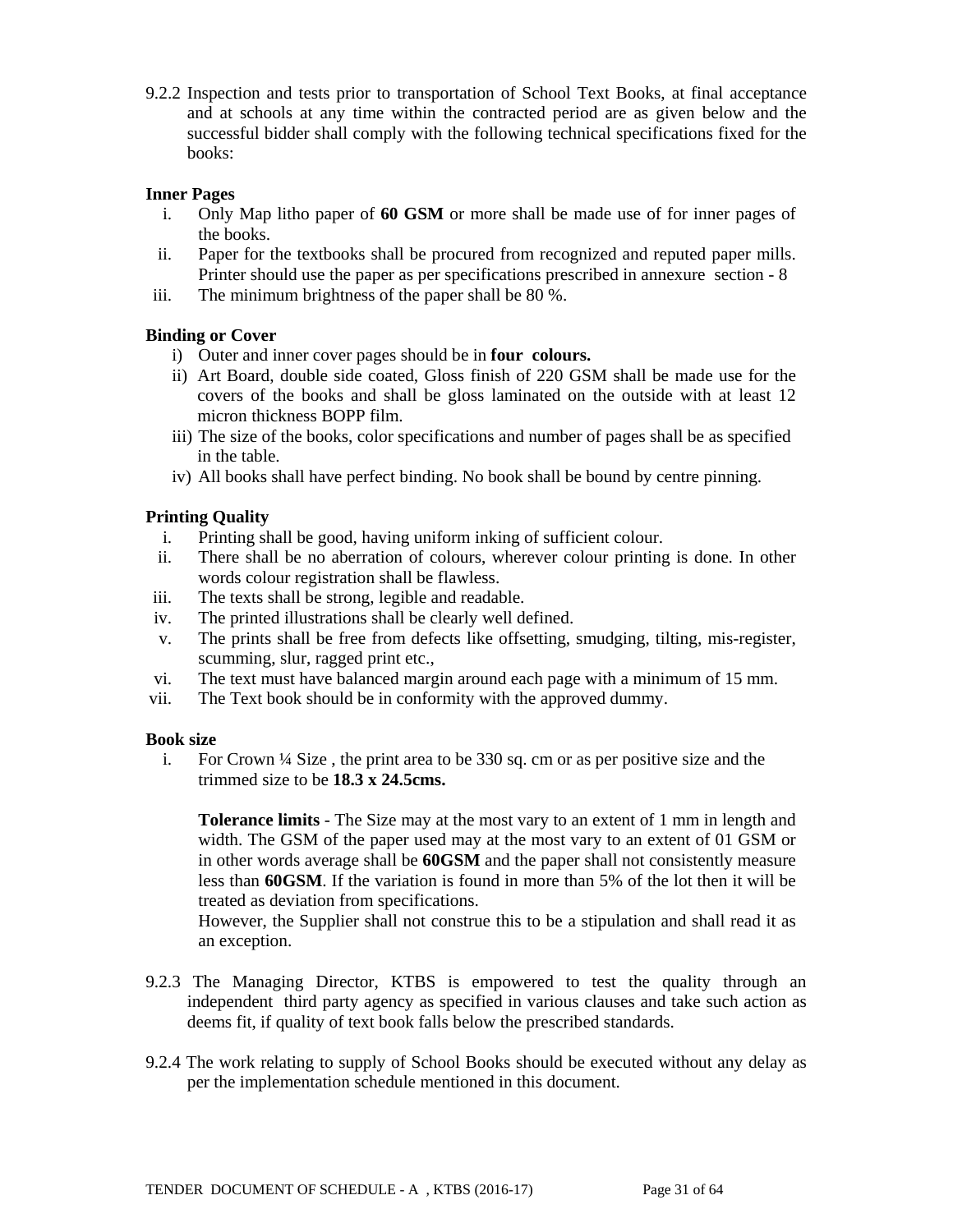- 9.2.5 The Purchaser reserves the right to depute authorized representatives from his office for the supervision and inspection at the time of implementation of the contract. The supplier should submit periodical progress report to the purchaser regarding the implementation of the contract.
- 9.2.6 The supplier should supply School Books by using good quality material strictly in accordance with the samples submitted along with qualification Bid. If any defect in the material comes to the notice of the purchaser after the supply to the schools, the same will have to be replaced by the supplier at his own expense.
- 9.2.7 If the contract is not executed within the stipulated period as per implementation schedule the Purchaser reserves the right to cancel the contract and the Purchaser will not be liable for any pecuniary loss or damage incurred by the supplier in this regard.
- 9.2.8 The purchaser or his representative shall have the right of entry into the work premises of the supplier to monitor quality and progress.
- 9.2.9 The supplier shall supply School Textbooks strictly as per the prescribed quality paper, size, colours, specification and measurements to the Educational Blocks as prescribed by the purchaser. He should comply with all the tests specified by the purchaser or any other Officer authorized for this purpose, satisfactorily. The supplier shall ensure timely delivery of quality School Textbooks as per the implementation schedule given in the contract.
- 9.2.10 The Managing Director, KTBS, shall not pay any higher costs over and above the agreed value of the supply, on account of any revision due to increase in duties, taxes and surcharges during the contact period.

### **9.3. DELIVERY AND DOCUMENTS (GCC CLAUSE 8.10)**

Upon delivery of the School Text Books, the supplier shall notify the purchaser and the insurance company by cable/telex/fax, the full details of the transport including contact number, vehicle receipt number and date, description of School Text Books, quantity, name of the consignee etc. The supplier shall mail the following documents to the purchaser with a copy to the insurance company:

- a) Three copies of the Supplier invoice showing School Text Books description, quantity, unit price, total amount;
- b) Vehicle receipt/acknowledgment of receipt of School Text Books from the consignee(s);
- c) Insurance Certificate;
- d) Inspection Certificate issued by the third party inspection agency viz the **D P S**

The above documents shall be received by the Purchaser before arrival of the School Text Books (except where the School Text Books have been delivered directly to the Consignee with all documents) and, if not received, the Supplier will be responsible for any consequent expenses.

#### **9.4**. **PAYMENT (GCC Clause 8.12)**

9.4.1 The Supplier's request(s) for payment shall be made to the Purchaser in writing, accompanied by an invoice describing class, title of the book, number of copies of the School Text Books delivered, and by related documents, submitted pursuant to GCC Clause 8.9 & 8.10 and upon fulfillment of other obligations stipulated in the contract including the original delivery Chillan copy.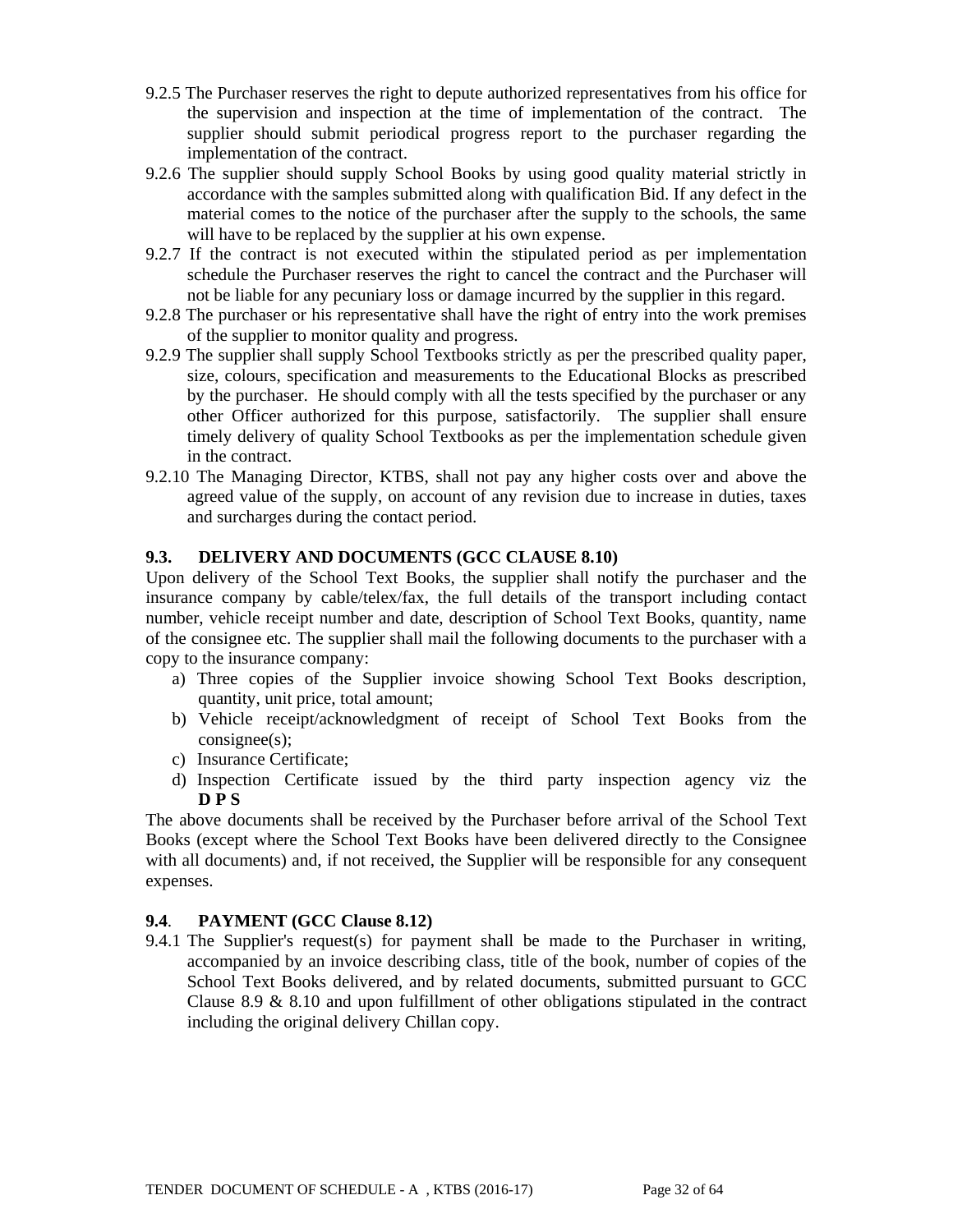**The Delivery Challans of the Text Books accepted by the authorized 204 Blocks without acknowledgement of Original Seal and Signature of the concerned BEOs/Authorized representative of BEOs for having received the Text Books in good condition, showing title wise number of books received, shall not be considered for payments under any circumstances. The Delivery Challans shall be in the approved coloured formats only i.e. White for Free category and Yellow for Sale category. All Bill/Invoice formats and acknowledgement formats submitted by the printers i.e. D.C's shall be printed legibly, not hand written and should be in 70 GSM and above paper only. Any deviations in the above conditions will be treated as rejected Bills/D.C's are liable for liquidated damages as per Tender clause 8.18.** 

9.4.2 Payments shall be made by the Purchaser after submission of the invoice claim by the Supplier duly enclosing the **Dated Acknowledgement with seal** of the receiver in the accepted Delivery Challan format within 60 working days. The invoices/bills shall always be submitted along with the Mill certification regarding the paper and the report / certification of the Authorized Third Party Quality checking and certifying agency. Where-ever applicable Taxes and other levies shall be deducted at source.

#### **9.5. SETTLEMENT OF DISPUTES (GCC CLAUSE 8.23)**

- 9.5.1 In case of Dispute or difference arising between the Purchaser and Supplier relating to any matter arising out of or connected with this agreement, such dispute or difference shall be settled in accordance with the Arbitration and Conciliation Act, 1996, by a Sole Arbitrator. The Sole Arbitrator shall be appointed by agreement between the parties; failing such agreement, by the appointing authority namely the Indian Council of Arbitration/President of the Institution of Engineers (India)/The International Centre for Alternative Dispute Resolution (India). A certified copy of the appointment Order shall be supplied to each of the Parties.
- 9.5.2 Arbitration proceedings shall be held at Bengaluru, Karnataka, and the language of the arbitration proceedings and that of all documents and communications between the parties shall be English.
- 9.5.3 The decision of arbitrators shall be final and binding upon both parties. The cost and expenses of Arbitration proceedings will be as determined by the Arbitrator and paid equally by the parties to the arbitration. However, the expenses incurred by each party in connection with the preparation, presentation etc. of its proceedings shall be borne by each party themselves.

#### **9.6. NOTICES (GCC CLAUSE 8.27)**

 For the purpose of all notices, the following shall be the address of the Purchaser and Supplier.

 Purchaser: The Managing Director, Karnataka Textbook Society®, No.4, DSERT Building,100 Ft ring Road, BSK III Stage, Bengaluru - 560 085 Karnataka, India Supplier: (To be filled in at the time of Contract signature)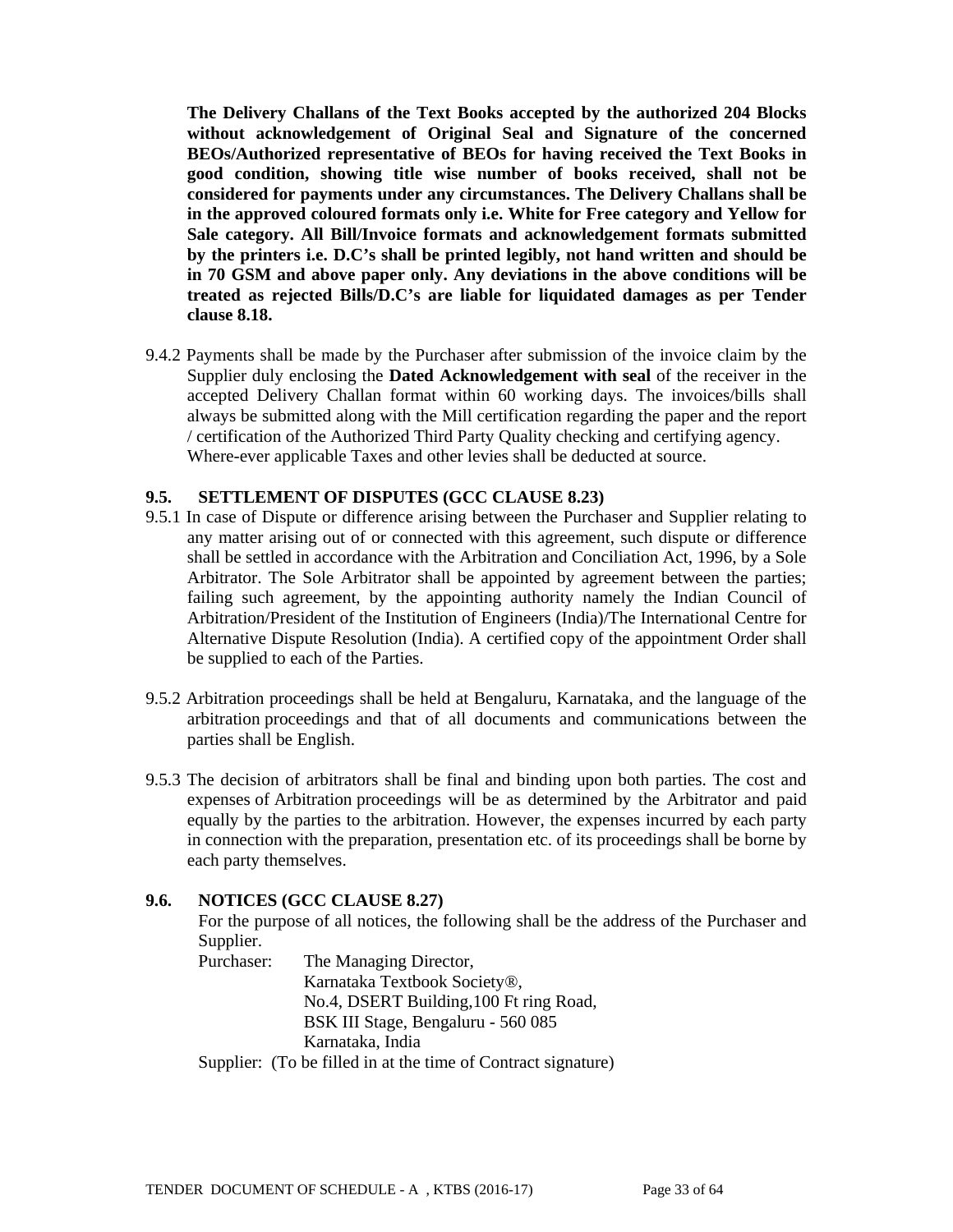### **9.7. PROGRESS OF SUPPLY**

Supplier shall regularly intimate progress of supply, in writing to the Purchaser on a weekly basis as under and also in the form and manner as may be stipulated by the Purchaser .

- Quantity offered for inspection and date
- Quantity accepted/rejected by inspection agency and date
- Quantity dispatched/delivered to consignees and date
- Date of completion of entire contract if any, and
- Date of receipt of entire payment under the contract.

### **9.8. SUPPLIER INTEGRITY**

The supplier is responsible for and obliged to conduct all contracted activities in accordance with the Contract using state-of-the-art methods and economic principles and exercising all means available to achieve the performance specified in the Contract.

### **9.9. SUPPLIER'S OBLIGATIONS**

- 9.9.1 The Supplier is obliged to work closely with the Purchaser's staff, act within its own authority and abide by directives issued by the Purchaser and implementation activities.
- 9.9.2 The Supplier will abide by the job safety measures prevalent in India and will free the Purchaser from all demands or responsibilities arising from accidents or loss of life the cause of which is the Supplier's negligence. The Supplier will pay all indemnities arising from such incidents and will not hold the Purchaser responsible or obligated.
- 9.9.3 The Supplier is responsible for managing the activities of its personnel or subcontracted personnel and will hold itself responsible for any misdemeanors.
- 9.9.4 The Supplier will treat as confidential, all data and information about the Purchaser, obtained in the execution of his responsibilities, in strict confidence and will not reveal such information to any other party without the prior written approval of the Purchaser.
- 9.9.5 The supplier should safely return all the pre-press materials in good condition to the purchaser within 10 days from the date of receipt of the intimation in this regard from the purchaser.

Sd/-

Managing Director Karnataka Textbook Society®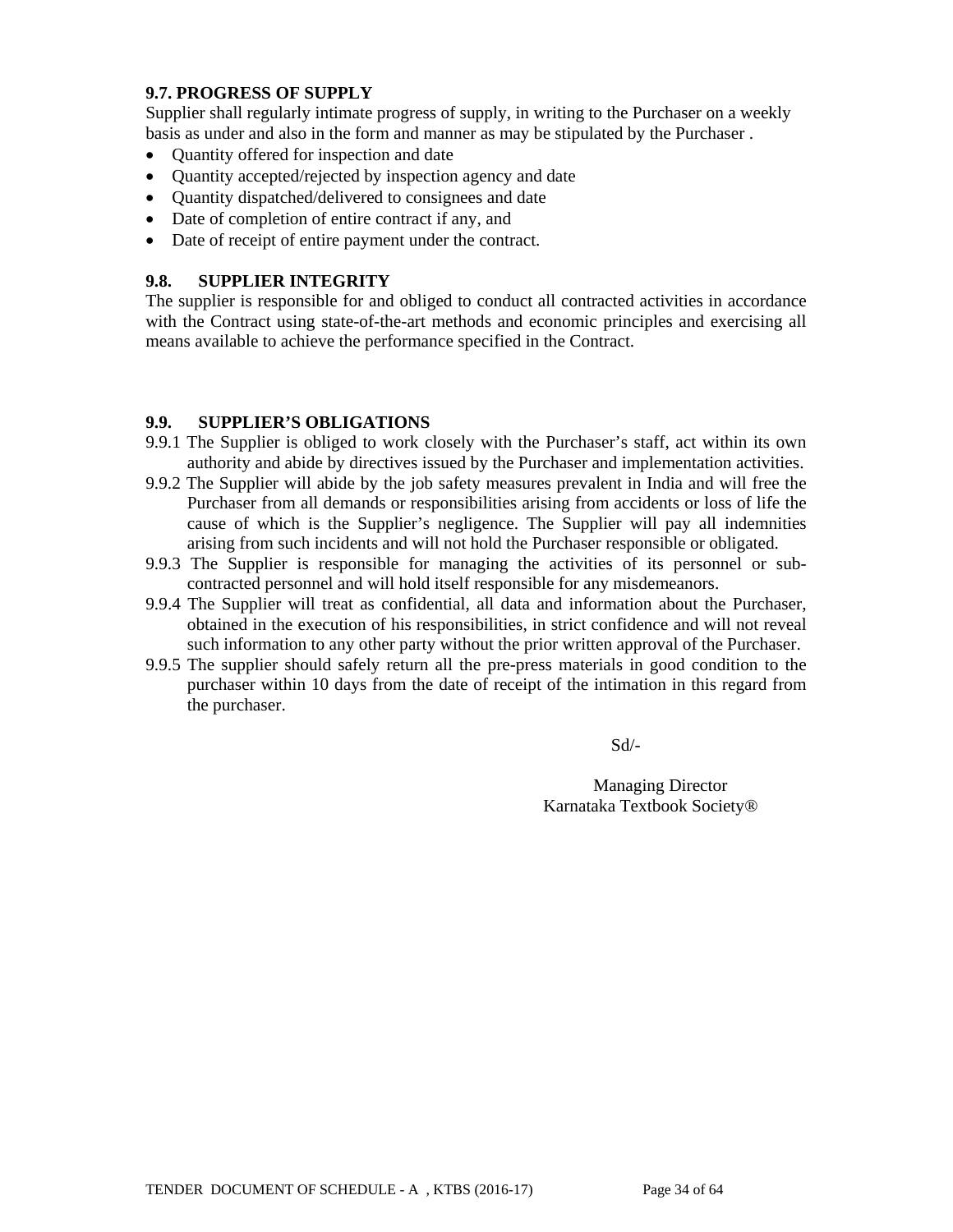#### **VOLUME 3 CONTRACT FORM (to be executed on Rs 500/- Stamp Paper)**

**THIS AGREEMENT** entered into on this the day of \_\_\_\_\_\_\_\_\_\_ (Month), Two Thousand and \_\_\_\_\_ in Bengaluru,

#### **BETWEEN**

The Managing Director, The Karnataka Textbook Society®, Government of Karnataka, ("KTBS"), having its office at No.4, DSERT Building,100 Ft ring Road, BSK III Stage, Bengaluru - 560 085, Karnataka State, India (hereinafter referred to as "**PURCHASER**") which expression shall unless repugnant to the context include the successors and assigns), on the one part,

#### **AND**

\_\_\_\_\_\_\_\_\_\_\_\_\_\_\_\_\_\_(name and address), a Legal Entity having its registered office at \_\_\_\_\_\_\_\_\_\_\_\_\_\_\_\_\_\_\_(hereinafter referred to as "**SUPPLIER**") which expression shall unless repugnant to the context include its successors and permitted assigns, on the other part,

#### **WHEREAS,**

KTBS, floated a Tender to print and supply school textbooks to students of standard 1-10 of all Government Schools, all students of 1-10 of all aided schools as sponsored by the SSA/Government free textbooks scheme and all students of unaided schools in Karnataka on Sale basis and has accepted the Tender submitted by the Supplier for the printing and supply of those School Textbooks for a sum of Rs.\_\_\_(Rupees\_only) (hereinafter called "The Contract Price").

After evaluating the proposals, KTBS, has accepted the proposal submitted by M/s. \_\_\_\_\_\_\_\_\_\_ and issued to such **Successful Bidder** a Purchase Order No.  $dataed$   $\qquad \qquad$ 

The Parties hereto are required to enter into an Agreement, being these presents, to record the terms & conditions and covenants set forth hereunder.

#### **NOW THIS AGREEMENT WITNESSETH AS FOLLOWS:**

- 1. In this Agreement words and expressions shall have the same meanings as are respectively assigned to them in Conditions of Contract referred to.
- 2. The following documents shall be deemed to form and be read and construed as part of this Agreement, viz.,
	- a) The Tender Form and the Price Schedule submitted by the Tenderer
	- b) The Schedule of requirements
	- c) The Technical Specifications
	- d) The General Conditions of Contract
	- e) The Special Conditions of Contract, and
	- f) The Purchase Order
- 3. In consideration of the payments to be made by the Purchaser to the Supplier as hereinafter mentioned, the Supplier hereby covenants with the Purchaser to print and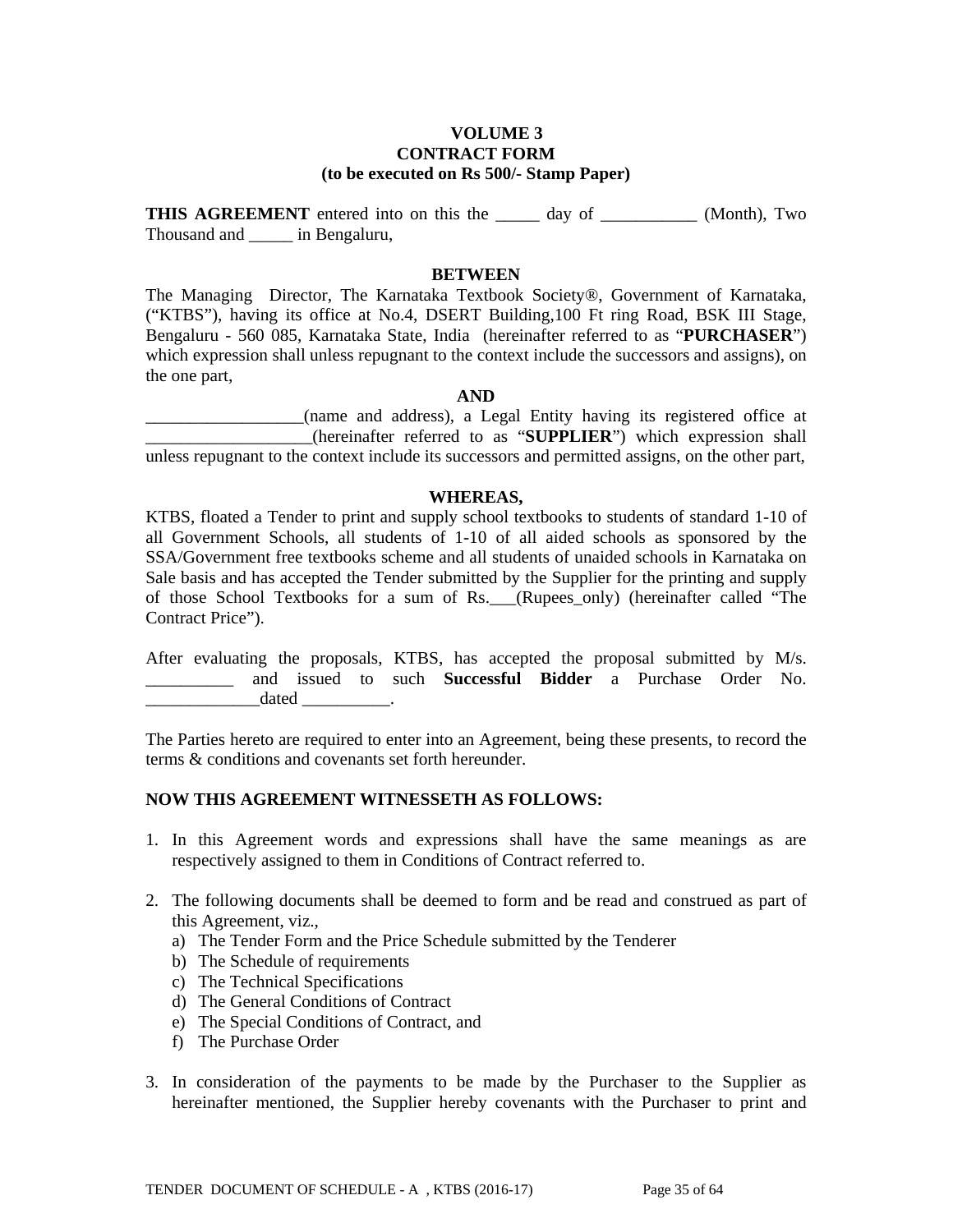supply school text books and to remedy defects therein in conformity in all respects with the provisions of contract.

4. The Purchaser hereby covenants to pay the Supplier in consideration of the printing  $\&$ supply of school text books and the remedying of defects therein, the Contract Price or such other sum as may become payable under the provisions of the Contract at the times and in the manner prescribed by the Contract.

Brief particulars of the School Textbooks which shall be supplied by the Supplier are as follows:

| Package No | l Title | Color/Size | Page Nos | No of Copies | Agreed<br>Price |
|------------|---------|------------|----------|--------------|-----------------|
|            |         |            |          |              |                 |

Total Value: Rs. \_\_\_\_\_\_\_(Rupees\_\_\_\_\_\_\_only)

Delivery Schedule: 120 days from the date of receipt of the Purchase Order

Performance Bank Guarantee: Security Deposit:

### 5. **Assigning of Contract Agreement in whole or part**

The Supplier shall not assign or make over the contract, the benefit or burden thereof to any other person or persons or body corporate. No under letting or subletting to any persons or body corporate for the execution of the contract or any other part thereof is permitted, without the written consent of the Purchaser.

6. Supplier agrees to supply the entire quantity of textbooks printed, to the Karnataka Text Books Society ® and no textbook shall be sold or any portion reproduced in the open market. He further agrees that failing to adhere to this clause shall attract penal provisions and invite blacklisting of Supplier.

IN WITNESS whereof, the parties hereto have caused this Agreement to be executed in accordance with their respective laws the day and year first above written. Signed, Sealed and Delivered by the

Said\_\_\_\_\_\_\_\_\_\_\_\_\_\_\_\_\_\_\_\_(For the Purchaser) In the presence of :\_\_\_\_\_\_\_\_\_\_\_\_\_\_\_\_\_\_

Signed, Sealed and Delivered by the Said\_\_\_\_\_\_\_\_\_\_\_\_\_\_\_\_\_\_\_\_\_(For the Supplier)

In the presence of :\_\_\_\_\_\_\_\_\_\_\_\_\_\_\_\_\_\_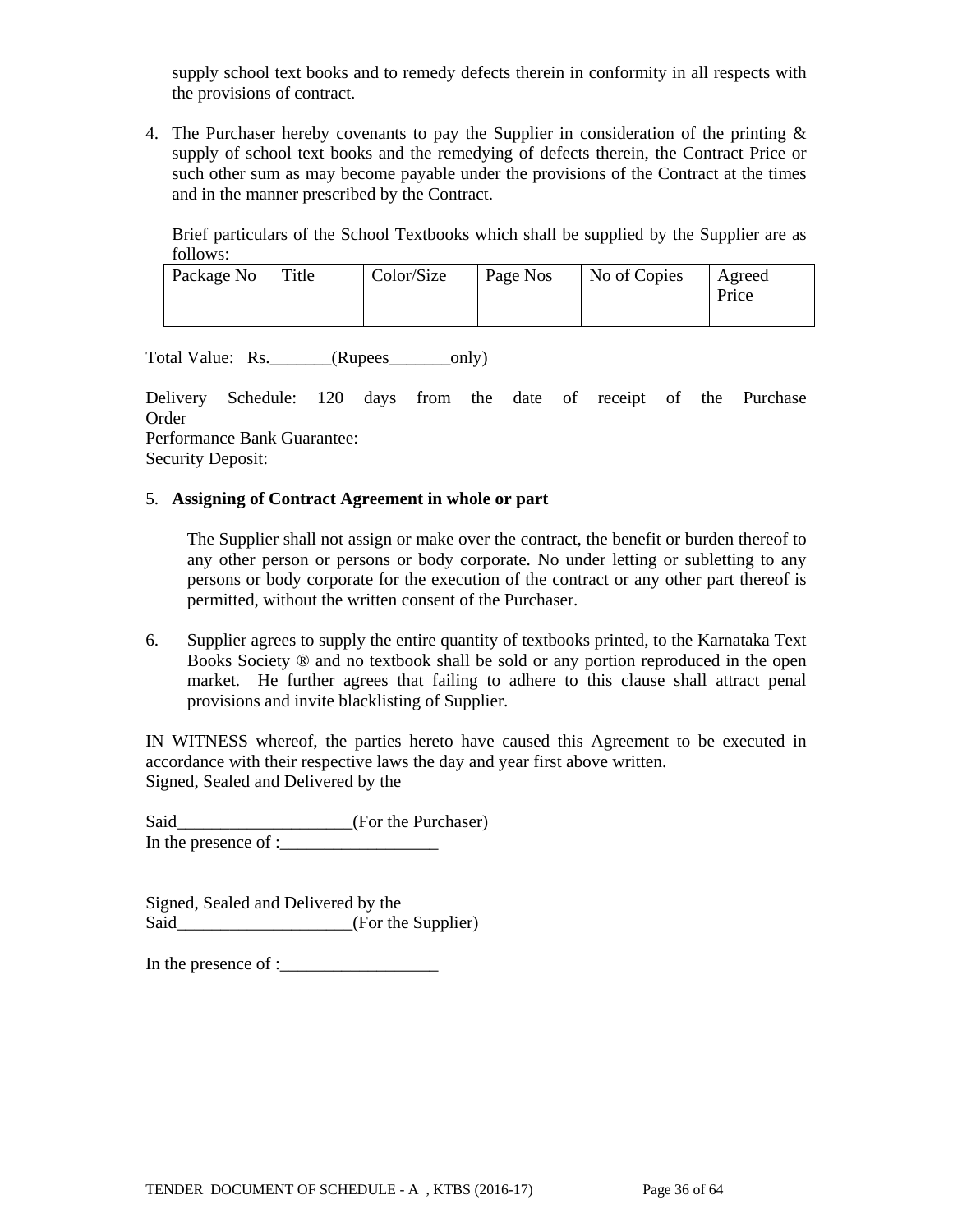## **VOLUME 4**

## **SCHEDULE OF PLACE OF DELIVERY**

The School Textbooks under free & sale categories will have to be supplied to all the Block Educational Offices Godowns in the state as shown below. The actual number of copies of text books to be supplied to the delivery points shall be provided as "**Distribution List**" along with the Purchase Order.

|              |                               |                |                                       |                |                                              | <b>NUMBER OF</b><br><b>FREE &amp; SALE</b> |
|--------------|-------------------------------|----------------|---------------------------------------|----------------|----------------------------------------------|--------------------------------------------|
|              | <b>NAME OF</b>                |                |                                       |                |                                              | <b>BOOKS TO BE</b>                         |
| SL.<br>NO.   | <b>THE</b><br><b>DIVISION</b> | SL.<br>NO.     | <b>NAME OF THE</b><br><b>DISTRICT</b> | SL.<br>NO.     | <b>NAME OF THE</b><br><b>TALUKA / RANGES</b> | <b>SUPLIED TO</b><br><b>Blocks</b>         |
|              |                               |                |                                       |                |                                              |                                            |
|              |                               |                |                                       | $\mathbf{1}$   | NORTH1                                       |                                            |
|              |                               | $\mathbf{1}$   | <b>BENGALURU NORTH</b>                | $\mathbf{2}$   | <b>NORTH2</b>                                |                                            |
|              |                               |                |                                       | 3              | <b>NORTH3</b>                                |                                            |
|              |                               |                |                                       | 4              | NORTH4                                       |                                            |
|              |                               |                |                                       | 5              | <b>DEVANAHALLI</b>                           |                                            |
|              |                               | $\overline{2}$ | <b>BENGALURU RURAL</b>                | $\,6$          | <b>DODDABALAPURA</b>                         |                                            |
|              |                               |                |                                       | $\overline{7}$ | <b>HOSAKOTE</b>                              |                                            |
|              |                               |                |                                       | 8              | <b>NELAMANGALA</b>                           |                                            |
|              |                               |                |                                       | 9              | SOUTH-1                                      |                                            |
|              |                               |                |                                       | 10             | SOUTH-2                                      |                                            |
|              |                               | 3              | <b>BENGALURU SOUTH</b>                | 11             | SOUTH-3                                      |                                            |
|              |                               |                |                                       | 12             | SOUTH-4                                      |                                            |
|              |                               |                |                                       | 13             | <b>ANEKAL</b>                                |                                            |
|              |                               |                |                                       | 14             | <b>BAGEPALLI</b>                             |                                            |
| $\mathbf{1}$ | <b>BENGALURU</b>              |                |                                       | 15             | <b>CHIKKABALLAPUR</b>                        |                                            |
|              | <b>DIVISION</b>               | 4              | <b>CHIKKABALLAPUR</b>                 | 16             | <b>CHINTAMANI</b>                            |                                            |
|              |                               |                |                                       | 17             | <b>GOWRIBIDANUR</b>                          |                                            |
|              |                               |                |                                       | 18             | <b>GUDIBANDE</b>                             |                                            |
|              |                               |                |                                       | 19             | <b>SHIDLAGATTA</b>                           |                                            |
|              |                               |                |                                       | 20             | <b>HIRIYUR</b>                               |                                            |
|              |                               |                |                                       | 21             | <b>CHITRADURGA</b>                           |                                            |
|              |                               | 5              | <b>CHITRADURGA</b>                    | 22             | <b>CHALLAKERE</b>                            |                                            |
|              |                               |                |                                       | 23             | <b>HOLALKERE</b>                             |                                            |
|              |                               |                |                                       | 24             | <b>HOSADURGA</b>                             |                                            |
|              |                               |                |                                       | 25             | <b>MOLAKALMURU</b>                           |                                            |
|              |                               |                |                                       | 26             | <b>CHANNAGIRI</b>                            |                                            |
|              |                               |                |                                       | 27             | <b>DAVANGERE NORTH</b>                       |                                            |
|              |                               | 6              | <b>DAVANAGERE</b>                     | 28             | <b>DAVANGERE SOUTH</b>                       |                                            |
|              |                               |                |                                       | 29             | <b>HARAPANAHALLI</b>                         |                                            |
|              |                               |                |                                       | 30             | <b>HARIHAR</b>                               |                                            |
|              |                               |                |                                       | 31             | <b>HONNALI</b>                               |                                            |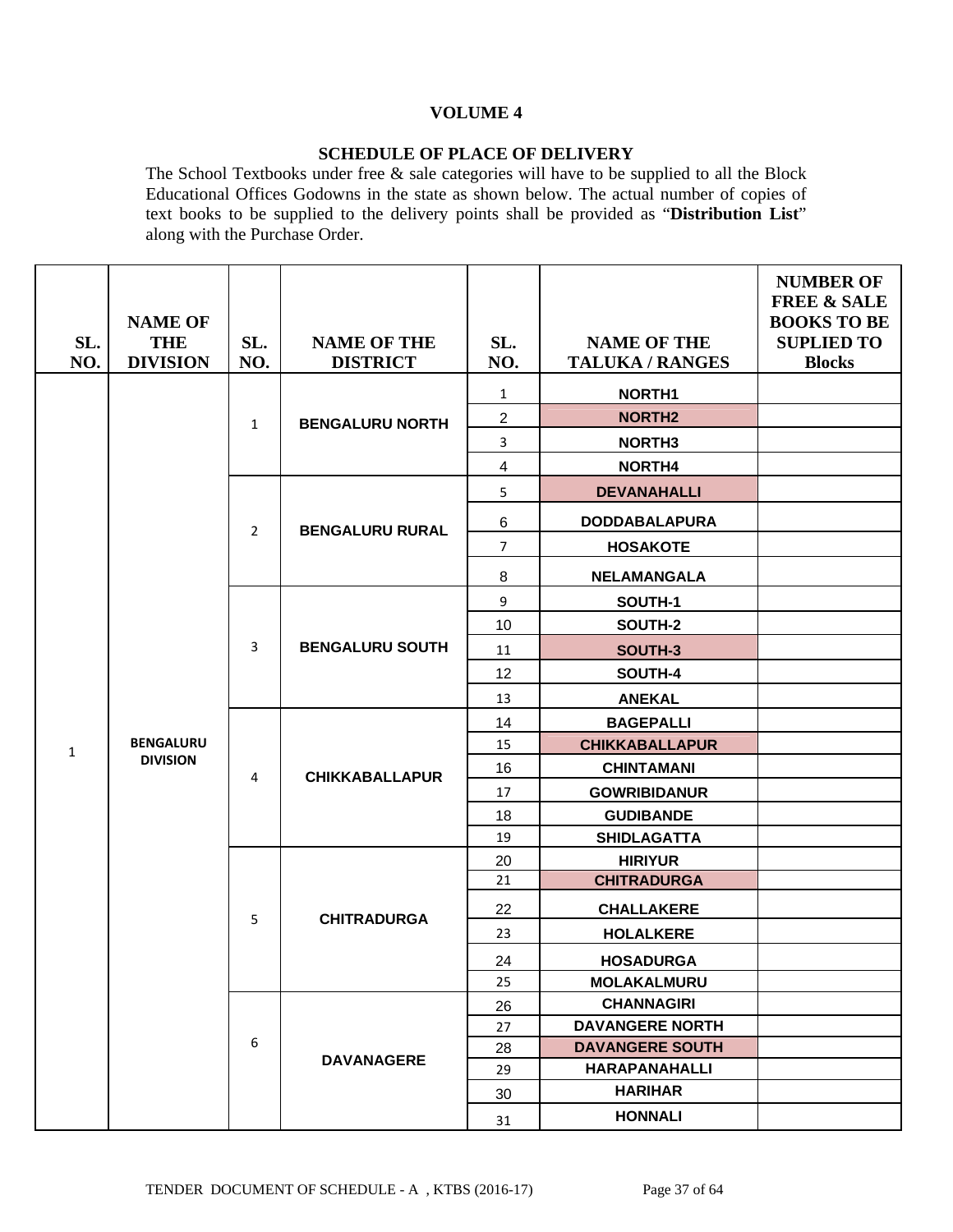|                |                 |                |                         | 32 | <b>JAGALUR</b>        |  |
|----------------|-----------------|----------------|-------------------------|----|-----------------------|--|
|                |                 |                |                         | 33 | <b>BANGARPET</b>      |  |
|                |                 |                |                         | 34 | K.G.F                 |  |
|                |                 | $\overline{7}$ | <b>KOLAR</b>            | 35 | <b>KOLAR</b>          |  |
|                |                 |                |                         | 36 | <b>MALUR</b>          |  |
|                |                 |                |                         | 37 | <b>MULABAGAL</b>      |  |
|                |                 |                |                         | 38 | <b>SRINIVASPUR</b>    |  |
|                |                 |                |                         | 39 | <b>KORATAGERE</b>     |  |
|                |                 | 8              | <b>MADHUGIRI</b>        | 40 | <b>MADHUGIRI</b>      |  |
|                |                 |                |                         | 41 | <b>PAVAGADA</b>       |  |
|                |                 |                |                         | 42 | <b>SIRA</b>           |  |
|                |                 |                |                         | 43 | <b>CHANNAPATNA</b>    |  |
|                |                 | 9              | <b>RAMANAGAR</b>        | 44 | <b>KANAKAPURA</b>     |  |
|                |                 |                |                         | 45 | <b>MAGADI</b>         |  |
|                |                 |                |                         | 46 | <b>RAMANAGAR</b>      |  |
|                |                 |                |                         | 47 | <b>BHADRAVATHI</b>    |  |
|                |                 |                |                         | 48 | <b>HOSANAGARA</b>     |  |
|                |                 |                |                         | 49 | <b>SAGARA</b>         |  |
|                |                 | 10             | <b>SHIVAMOGGA</b>       | 50 | <b>SHIKARIPURA</b>    |  |
|                |                 |                |                         | 51 | <b>SHIVAMOGGA</b>     |  |
|                |                 |                |                         | 52 | <b>SORABA</b>         |  |
|                |                 |                |                         | 53 | <b>TIRTHAHALLI</b>    |  |
|                |                 |                |                         | 54 | <b>CN HALLY</b>       |  |
|                |                 |                |                         | 55 | <b>GUBBI</b>          |  |
|                |                 | 11             | <b>TUMAKURU</b>         | 56 | <b>KUNIGAL</b>        |  |
|                |                 |                |                         | 57 | <b>TIPTUR</b>         |  |
|                |                 |                |                         | 58 | <b>TUMAKURU</b>       |  |
|                |                 |                |                         | 59 | <b>TURVEKERE</b>      |  |
|                |                 |                |                         | 60 | <b>CHAMARAJ NAGAR</b> |  |
|                |                 |                |                         | 61 | <b>GUNDLUPET</b>      |  |
|                |                 | 12             | <b>CHAMRAJNAGAR</b>     | 62 | <b>KOLLEGALA</b>      |  |
|                |                 |                |                         | 63 | <b>HANURU</b>         |  |
|                |                 |                |                         | 64 | YALANDURU             |  |
|                |                 |                |                         | 65 | <b>BIRURU</b>         |  |
|                | <b>MYSURU</b>   |                |                         | 66 | CHIKKAMAGALURU        |  |
| $\overline{2}$ | <b>DIVISION</b> |                |                         | 67 | <b>KADUR</b>          |  |
|                |                 | 13             | CHIKKAMAGALURU          | 68 | <b>KOPPA</b>          |  |
|                |                 |                |                         | 69 | <b>MUDIGERE</b>       |  |
|                |                 |                |                         | 70 | N.R.PURA              |  |
|                |                 |                |                         | 71 | <b>SRINGERI</b>       |  |
|                |                 |                |                         | 72 | <b>TARIKERE</b>       |  |
|                |                 | 14             | <b>DAKSHINA KANNADA</b> | 73 | <b>BANTWAL</b>        |  |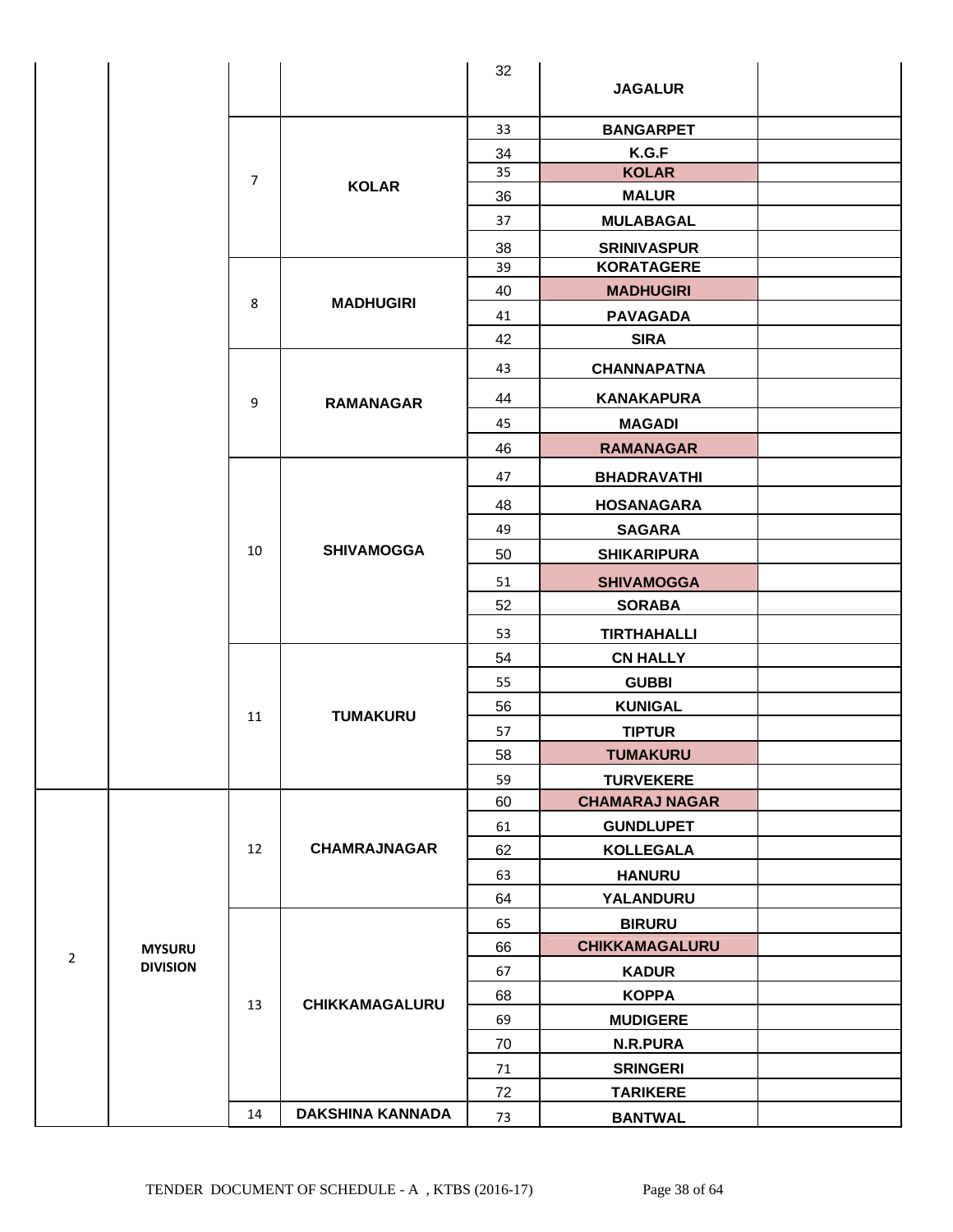|   |                       |    |                 | 74  | <b>BELTHANGADY</b>     |  |
|---|-----------------------|----|-----------------|-----|------------------------|--|
|   |                       |    |                 | 75  | <b>MANGALURU CITY</b>  |  |
|   |                       |    |                 | 76  | <b>MANGALURU TALUK</b> |  |
|   |                       |    |                 | 77  | <b>MOODABIDRE</b>      |  |
|   |                       |    |                 | 78  | <b>PUTTUR</b>          |  |
|   |                       |    |                 | 79  | <b>SULLYA</b>          |  |
|   |                       |    |                 | 80  | <b>ALUR</b>            |  |
|   |                       |    |                 | 81  | <b>ARAKALGUD</b>       |  |
|   |                       |    |                 | 82  | <b>ARSIKERE</b>        |  |
|   |                       |    |                 | 83  | <b>BELUR</b>           |  |
|   |                       | 15 | <b>HASSAN</b>   | 84  | <b>CHANNARAYAPATNA</b> |  |
|   |                       |    |                 | 85  | <b>HASSAN</b>          |  |
|   |                       |    |                 | 86  | <b>HOLENARASIPURA</b>  |  |
|   |                       |    |                 | 87  | <b>SAKALESHPURA</b>    |  |
|   |                       |    |                 | 88  | <b>MADIKERI</b>        |  |
|   |                       | 16 | <b>KODAGU</b>   | 89  | <b>SOMAWARPET</b>      |  |
|   |                       |    |                 | 90  | <b>VIRAJPET</b>        |  |
|   |                       |    |                 | 91  | <b>KRPET</b>           |  |
|   |                       |    |                 | 92  | <b>MADDUR</b>          |  |
|   |                       |    |                 | 93  | <b>MALAVALLY</b>       |  |
|   |                       |    |                 | 94  | <b>MANDYA SOUTH</b>    |  |
|   |                       | 17 | <b>MANDYA</b>   | 95  | <b>MANDYA NORTH</b>    |  |
|   |                       |    |                 | 96  | <b>NAGAMANGALA</b>     |  |
|   |                       |    |                 | 97  | <b>PANDAVAPURA</b>     |  |
|   |                       |    |                 | 98  | <b>S.R.PATNA</b>       |  |
|   |                       |    |                 | 99  | <b>HDKOTE</b>          |  |
|   |                       |    |                 | 100 | <b>HUNSUR</b>          |  |
|   |                       |    |                 | 101 | <b>K.R NAGAR</b>       |  |
|   |                       |    |                 | 102 | <b>MYSURU NORTH</b>    |  |
|   |                       | 18 | <b>MYSURU</b>   | 103 | <b>MYSURU TALUK</b>    |  |
|   |                       |    |                 | 104 | <b>MYSURU SOUTH</b>    |  |
|   |                       |    |                 | 105 | <b>NANJANGUD</b>       |  |
|   |                       |    |                 | 106 | <b>PERIAPATNA</b>      |  |
|   |                       |    |                 | 107 | <b>T. NARASAPUR</b>    |  |
|   |                       |    |                 | 108 | <b>BYNDOOR</b>         |  |
|   |                       |    |                 | 109 | <b>KUNDAPURA</b>       |  |
|   |                       | 19 | <b>UDUPI</b>    | 110 | <b>BRAHMMAVARA</b>     |  |
|   |                       |    |                 | 111 | <b>UDUPI</b>           |  |
|   |                       |    |                 | 112 | <b>KARKALA</b>         |  |
|   |                       |    |                 | 113 | <b>BADAMI</b>          |  |
|   | <b>BELAGAVI</b>       |    |                 | 114 | <b>BAGALAKOT</b>       |  |
| 3 | <b>DIVISION TOTAL</b> | 20 | <b>BAGALKOT</b> | 115 | <b>BILAGI</b>          |  |
|   |                       |    |                 | 116 | <b>HUNAGUND</b>        |  |
|   |                       |    |                 | 117 | <b>JAMAKHANDI</b>      |  |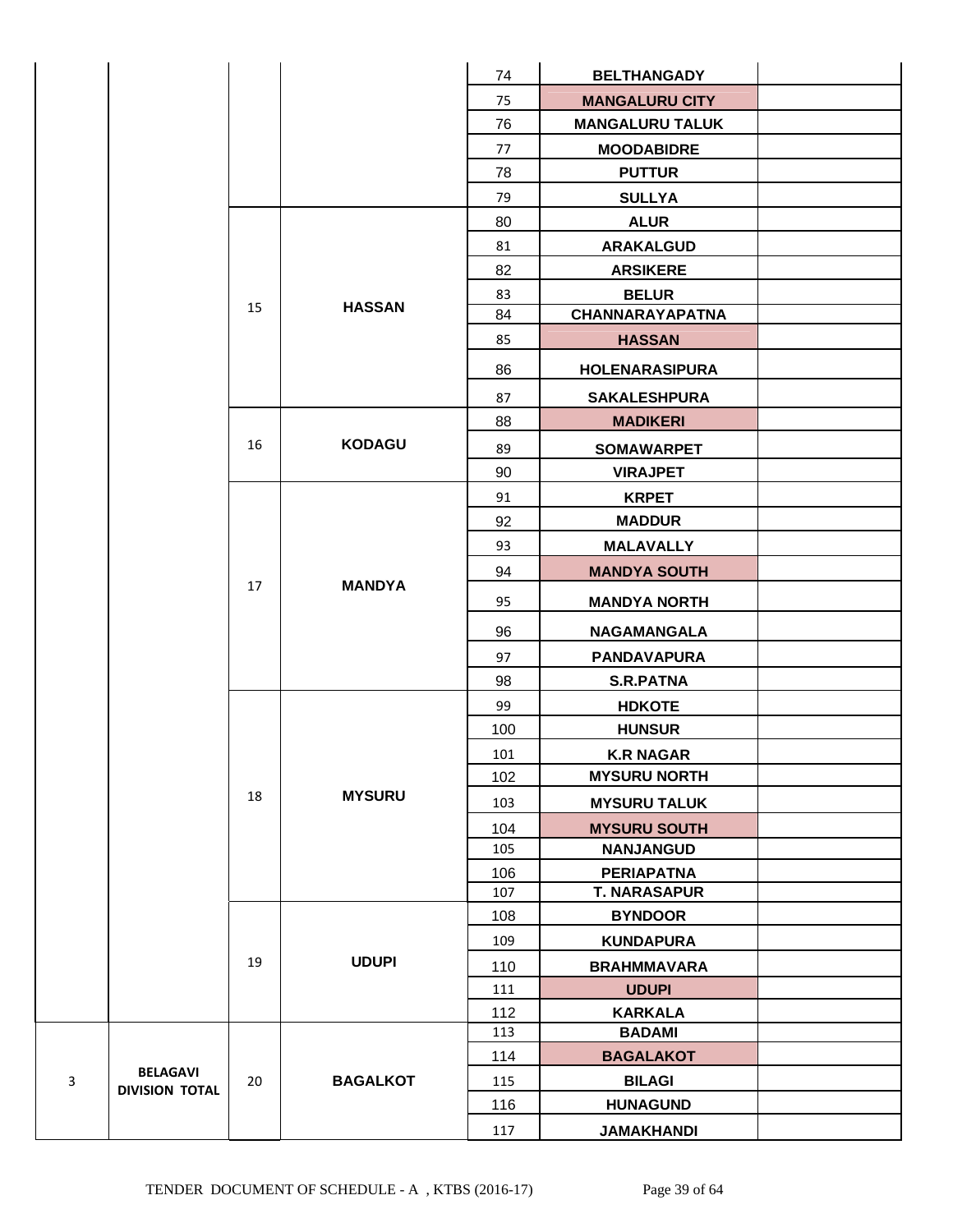|  |    |                   | 118 | <b>MUDHOL</b>           |  |
|--|----|-------------------|-----|-------------------------|--|
|  |    |                   | 119 | <b>BELAGAVI TALUK</b>   |  |
|  |    |                   | 120 | <b>BELAGAVI CITY</b>    |  |
|  |    |                   | 121 | <b>BAILHONGAL</b>       |  |
|  | 21 | <b>BELAGAVI</b>   | 122 | <b>KITTURU</b>          |  |
|  |    |                   | 123 | <b>KHANAPUR</b>         |  |
|  |    |                   | 124 | <b>RAMADURGA</b>        |  |
|  |    |                   | 125 | <b>SAVADATTI</b>        |  |
|  |    |                   | 126 | <b>BAGEWADI</b>         |  |
|  |    |                   | 127 | <b>VIJAYAPURA CITY</b>  |  |
|  |    |                   | 128 | <b>VIJAYAPURA RURAL</b> |  |
|  | 22 | <b>VIJAYAPURA</b> | 129 | <b>CHADACHAN</b>        |  |
|  |    |                   | 130 | <b>INDI</b>             |  |
|  |    |                   | 131 | <b>MUDDEBIHAL</b>       |  |
|  |    |                   | 132 | <b>SINDAGI</b>          |  |
|  |    |                   | 133 | <b>ATHANI</b>           |  |
|  |    |                   | 134 | <b>KAGWAD</b>           |  |
|  |    |                   | 135 | <b>CHIKKODI</b>         |  |
|  | 23 | <b>CHIKKODI</b>   | 136 | <b>NIPPANI</b>          |  |
|  |    |                   | 137 | <b>GOKAK</b>            |  |
|  |    |                   | 138 | <b>MUDALAGI</b>         |  |
|  |    |                   | 139 | <b>HUKKERI</b>          |  |
|  |    |                   | 140 | <b>RAIBAG</b>           |  |
|  |    |                   | 141 | <b>DHARWAD RURAL</b>    |  |
|  |    |                   | 142 | <b>DHARWAD CITY</b>     |  |
|  |    |                   | 143 | <b>HUBBALLI RURAL</b>   |  |
|  | 24 | <b>DHARWAD</b>    | 144 | <b>HUBBALLI CITY</b>    |  |
|  |    |                   | 145 | <b>KALAGATAGI</b>       |  |
|  |    |                   | 146 | <b>KUNDGOLA</b>         |  |
|  |    |                   | 147 | <b>NAVALGUNDA</b>       |  |
|  |    |                   | 148 | <b>GADAG CITY</b>       |  |
|  |    |                   | 149 | <b>GADAG RURAL</b>      |  |
|  | 25 | <b>GADAG</b>      | 150 | <b>MUNDARGI</b>         |  |
|  |    |                   | 151 | <b>NARGUND</b>          |  |
|  |    |                   | 152 | <b>RON</b>              |  |
|  |    |                   | 153 | <b>SHIRAHTTI</b>        |  |
|  |    |                   | 154 | <b>BYADAGI</b>          |  |
|  |    |                   | 155 | <b>HANGAL</b>           |  |
|  |    |                   | 156 | <b>HAVERI</b>           |  |
|  | 26 | <b>HAVERI</b>     | 157 | <b>HIREKERUR</b>        |  |
|  |    |                   | 158 | <b>RANEBENNUR</b>       |  |
|  |    |                   | 159 | <b>SAVANUR</b>          |  |
|  |    |                   | 160 | <b>SHIGGAON</b>         |  |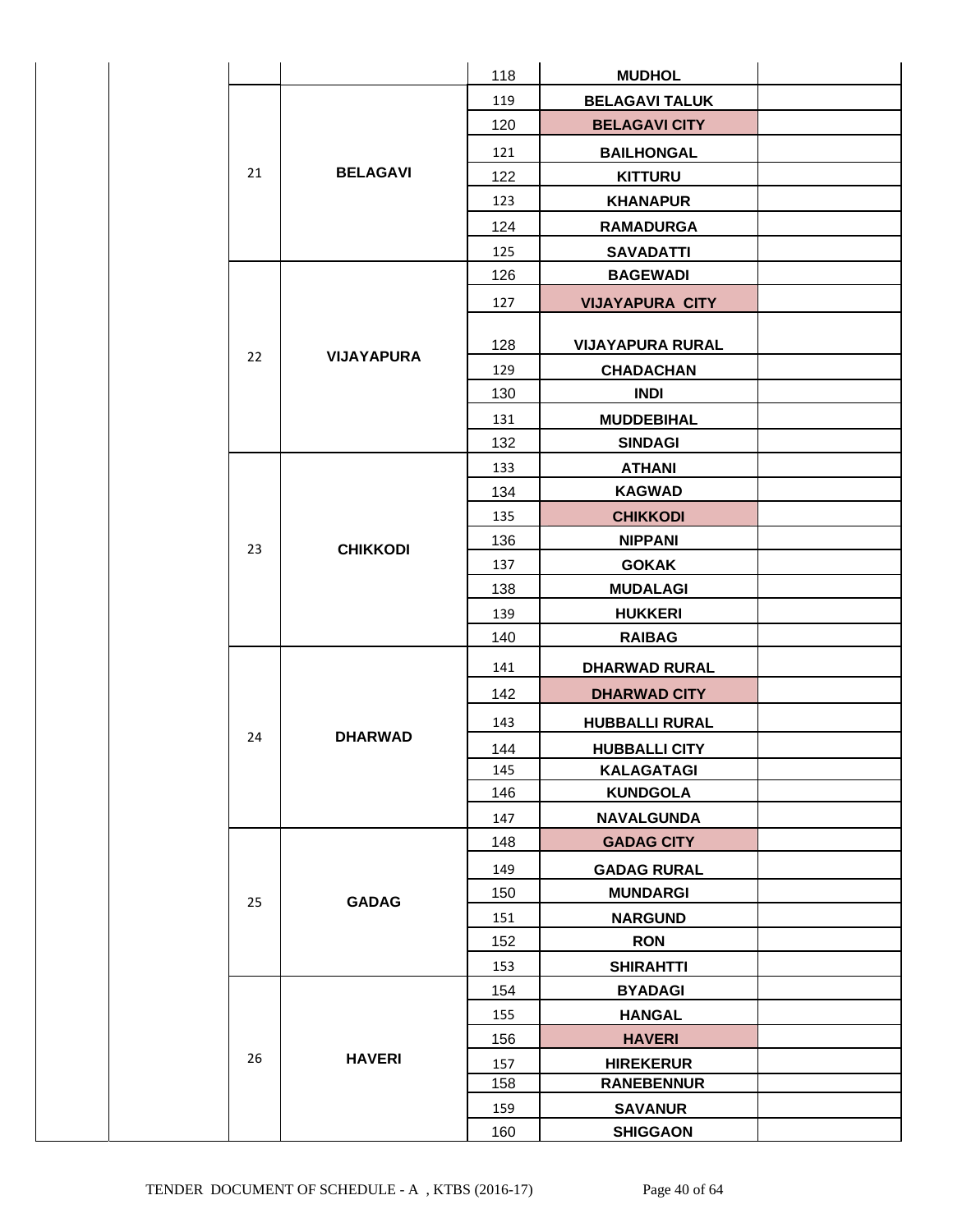|   |                                            |    |                      | 161        | <b>SIRSI</b>                       |  |
|---|--------------------------------------------|----|----------------------|------------|------------------------------------|--|
|   |                                            |    |                      | 162        | <b>SIDDAPUR</b>                    |  |
|   |                                            |    |                      | 163        | <b>YELLAPUR</b>                    |  |
|   |                                            | 27 | <b>SIRSI</b>         | 164        | <b>MUNDAGOD</b>                    |  |
|   |                                            |    |                      | 165        | <b>HALIYAL</b>                     |  |
|   |                                            |    |                      | 166        | <b>JOIDA</b>                       |  |
|   |                                            |    |                      | 167        | <b>KARWAR</b>                      |  |
|   |                                            |    |                      | 168        | <b>ANKOLA</b>                      |  |
|   |                                            | 28 | <b>UTTAR KANNADA</b> | 169        | <b>KUMATA</b>                      |  |
|   |                                            |    |                      | 170        | <b>HONNAVAR</b>                    |  |
|   |                                            |    |                      | 171        | <b>BHATKAL</b>                     |  |
|   |                                            |    |                      | 172        | <b>BALLARI EAST</b>                |  |
|   |                                            |    |                      | 173        | <b>KURUGODU</b>                    |  |
|   |                                            |    |                      | 174        | <b>HADAGALI</b>                    |  |
|   |                                            |    |                      | 175        | <b>HB HALLI</b>                    |  |
|   |                                            | 29 | <b>BALLARI</b>       | 176        | <b>HOSPET</b>                      |  |
|   |                                            |    |                      | 177        | <b>KUDLIGI</b>                     |  |
|   |                                            |    |                      | 178        | <b>SANDUR</b>                      |  |
|   |                                            |    |                      | 179        | <b>SIRUGUPPA</b>                   |  |
|   |                                            |    |                      | 180        | <b>AURAD</b>                       |  |
|   |                                            |    |                      | 181        | BASAVAKALYAN                       |  |
|   |                                            | 30 | <b>BIDAR</b>         | 182        | <b>BHALKI</b>                      |  |
|   |                                            |    |                      | 183        | <b>BIDAR</b>                       |  |
|   |                                            |    |                      | 184        | <b>HUMNABAD</b>                    |  |
|   |                                            |    |                      | 185        | <b>AFZALPUR</b>                    |  |
|   |                                            |    |                      | 186        | <b>ALAND</b>                       |  |
|   |                                            |    |                      | 187        | <b>CHINCHOLI</b>                   |  |
| 4 | <b>KALABURAGI</b><br><b>DIVISION TOTAL</b> |    |                      | 188        | <b>CHITTAPUR</b>                   |  |
|   |                                            | 31 | <b>KALABURAGI</b>    |            |                                    |  |
|   |                                            |    |                      | 189        | <b>KALABURAGI NORTH</b>            |  |
|   |                                            |    |                      | 190        | <b>KALABURAGI SOUTH</b>            |  |
|   |                                            |    |                      | 191        | <b>JEWARGI</b>                     |  |
|   |                                            |    |                      | 192        | <b>SEDAM</b>                       |  |
|   |                                            |    |                      | 193        | <b>KOPPAL</b>                      |  |
|   |                                            | 32 | <b>KOPPAL</b>        | 194        | <b>GANGAVTI</b>                    |  |
|   |                                            |    |                      | 195        | <b>KUSTAGI</b>                     |  |
|   |                                            |    |                      | 196        | <b>YELBURGA</b>                    |  |
|   |                                            |    |                      | 197        | <b>DEVDURGA</b>                    |  |
|   |                                            | 33 | <b>RACIHUR</b>       | 198<br>199 | <b>LINGASUGURU</b><br><b>MANVI</b> |  |
|   |                                            |    |                      | 200        | <b>RAICHUR</b>                     |  |
|   |                                            |    |                      | 201        | <b>SINDHANUR</b>                   |  |
|   |                                            |    |                      | 202        | <b>SHAHAPUR</b>                    |  |
|   |                                            | 34 | <b>YADGIR</b>        | 203        | <b>SURPUR</b>                      |  |
|   |                                            |    |                      | 204        | <b>YADGIR</b>                      |  |
|   |                                            |    | <b>STATE GODOWN</b>  |            |                                    |  |
|   |                                            |    |                      | 205        | <b>MADIWALA GODOWN</b>             |  |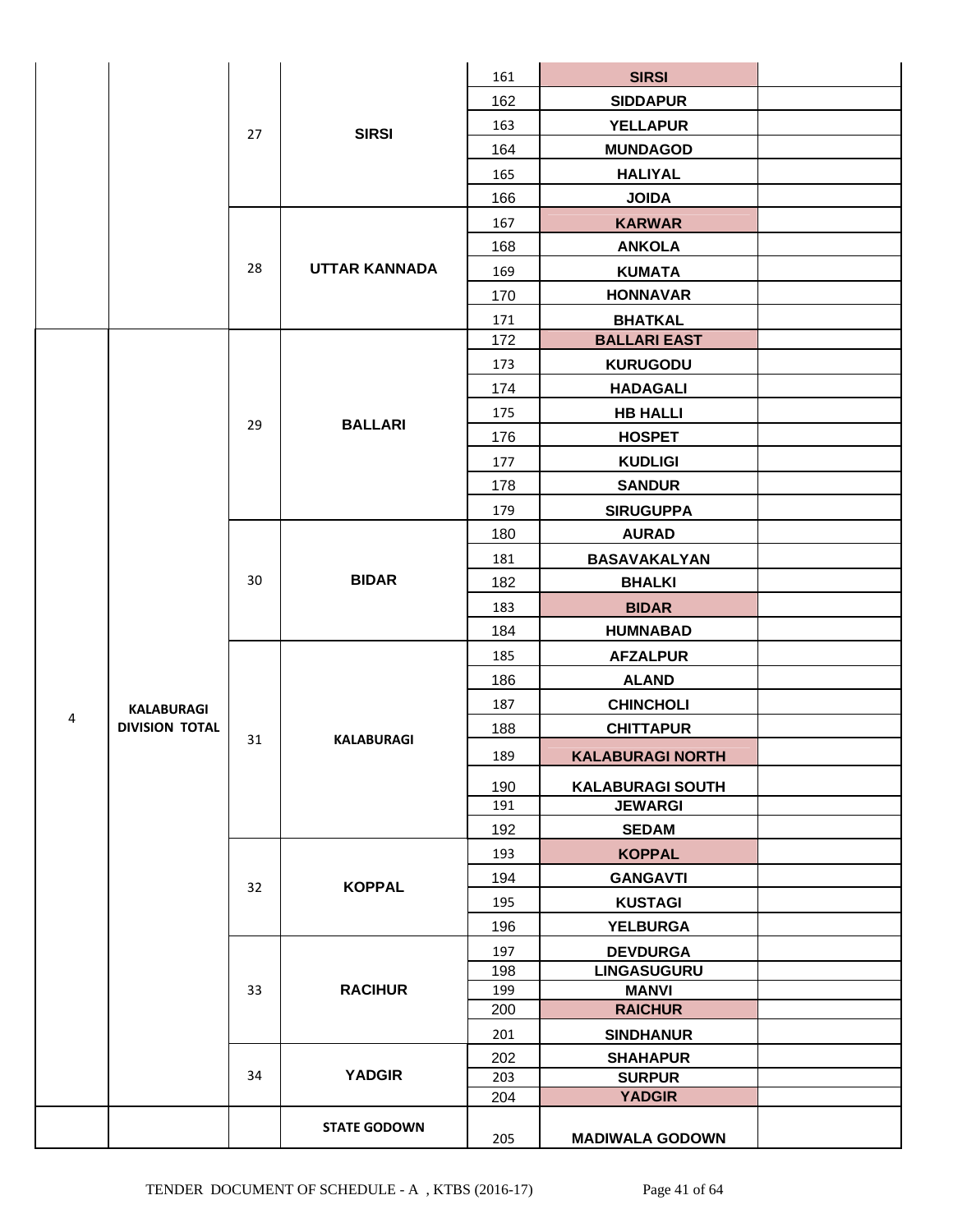## **VOLUME – 05 PACKAGE WISE TITLES 2016-17**

|                             | <b>SCHEDULE-A</b>                            |                  |              |                                                    |      |             |                         |                                  |                                        |                              |
|-----------------------------|----------------------------------------------|------------------|--------------|----------------------------------------------------|------|-------------|-------------------------|----------------------------------|----------------------------------------|------------------------------|
| <b>SI</b><br>N <sub>0</sub> | <b>Title</b><br>Code                         | Pkg<br>No.       | Class        | <b>Titles</b>                                      | Size |             | Colour                  | <b>Approx</b><br>No. of<br>Pages | Approximat<br>e No. of<br><b>Books</b> | <b>Total No. of</b><br>pages |
|                             |                                              |                  |              | Package-01                                         |      |             |                         |                                  |                                        |                              |
| 1                           | 1                                            | 1                | $\mathbf{1}$ | <b>SAVI KANNADA</b>                                |      | 1/4th Crown | $\overline{\mathbf{4}}$ | 172                              | 4,21,033                               | 7,24,17,676                  |
| $\boldsymbol{2}$            | $\mathbf{3}$                                 | 1                | 1            | KAN_PARISARA_ADHYAYANA                             |      | 1/4th Crown | 4                       | 112                              | 1,51,609                               | 1,69,80,208                  |
| $\mathbf{3}$                | 8                                            | 1                | 1            | ENGLISH_READER                                     |      | 1/4th Crown | 4                       | 170                              | 95,707                                 | 1,62,70,190                  |
| 4                           | 22                                           | $\mathbf{1}$     | 1            | <b>HINDI_MATHS</b>                                 |      | 1/4th Crown | $\mathbf{B}/\mathbf{W}$ | 220                              | 378                                    | 83,160                       |
| 5                           | 21                                           | 1                | 1            | <b>HINDI_READER</b>                                |      | 1/4th Crown | B/W                     | 144                              | 2,551                                  | 3,67,344                     |
|                             | Package-01-Total<br>6,71,278<br>10,61,18,578 |                  |              |                                                    |      |             |                         |                                  |                                        |                              |
|                             |                                              |                  |              | Package-02                                         |      |             |                         |                                  |                                        |                              |
| 6                           | 5                                            | $\boldsymbol{2}$ | $\mathbf{1}$ | NALIKALI_KAN                                       |      | 1/4th Crown | $\boldsymbol{4}$        | 80                               | 5,25,365                               | 4,20,29,200                  |
| 7                           | 9                                            | $\overline{2}$   | 1            | <b>ENGLISH_MATHS</b>                               |      | 1/4th Crown | 4                       | 220                              | 97,812                                 | 2,15,18,640                  |
| $\bf{8}$                    | 10                                           | $\boldsymbol{2}$ | 1            | ENGLISH_PARISARA_ADHYAYANA                         |      | 1/4th Crown | $\boldsymbol{4}$        | 112                              | 1,02,055                               | 1,14,30,160                  |
| 9                           | 13                                           | $\boldsymbol{2}$ | 1            | <b>URDU_MATHS</b>                                  |      | 1/4th Crown | $\boldsymbol{4}$        | 220                              | 8,654                                  | 19,03,880                    |
| 10                          | 18                                           | $\boldsymbol{2}$ | $\mathbf{1}$ | <b>MAYA MARATI</b>                                 |      | 1/4th Crown | $\boldsymbol{4}$        | 104                              | 13,367                                 | 13,90,168                    |
| 11                          | 4                                            | $\boldsymbol{2}$ | 1            | KALI_KAN (PARICHAYA_BASHE)                         |      | 1/4th Crown | 4                       | 84                               | 71,993                                 | 60,47,412                    |
| 12                          | 23                                           | $\overline{2}$   | 1            | HINDI_PARISARA_ADHYAYANA                           |      | 1/4th Crown | B/W                     | 112                              | 298                                    | 33,376                       |
|                             |                                              |                  |              |                                                    |      |             |                         | Package-02-Total                 | 8,19,544                               | 8,43,52,836                  |
|                             |                                              |                  |              | Package-03                                         |      |             |                         |                                  |                                        |                              |
| 13                          | 6                                            | $\mathbf{3}$     | 1            | NALIIKALI_GANITHA_KAN                              |      | 1/4th Crown | $\overline{\mathbf{4}}$ | 128                              | 5,24,285                               | 6,71,08,480                  |
| 14                          | 14                                           | $\mathbf{3}$     | $\mathbf{1}$ | URDU_PARISARA_ADHYAYANA                            |      | 1/4th Crown | $\boldsymbol{4}$        | 112                              | 8,579                                  | 9,60,848                     |
| 15                          | 15                                           | $\mathbf{3}$     | $\mathbf{1}$ | NaliKali_URDU                                      |      | 1/4th Crown | $\boldsymbol{4}$        | 156                              | 37,862                                 | 59,06,472                    |
| 16                          | 16                                           | $\mathbf{3}$     | $\mathbf{1}$ | Nalikali_URDU_MATHS                                |      | 1/4th Crown | 4                       | 134                              | 38,531                                 | 51,63,154                    |
| 17                          | 17                                           | $\mathbf{3}$     | 1            | Nalikali URDU PARISARA ADHYAYANA                   |      | 1/4th Crown | $\boldsymbol{4}$        | 75                               | 39,311                                 | 29,48,325                    |
| 18                          | 19                                           | $\mathbf{3}$     | $\mathbf{1}$ | <b>MAR MATHS</b>                                   |      | 1/4th Crown | $\overline{\mathbf{4}}$ | 220                              | 12,979                                 | 28,55,380                    |
| 19                          | 24                                           | $\mathbf{3}$     | 1            | $\rm\,B/W$<br>1/4th Crown<br>TAMIL_KARPAVA_MAGALOM |      |             | 155                     | 1,150                            | 1,78,250                               |                              |
|                             |                                              |                  |              |                                                    |      |             |                         | Package-03-Total                 | 6,62,697                               | 8,51,20,909                  |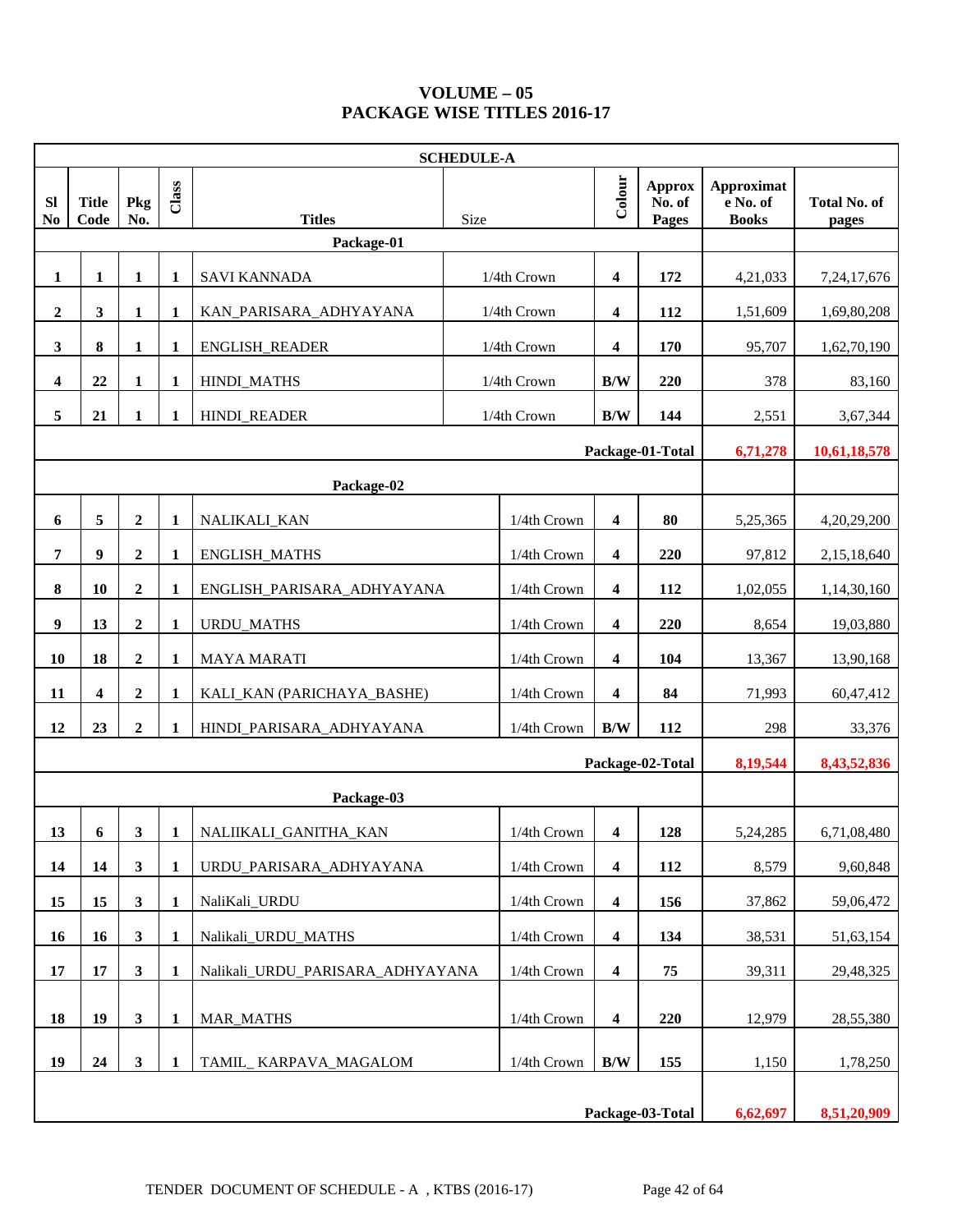| 20 | 11             | $\overline{\mathbf{4}}$ | 1                | ENGLISH_ACTIVITY_BOOK           | 1/4th Crown | 4                       | 184              | 6,97,911 | 12,84,15,624   |
|----|----------------|-------------------------|------------------|---------------------------------|-------------|-------------------------|------------------|----------|----------------|
| 21 | 20             | $\overline{\mathbf{4}}$ | 1                | MAR_PARISARA_ADHYAYANA          | 1/4th Crown | $\overline{\mathbf{4}}$ | 112              | 13,381   | 14,98,672      |
| 22 | 12             | 4                       | 1                | URDU_READER                     | 1/4th Crown | $\overline{\mathbf{4}}$ | 140              |          |                |
|    |                |                         |                  | 15,476                          | 21,66,640   |                         |                  |          |                |
|    |                |                         |                  |                                 |             |                         | Package-04-Total | 7,26,768 | 13,20,80,936   |
|    |                |                         |                  | Package-05                      |             |                         |                  |          |                |
| 23 | $\overline{2}$ | 5                       | 1                | KAN_MATHS                       | 1/4th Crown | $\overline{\mathbf{4}}$ | 220              | 1,45,617 | 3, 20, 35, 740 |
| 24 | 7              | 5                       | 1                | NALIKALI_KAN_PARISARA_ADHYAYANA | 1/4th Crown | 4                       | <b>100</b>       | 5,22,881 | 5,22,88,100    |
| 25 | 25             | 5                       | 1                | TAMIL_MATHS                     | 1/4th Crown | B/W                     | 220              | 1,164    | 2,56,080       |
| 26 | 26             | 5                       | 1                | TAMIL_PARISARA_ADHYAYANA        | 1/4th Crown | B/W                     | 112              | 1,206    | 1,35,072       |
| 27 | 27             | 5                       |                  |                                 |             | B/W                     | 208              |          |                |
|    |                |                         | 1                | PASIDI TELUGU                   | 1/4th Crown |                         |                  | 871      | 1,81,168       |
| 28 | 28             | 5                       | $\mathbf{1}$     | TELUGU_MATHS                    | 1/4th Crown | $\rm\,B/W$              | 220              | 773      | 1,70,060       |
| 29 | 29             | 5                       | 1                | TELUGU_PARISARA_ADHYAYANA       | 1/4th Crown | B/W                     | 112              | 733      | 82,096         |
|    |                |                         | Package-05-Total | 6,73,245                        | 8,51,48,316 |                         |                  |          |                |
|    |                |                         |                  | Package-06                      |             |                         |                  |          |                |
| 30 | 32             | 6                       | $\boldsymbol{2}$ | KAN_PARISARA_ADHYAYANA          | 1/4th Crown | $\overline{\mathbf{4}}$ | 176              | 1,38,550 | 2,43,84,800    |
| 31 | 41             | 6                       | $\boldsymbol{2}$ | <b>URDU READER</b>              | 1/4th Crown | 4                       | 100              | 25,247   | 25,24,700      |
| 32 | 34             | 6                       | $\overline{2}$   | NALIKALI_KAN                    | 1/4th Crown | $\overline{\mathbf{4}}$ | 92               | 5,14,455 | 4,73,29,860    |
| 33 | 38             | 6                       | $\overline{2}$   | <b>ENGLISH_MATHS</b>            | 1/4th Crown | $\overline{\mathbf{4}}$ | 260              | 95,791   | 2,49,05,660    |
|    |                |                         |                  |                                 |             |                         | Package-06-Total | 7,74,043 | 9,91,45,020    |
|    |                |                         |                  |                                 |             |                         |                  |          |                |
|    |                |                         |                  | Package-07                      |             |                         |                  |          |                |
| 34 | 30             | $\overline{7}$          | $\overline{2}$   | <b>SAVI KANNADA</b>             | 1/4th Crown | $\overline{\mathbf{4}}$ | 116              | 3,88,175 | 4,50,28,300    |
| 35 | 31             | $\overline{\mathbf{7}}$ | $\boldsymbol{2}$ | <b>KAN_MATHS</b>                | 1/4th Crown | $\overline{\mathbf{4}}$ | 260              | 1,29,808 | 3,37,50,080    |
| 36 | 50             | 7                       | $\boldsymbol{2}$ | <b>HINDI_READER</b>             | 1/4th Crown | B/W                     | 132              | 2,459    | 3,24,588       |
| 37 | 56             | 7                       | $\boldsymbol{2}$ | PASIDI TELUGU (FL)              | 1/4th Crown | B/W                     | 100              | 974      | 97,400         |
| 38 | 58             | 7                       | $\overline{2}$   | TELUGU_PARISARA_ADHYAYANA       | 1/4th Crown | B/W                     | 176              | 946      | 1,66,496       |
| 39 | 53             | 7                       | $\boldsymbol{2}$ | TAMIL_FL                        | 1/4th Crown | $\rm\,B/W$              | 170              | 1,508    | 2,56,360       |
|    |                |                         |                  |                                 |             |                         | Package-07-Total | 5,23,870 | 7,96,23,224    |
|    |                |                         |                  |                                 |             |                         |                  |          |                |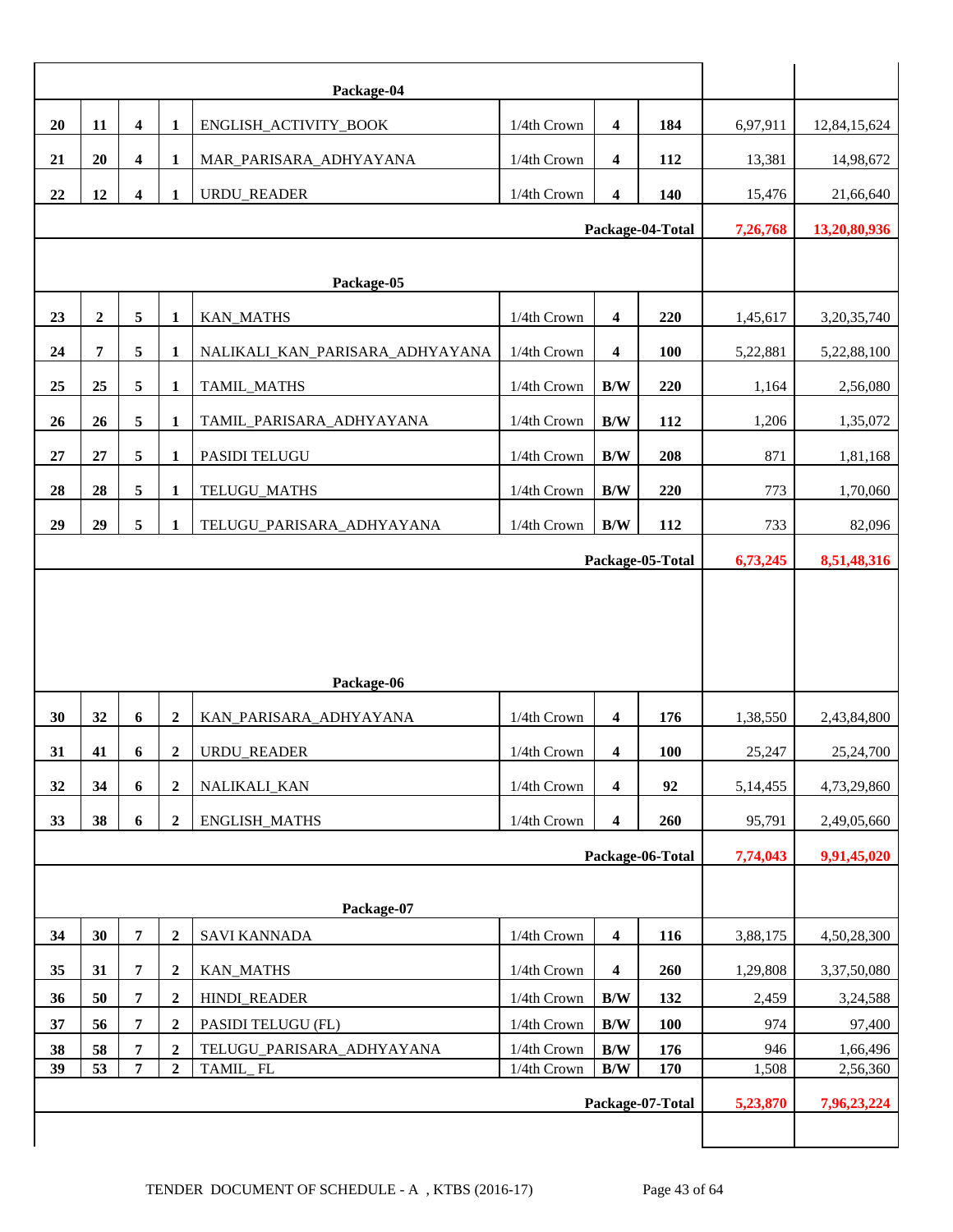|    |            |                  |                  | Package-08                       |             |                         |                  |          |              |
|----|------------|------------------|------------------|----------------------------------|-------------|-------------------------|------------------|----------|--------------|
| 40 | 35         | 8                | $\boldsymbol{2}$ | NALIIKALI_GANITHA_KAN            | 1/4th Crown | 4                       | 200              | 5,02,920 | 10,05,84,000 |
| 41 | 44         | 8                | $\boldsymbol{2}$ | NaliKali_URDU                    | 1/4th Crown | 4                       | 124              | 36,739   | 45,55,636    |
| 42 | 45         | 8                | $\boldsymbol{2}$ | Nalikali_URDU_MATHS              | 1/4th Crown | 4                       | 206              | 36,257   | 74,68,942    |
| 43 | 46         | 8                | $\overline{2}$   | Nalikali_URDU_PARISARA_ADHYAYANA | 1/4th Crown | 4                       | 79               | 37,469   | 29,60,051    |
| 44 | 47         | 8                | $\boldsymbol{2}$ | <b>MAYA MARATI</b>               | 1/4th Crown | 4                       | 100              | 10,864   | 10,86,400    |
| 45 | 48         | $\bf 8$          | $\mathbf 2$      | <b>MAR_MATHS</b>                 | 1/4th Crown | 4                       | 260              | 10,362   | 26,94,120    |
| 46 | 37         | 8                | $\boldsymbol{2}$ | <b>ENGLISH_READER</b>            | 1/4th Crown | $\overline{\mathbf{4}}$ | 140              | 93,826   | 1,31,35,640  |
|    |            |                  |                  |                                  |             |                         | Package-08-Total | 7,28,437 | 13,24,84,789 |
|    | Package-09 |                  |                  |                                  |             |                         |                  |          |              |
| 47 | 36         | $\boldsymbol{9}$ | $\boldsymbol{2}$ | NALIKALI_PARISARA_ADHYAYANA      | 1/4th Crown | 4                       | 96               | 4,97,164 | 4,77,27,744  |
| 48 | 33         | 9                | $\boldsymbol{2}$ | KALI KAN (PARICHAYA_BASHE)       | 1/4th Crown | 4                       | 108              | 57,782   | 62,40,456    |
| 49 | 39         | $\boldsymbol{9}$ | $\overline{2}$   | ENGLISH_PARISARA_ADHYAYANA       | 1/4th Crown | 4                       | 176              | 93,840   | 1,65,15,840  |
| 50 | 49         | $\boldsymbol{9}$ | $\boldsymbol{2}$ | MAR_PARISARA_ADHYAYANA           | 1/4th Crown | 4                       | 176              | 9,838    | 17,31,488    |
| 51 | 43         | $\boldsymbol{9}$ | $\overline{2}$   | URDU_PARISARA_ADHYAYANA          | 1/4th Crown | 4                       | 176              | 42,670   | 75,09,920    |
| 52 | 54         | $\boldsymbol{9}$ | $\boldsymbol{2}$ | TAMIL_MATHS                      | 1/4th Crown | B/W                     | 260              | 1,445    | 3,75,700     |
| 53 | 52         | $\boldsymbol{9}$ | $\overline{2}$   | HINDI_PARISARA_ADHYAYANA         | 1/4th Crown | B/W                     | 176              | 234      | 41,184       |
|    |            |                  |                  |                                  |             |                         | Package-09-Total | 7,02,973 | 8,01,42,332  |
|    |            |                  |                  | Package-10                       |             |                         |                  |          |              |
| 54 | 40         | 10               | $\boldsymbol{2}$ | ENGLISH_NEW_ACTIVITY_BOOK        | 1/4th Crown | 4                       | 140              | 7,11,520 | 9,96,12,800  |
| 55 | 55         | 10               | $\boldsymbol{2}$ | TAMIL_PARISARA_ADHYAYANA         | 1/4th Crown | B/W                     | 176              | 1,483    | 2,61,008     |
| 56 | 51         | 10               | $\boldsymbol{2}$ | HINDI_MATHS                      | 1/4th Crown | $\rm\,B/W$              | 260              | 279      | 72,540       |
| 57 | 57         | 10               | $\boldsymbol{2}$ | TELUGU_MATHS                     | 1/4th Crown | B/W                     | 260              | 921      | 2,39,460     |
| 58 | 42         | 10               | $\boldsymbol{2}$ | <b>URDU_MATHS</b>                | 1/4th Crown | 4                       | 260              | 9,465    | 24,60,900    |
|    |            |                  |                  |                                  |             |                         | Package-10-Total | 7,23,668 | 10,26,46,708 |
|    |            |                  |                  |                                  |             |                         |                  |          |              |
|    |            |                  |                  | Package-11                       |             |                         |                  |          |              |
| 59 | 85         | 11               | $\boldsymbol{4}$ | <b>SAVI KANNADA</b>              | 1/4th Crown | $\boldsymbol{4}$        | 148              | 8,65,214 | 12,80,51,672 |
| 60 | <b>100</b> | 11               | 4                | HINDI_MATHS                      | 1/4th Crown | B/W                     | 300              | 300      | 90,000       |
| 61 | 101        | 11               | 4                | HINDI_PARISARA_ADHYAYANA         | 1/4th Crown | $\rm\,B/W$              | 260              | 300      | 78,000       |
|    |            |                  |                  |                                  |             |                         | Package-11-Total | 8,65,814 | 12,82,19,672 |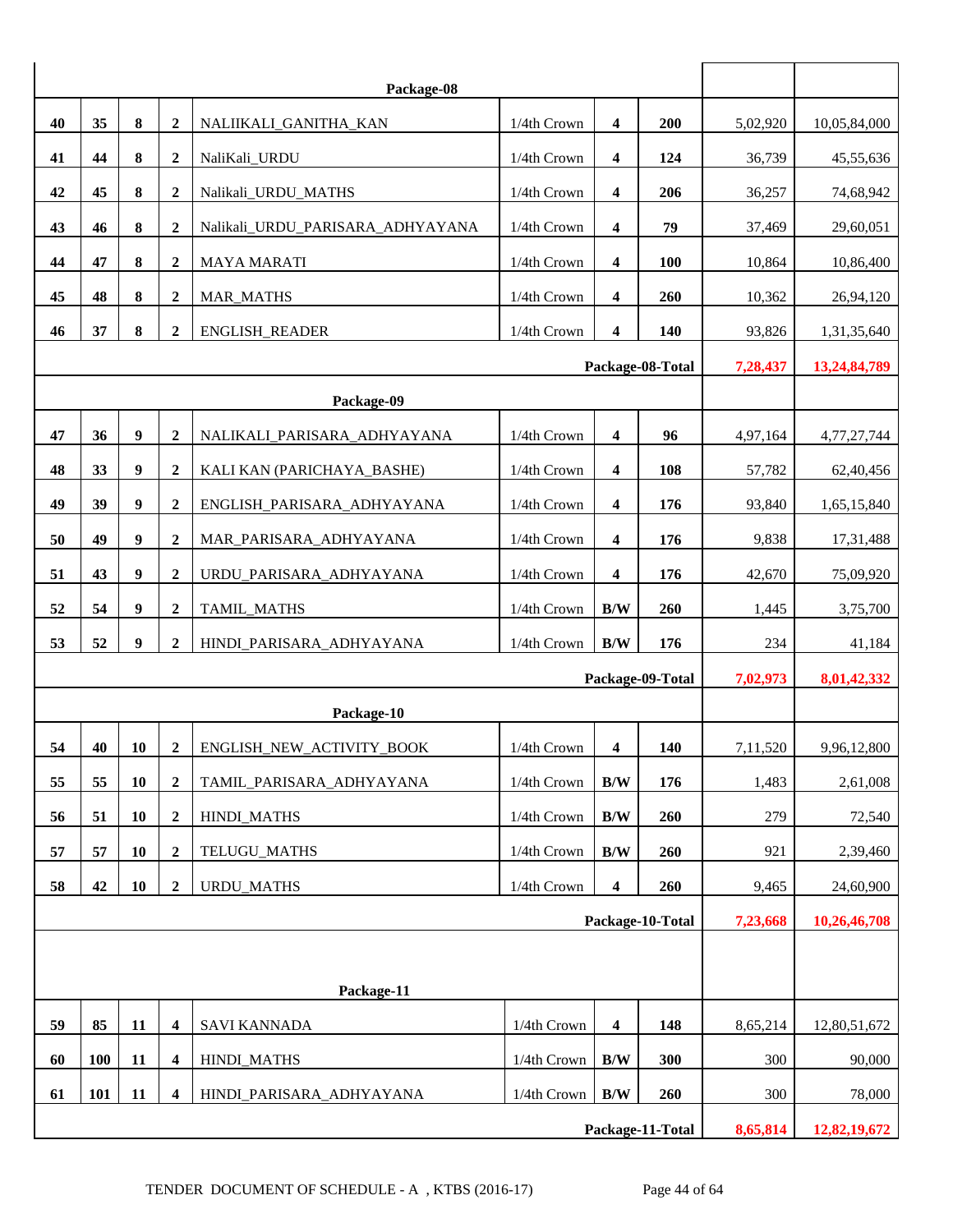| 62 | 87         | 12                                                                                                    | $\overline{\mathbf{4}}$ | KAN_PARISARA_ADHYAYANA     | 1/4th Crown  | $\boldsymbol{4}$        | 260              | 6,45,445 | 16,78,15,700 |
|----|------------|-------------------------------------------------------------------------------------------------------|-------------------------|----------------------------|--------------|-------------------------|------------------|----------|--------------|
| 63 | 105        | 12                                                                                                    | $\overline{\mathbf{4}}$ | PASIDI TELUGU              | 1/4th Crown  | $\mathbf{B}/\mathbf{W}$ | 108              | 2,780    | 3,00,240     |
| 64 | 107        | 12                                                                                                    | 4                       | TELUGU_PARISARA_ADHYAYANA  | 1/4th Crown  | B/W<br>260              |                  | 3,211    | 8,34,860     |
| 65 | 96         | 12<br>$\overline{\mathbf{4}}$<br>HASATH KELATH MARATI<br>1/4th Crown<br>$\overline{\mathbf{4}}$<br>92 |                         |                            |              |                         |                  | 11,952   | 10,99,584    |
|    |            |                                                                                                       | Package-12-Total        | 6,63,388                   | 17,00,50,384 |                         |                  |          |              |
|    | Package-13 |                                                                                                       |                         |                            |              |                         |                  |          |              |
| 66 | 91         | 13                                                                                                    | $\overline{\mathbf{4}}$ | ENGLISH_PARISARA_ADHYAYANA | 1/4th Crown  | $\boldsymbol{4}$        | 260              | 90,867   | 2,36,25,420  |
| 67 | 90         | 13                                                                                                    | $\overline{\mathbf{4}}$ | <b>ENGLISH_MATHS</b>       | 1/4th Crown  | 4                       | 300              | 94,780   | 2,84,34,000  |
| 68 | 88         | 13                                                                                                    | 4                       | KAN_PARICHAYA_BASHE        | 1/4th Crown  | 4                       | 132              | 71,116   | 93,87,312    |
| 69 | 89         | 13                                                                                                    | $\overline{\mathbf{4}}$ | ENGLISH_READER             | 1/4th Crown  | $\overline{\mathbf{4}}$ | 120              | 93,845   | 1,12,61,400  |
| 70 | 98         | 13                                                                                                    | 4                       | MAR_PARISARA_ADHYAYANA     | 1/4th Crown  | 4                       | 260              | 12,163   | 31,62,380    |
| 71 | 95         | 13                                                                                                    | $\overline{\mathbf{4}}$ | URDU_PARISARA_ADHYAYANA    | 1/4th Crown  | 4                       | 260              | 44,332   | 1,15,26,320  |
| 72 | 94         | 13                                                                                                    | $\overline{\mathbf{4}}$ | <b>URDU_MATHS</b>          | 1/4th Crown  | $\overline{\mathbf{4}}$ | 300              | 42,243   | 1,26,72,900  |
| 73 | 97         | 13                                                                                                    | $\overline{\mathbf{4}}$ | MAR_MATHS                  | 1/4th Crown  | $\boldsymbol{4}$        | 300              | 10,943   | 32,82,900    |
| 74 | 93         | 13                                                                                                    | $\overline{\mathbf{4}}$ | <b>URDU_READER</b>         | 1/4th Crown  | $\overline{\mathbf{4}}$ | 124              | 51,323   | 63,64,052    |
|    |            |                                                                                                       |                         |                            |              |                         | Package-13-Total | 5,11,612 | 10,97,16,684 |
|    |            |                                                                                                       |                         | Package-14                 |              |                         |                  |          |              |
|    |            |                                                                                                       |                         |                            |              |                         |                  |          |              |
| 75 | 86         | 14                                                                                                    | 4                       | <b>KAN_MATHS</b>           | 1/4th Crown  | 4                       | 300              | 6,30,168 | 18,90,50,400 |
| 76 | 99         | 14                                                                                                    | 4                       | <b>HINDI_READER</b>        | 1/4th Crown  | B/W                     | 124              | 3,182    | 3,94,568     |
| 77 | 102        | 14                                                                                                    | $\overline{\mathbf{4}}$ | TAMIL_F.L                  | 1/4th Crown  | $\rm\,B/W$              | 172              | 1,409    | 2,42,348     |
| 78 | 103        | 14                                                                                                    | $\overline{\mathbf{4}}$ | TAMIL_MATHS                | 1/4th Crown  | $\mathbf{B}/\mathbf{W}$ | 300              | 956      | 2,86,800     |
|    |            |                                                                                                       |                         |                            |              |                         | Package-14-Total | 6,35,715 | 18,99,74,116 |
|    |            |                                                                                                       |                         | Package-15                 |              |                         |                  |          |              |
| 79 | 92         | 15                                                                                                    | $\overline{\mathbf{4}}$ | ENGLISH_ACTIVITY_BOOK      | 1/4th Crown  | $\boldsymbol{4}$        | 172              | 6,90,826 | 11,88,22,072 |
| 80 | 104        | 15                                                                                                    | $\overline{\mathbf{4}}$ | TAMIL_PARISARA_ADHYAYANA   | 1/4th Crown  | $\rm\,B/W$              | 260              | 729      | 1,89,540     |
| 81 | 106        | 15                                                                                                    | 4                       | TELUGU_MATHS               | 1/4th Crown  | $\rm\,B/W$              | 300              | 6,489    | 19,46,700    |
|    |            |                                                                                                       |                         |                            |              |                         | Package-15-Total | 6,98,044 | 12,09,58,312 |
|    |            |                                                                                                       |                         | Package-16                 |              |                         |                  |          |              |
| 82 | 108        | 16                                                                                                    | 5                       | KAN_FL(Sem1_Sem2)          | 1/4th Crown  | $\boldsymbol{4}$        | 156              | 7,70,755 | 12,02,37,780 |
| 83 | 120        | 16                                                                                                    | 5                       | MAR_MED_CORE_SEM_1         | 1/4th Crown  | 4                       | 378              | 11,648   | 44,02,944    |
| 84 | 122        | 16                                                                                                    | 5                       | HINDI_FL(Sem1_Sem2)        | 1/4th Crown  | B/W                     | 132              | 2,195    | 2,89,740     |
|    |            |                                                                                                       |                         |                            |              |                         | Package-16-Total | 7,84,598 | 12,49,30,464 |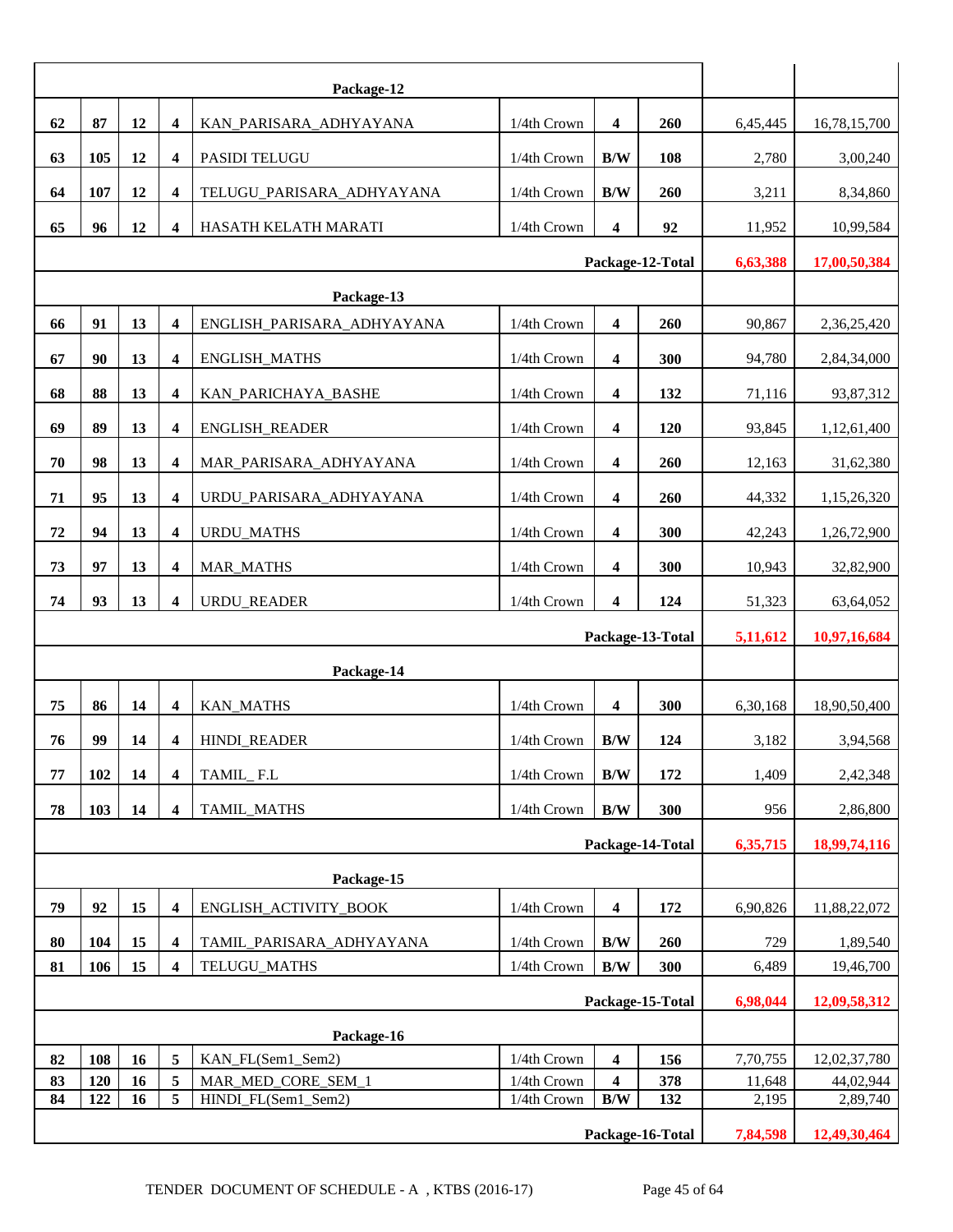|                  |     |        |                         | Package-17                      |               |                         |                  |          |                 |
|------------------|-----|--------|-------------------------|---------------------------------|---------------|-------------------------|------------------|----------|-----------------|
| 85               | 110 | 17     | 5                       | KAN_CORE_SEM_2                  | 1/4th Crown   | $\boldsymbol{4}$        | 388              | 6,33,222 | 24,56,90,136    |
| 86               | 126 | 17     | 5                       | TAMIL_MED_CORE_SEM_1            | 1/4th Crown   | B/W                     | 404              | 841      | 3,39,764        |
| 87               | 127 | 17     | $\sqrt{5}$              | TAMIL_MED_CORE_SEM_2            | 1/4th Crown   | B/W                     | 408              | 1,293    | 5,27,544        |
|                  |     |        |                         |                                 |               |                         | Package-17-Total | 6,35,356 | 24, 65, 57, 444 |
|                  |     |        |                         |                                 |               |                         |                  |          |                 |
|                  |     |        |                         | Package-18                      |               |                         |                  |          |                 |
| 88               | 109 | 18     | 5                       | KAN_CORE_SEM_1                  | 1/4th Crown   | $\overline{\mathbf{4}}$ | 388              | 6,31,713 | 24,51,04,644    |
| 89               | 128 | 18     | 5                       | TELUGU MANJARI (FL) (Sem1_Sem2) | 1/4th Crown   | B/W                     | 121              | 2,887    | 3,49,327        |
| 90               | 130 | 18     | 5                       | TELUGU_MED_CORE_SEM_2           | 1/4th Crown   | B/W                     | 392              | 2,909    | 11,40,328       |
| 91               | 119 | 18     | 5                       | MAYA MARTI_(FL) (Sem1_Sem2)     | $1/4th$ Crown | $\boldsymbol{4}$        | 146              | 11,796   | 17,22,216       |
| 92               | 118 | 18     | $\sqrt{5}$              | URDU_MED_CORE_SEM_2             | 1/4th Crown   | $\boldsymbol{4}$        | 404              | 44,449   | 1,79,57,396     |
| Package-18-Total |     |        |                         |                                 |               |                         |                  |          | 26, 62, 73, 911 |
| Package-19       |     |        |                         |                                 |               |                         |                  |          |                 |
| 93               | 111 | 19     | 5                       | KAN_SL(Sem1_Sem2)               | 1/4th Crown   | $\overline{\mathbf{4}}$ | 152              | 1,45,221 | 2,20,73,592     |
| 94               | 112 | 19     | 5                       | ENGLISH_FL(Sem1_Sem2)           | 1/4th Crown   | $\boldsymbol{4}$        | 140              | 99,396   | 1,39,15,440     |
| 95               | 114 | 19     | 5                       | ENGLISH_CORE_SEM_2              | 1/4th Crown   | 4                       | 408              | 1,37,724 | 5,61,91,392     |
| 96               | 116 | 19     | 5                       | URDU_FL(Sem1_Sem2)              | 1/4th Crown   | $\overline{\mathbf{4}}$ | 144              | 47,558   | 68,48,352       |
| 97               | 113 | 19     | $\overline{\mathbf{5}}$ | ENGLISH_CORE_SEM_1              | 1/4th Crown   | 4                       | 408              | 1,38,920 | 5,66,79,360     |
| 98               | 123 | 19     | 5                       | HINDI MED CORE SEM 1            | 1/4th Crown   | B/W                     | 388              | 299      | 1,16,012        |
| 99               | 121 | 19     | $\overline{5}$          | MAR_MED_CORE_SEM_2              | 1/4th Crown   | $\boldsymbol{4}$        | 390              | 12,260   | 47,81,400       |
|                  |     |        |                         |                                 |               |                         | Package-19-Total | 5,81,378 | 16,06,05,548    |
|                  |     |        |                         | Package-20                      |               |                         |                  |          |                 |
| 100              | 115 | 20     | 5                       | ENGLISH_SL(Sem1_Sem2)           | 1/4th Crown   | $\boldsymbol{4}$        | 92               | 7,19,279 | 6,61,73,668     |
| 101              | 117 | 20     | 5                       | URDU_MED_CORE_SEM_1             | 1/4th Crown   | $\boldsymbol{4}$        | 404              | 44,861   | 1,81,23,844     |
| 102              | 125 | $20\,$ | 5                       | TAMIL_FL(Sem1_Sem2)             | 1/4th Crown   | B/W                     | 168              | 1,051    | 1,76,568        |
| 103              | 124 | 20     | $\overline{\mathbf{5}}$ | HINDI_MED_CORE_SEM_2            | 1/4th Crown   | B/W                     | 392              | 300      | 1,17,600        |
| 104              | 129 | 20     | $\sqrt{5}$              | TELUGU_MED_CORE_SEM_1           | 1/4th Crown   | B/W                     | 384              | 2,571    | 9,87,264        |
|                  |     |        |                         |                                 |               |                         |                  |          |                 |
|                  |     |        |                         |                                 |               |                         | Package-20-Total | 7,68,062 | 8,55,78,944     |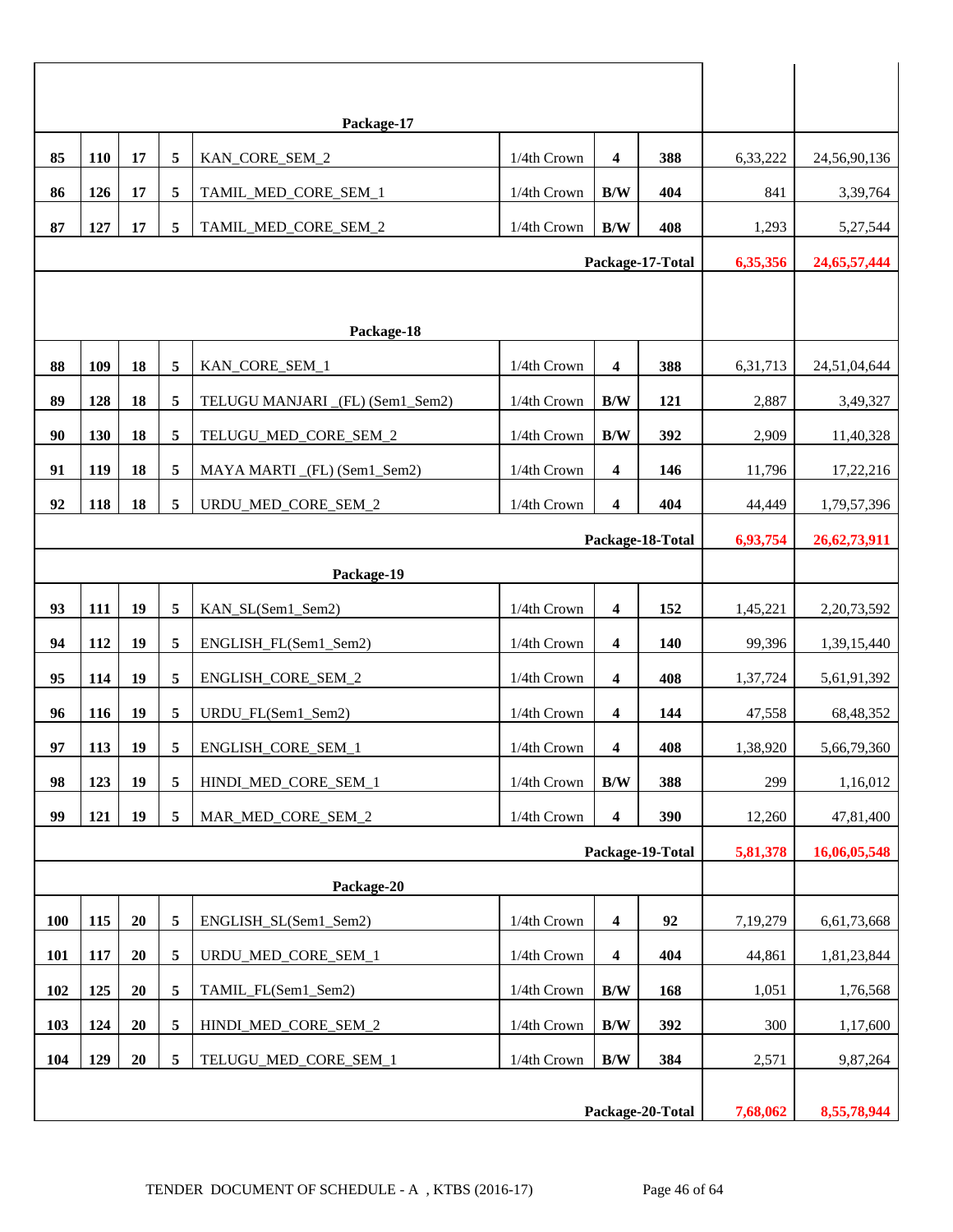|     |                  |    |           | Package-21          |             |                         |                  |             |                |
|-----|------------------|----|-----------|---------------------|-------------|-------------------------|------------------|-------------|----------------|
| 105 | 315              | 21 | 10        | KAN_SCIENCE         | 1/4th Crown | $\overline{\mathbf{4}}$ | 420              | 5,13,435    | 21,56,42,700   |
| 106 | 333              | 21 | 10        | MAYA MARTI _ (FL)   | 1/4th Crown | B/W                     | 172              | 12,850      | 22,10,200      |
| 107 | 332              | 21 | 10        | URDU_TL             | 1/4th Crown | B/W                     | 116              | 356         | 41,296         |
| 108 | 338              | 21 | 10        | HINDI_FL            | 1/4th Crown | B/W                     | 180              | 2,573       | 4,63,140       |
| 109 | 360              | 21 | 10        | Persian_TL          | 1/4th Crown | B/W                     | 76               | 50          | 3,800          |
| 110 | 331              | 21 | 10        | URDU_MED_PHY_EDU    | 1/4th Crown | $\overline{\mathbf{4}}$ | 148              | 22,458      | 33, 23, 784    |
|     |                  |    |           |                     |             |                         | Package-21-Total | 5,51,722    | 22,16,84,920   |
|     |                  |    |           |                     |             |                         |                  |             |                |
|     |                  |    |           | Package-22          |             |                         |                  |             |                |
| 111 | 329              | 22 | 10        | URDU_SCIENCE        | 1/4th Crown | $\overline{\mathbf{4}}$ | 412              | 23,870      | 98,34,440      |
| 112 | 335              | 22 | 10        | MAR_SCIENCE         | 1/4th Crown | $\overline{\mathbf{4}}$ | 424              | 17,560      | 74,45,440      |
| 113 | 337              | 22 | 10        | MAR_MED_PHY_EDU     | 1/4th Crown | $\overline{\mathbf{4}}$ | 148              | 13,060      | 19,32,880      |
| 114 | 322              | 22 | 10        | ENGLISH_SCIENCE     | 1/4th Crown | 4                       | 420              | 2,34,233    | 9,83,77,860    |
| 115 | 324              | 22 | <b>10</b> | ENGLISH_MED_PHY_EDU | 1/4th Crown | 4                       | 148              | 1,85,133    | 2,73,99,684    |
| 116 | 334              | 22 | 10        | <b>MAR_MATHS</b>    | 1/4th Crown | B/W                     | 436              | 13,210      | 57,59,560      |
|     |                  |    |           |                     |             |                         |                  |             |                |
|     | Package-22-Total |    |           |                     |             |                         |                  | 4,87,066    | 15,07,49,864   |
|     |                  |    |           | Schedule-A-Total    |             |                         |                  | 1,48,83,032 | 2,96,21,63,911 |

**Note :** 

- **1. The Printer can Quote for any of the 04 Packages in the descending order of preference.**
- **2. Packages under 1 to 22 available for quoting .**
- 3. **Number of copies allotted for Printing shall be categorized as Free & Sale and they are to be bundled separately and supplied using separate coloured Delivery Challans as per the Purchase order. Distribution list shall be provided with the Purchase order .**
- 4. **Numbers are all indicative in nature and final numbers which may be allotted under various packages may vary up to 20% to the extent provided in the Purchase order .**
- 5. **Additionally, all titles pertaining to 5th standard core-sem-1 shall have 4 versions and shall be individually printed and distributed as per the division wise distribution list which shall be provided.**
- 6. **Titles which are classified as ( B/W) have single colour inner pages. However all books are bound by 04 colour cover page.**

 Sd/- **Managing Director Karnataka Textbook Society®**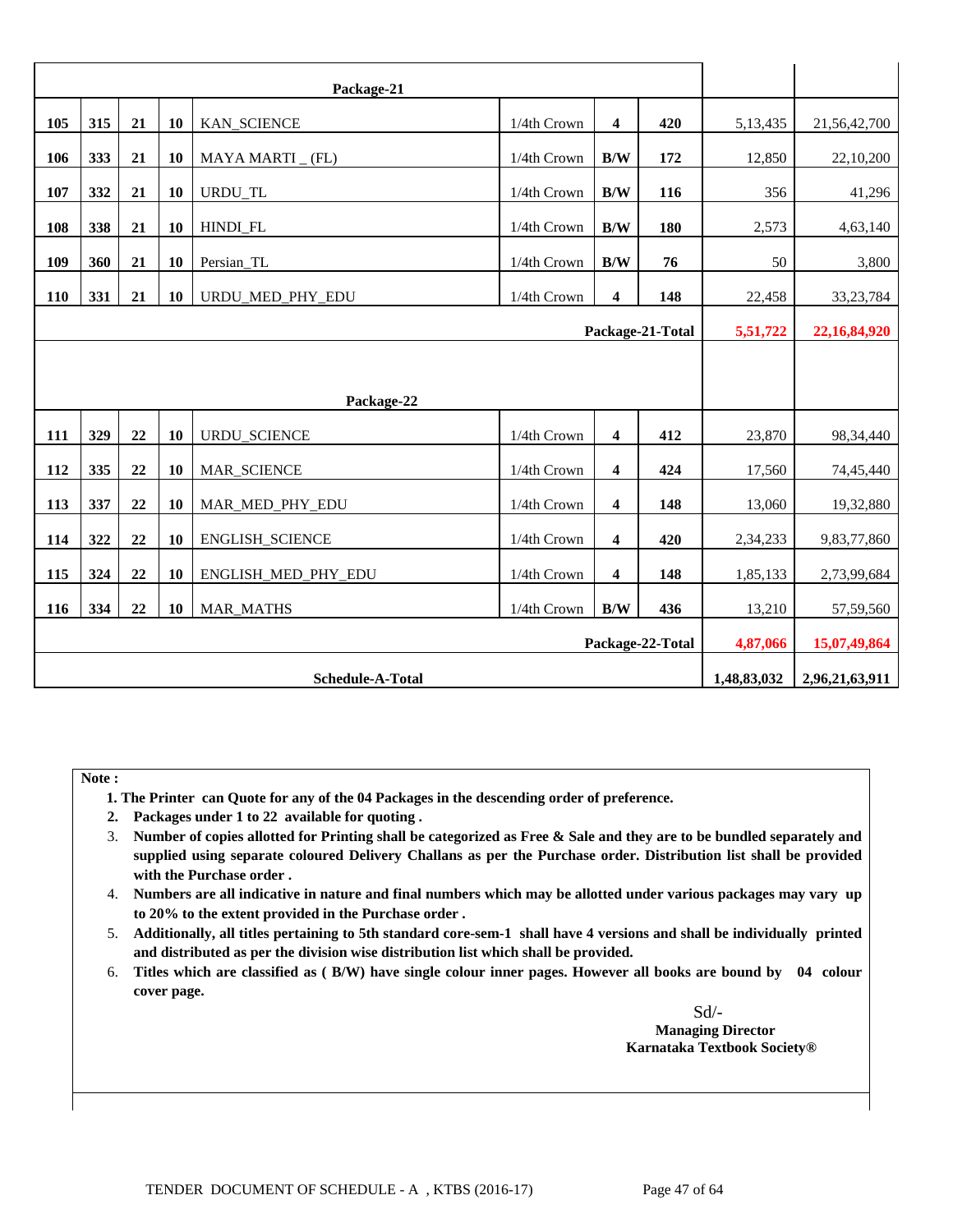### **TABLE-I**

#### **BID FORM**

To

The Managing Director, Karnataka Textbook Society®, No.4, DSERT Building, 100 Ft ring Road, BSK III Stage, Bengaluru - 560 085.

Sir/Madam,

Having examined the Bidding Documents including Addenda No. The receipt of which is hereby duly acknowledged, we, the undersigned, offer to print and supply School textbooks to all the Block Educational Offices in State for which necessary Bid security ( EMD) amounting to Rs. 6,00,000/- is remitted via e-payment mode.

Terms & conditions:-

- 1. We undertake, if our Bid is accepted, to supply of School Books to all the Block Educational Offices in the State in accordance with the terms and conditions in the Bidding document.
- 2. If our bid is accepted we will furnish the bank guarantee for the due performance of the Contract, in the form prescribed by the purchaser.
- 3. We agree to abide by this bid for a period of 240 days after the date fixed for bid opening of Second Envelope under Clause 19 of the Instruction to Bidders and shall remain binding upon us and may be accepted at any time before the expiry of that period.
- 4. We understand that in competing for (and if the award is made to us, in executing the above contract,) we will strictly observe the laws against fraud and corruption in force in India namely "Prevention of Corruption Act 1988 ".
- 5. We understand that you are not bound to accept the lowest or any bid you may receive.
- 1. We understand that contract conditions and the time stipulated for execution of tender is 120 days.

Dated this day of 2015

 $(in$  the Capacity of):

Duly Authorized to sign bid for and on behalf of

Signature:

Place : \_\_\_\_\_\_\_\_\_\_\_\_\_\_\_\_\_\_\_\_\_\_\_\_\_\_\_\_\_\_\_\_\_\_\_\_\_\_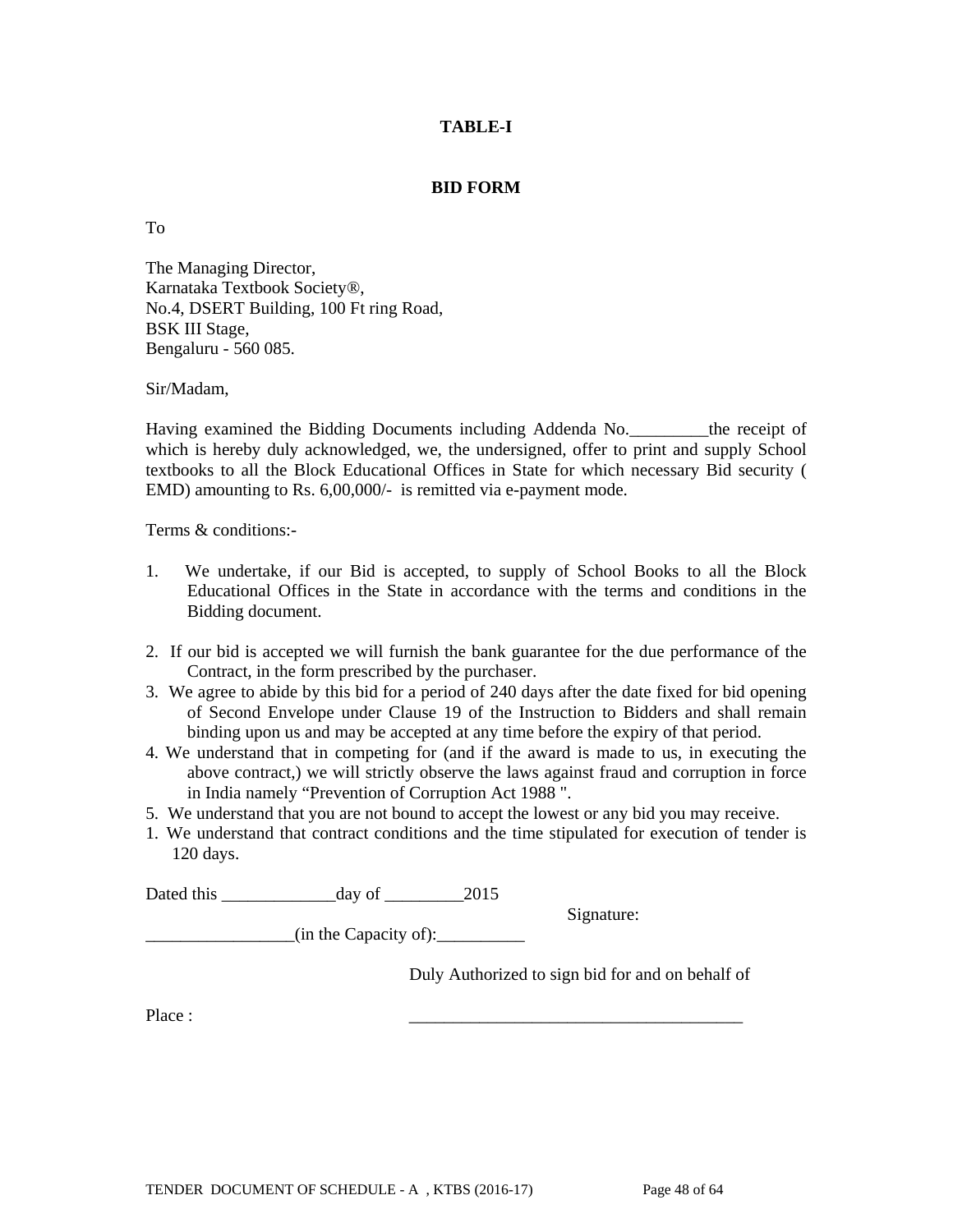### **APPENDIX A**

#### **Format for Letter of Proposal**

#### **(On the Letter head of the Bidder)**

#### **Date**

### **To,**

The Managing Director, Karnataka Textbook Society®, No.4, DSERT Building,100 Ft ring Road, BSK III Stage, Bengaluru - 560 085.

#### Sir,

## **Re : Implementation of printing and supply of Government School textbooks in Karnataka**

Being duly authorized to represent and act on behalf of ......................................... (hereinafter referred to as "the Bidder"), and having reviewed and fully understood all of the Proposal requirements and information provided, the undersigned hereby submits the Proposal for the project referred above.

We confirm that our Proposal is valid for a period of 240 days from ........................... (Proposal Due Date)

Yours faithfully,

 (Signature of the Authorized Signatory of Bidder) (Name and designation of the Authorized Signatory of Bidder)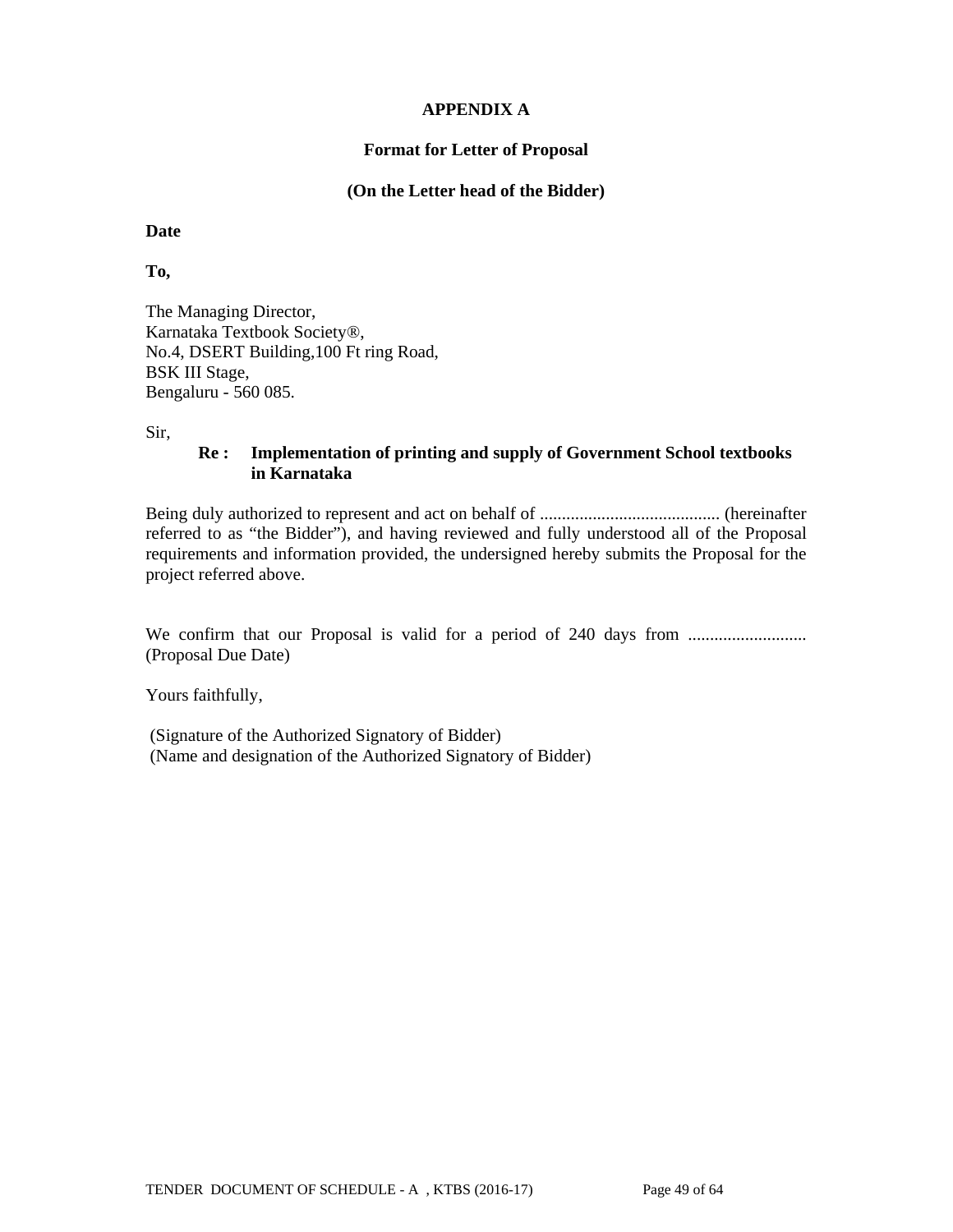#### **APPENDIX B**

#### **Format for Power of Attorney for Signing of Proposal (On stamp paper of appropriate value)**

#### **POWER OF ATTORNEY**

 Know all men by these presents, we .................................................... (name and address of the registered office) do hereby constitute, appoint and authorize Mr. / Ms. ............................................................................. (name and residential address) who is presently employed with us and holding the position of .................................................... as our attorney, to do in our name and on our behalf, all such acts, deeds and things necessary in connection with or incidental to our bid for the project envisaging Implementation of printing and supply of textbooks in Government / aided Schools under Karnataka Textbook society(R) in Karnataka, including signing and submission of all documents and providing information / responses to KTBS, representing us in all matters before KTBS, and generally dealing with KTBS in all matters in connection with our bid for the said Project.

 We hereby agree to ratify all acts, deeds and things lawfully done by our said attorney pursuant to this Power of Attorney and that all acts, deeds and things done by our aforesaid attorney shall and shall be deemed to have been done by us.

 For ............................................. ............................................. (Signature) ............................................. (Name, Title and Address)

Accepted

............................................. (Signature)

.............................................

(Name, Title and Address of the Attorney)

Note:

- 1. The mode of execution of the Power of Attorney should be in accordance with the procedure, if any, laid down by the applicable law and the charter documents of the executants(s) and when it is so required the same be affixed under common seal in accordance with the required procedure. The Power of Attorney should be on a stamp paper of appropriate value.
- 2. Also, wherever required, the Bidder should submit for verification the extract of the charter documents such as a resolution/power of attorney in favor of the Person executing this Power of Attorney for the delegation of power hereunder on behalf of the Bidder.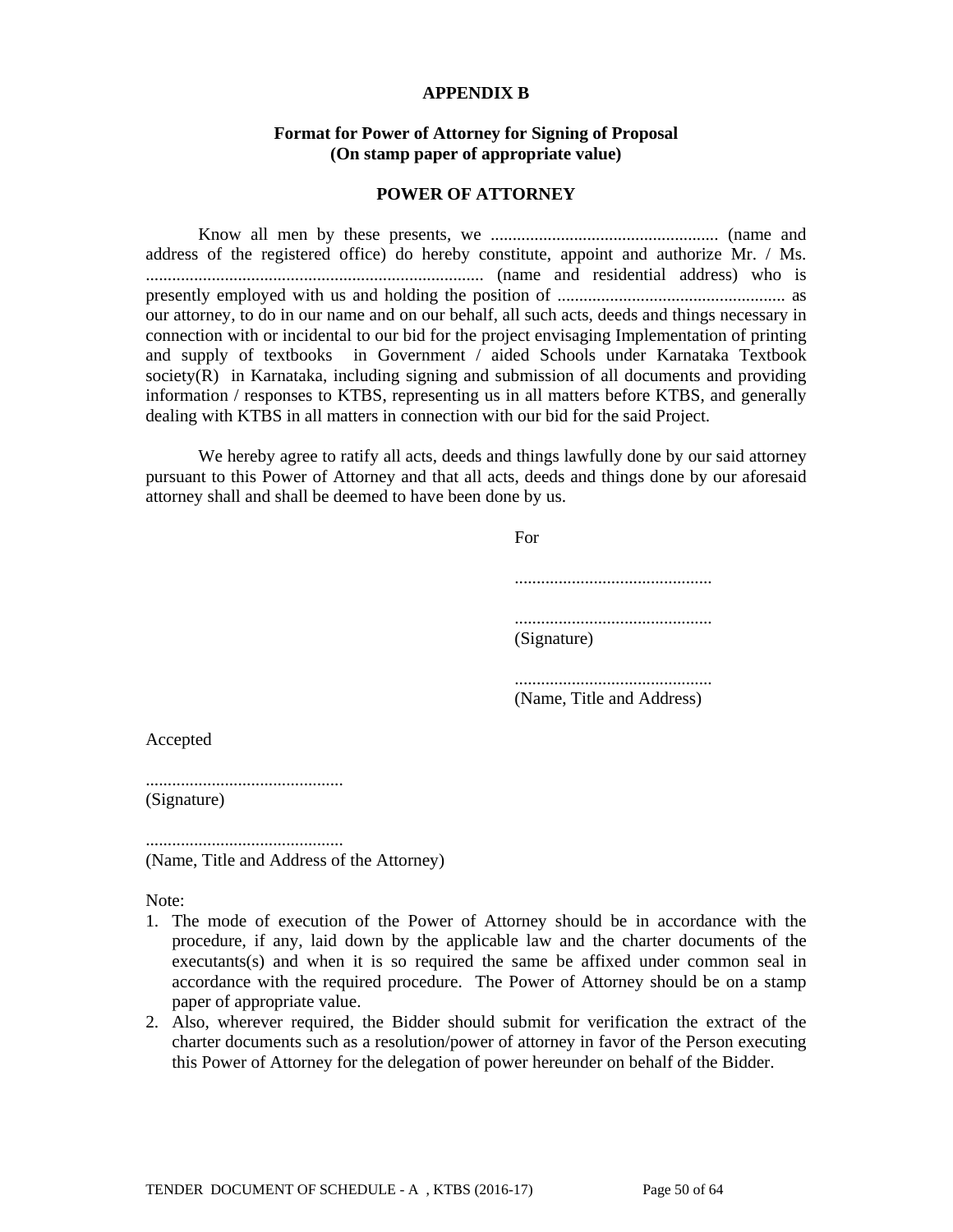## **APPENDIX C**

#### **Details of Bidder**

- 1. Name
- 2. Address of the office(s)
- 3. Printing press Address (Place of production):
- 4. Date of incorporation and/or commencement of business
- 5. Sales Tax/VAT Registration No
- 6. Service Tax Registration No
- 7. Brief description of the Legal Entity including details of its main lines of business.
- 8. Name, Designation, Address and Phone Numbers of Authorized Signatory of the Bidder:
	- a. Name :
	- b. Designation :
	- c. Legal Entity :
	- d. Address :
	- e. Telephone Number :
	- f. Fax Number :
	- g. Mobile Number :
	- h. E-Mail Address :
- 9. Details of individual (s) who will serve as the point of contact / communication with The Karnataka Textbook Society® :
	- a. Name :
	- b. Designation :
	- c. Legal Entity :
	- d. Address :
	- e. Telephone Number:
	- f. Fax Number :
	- g. Mobile Number :
	- h. E-Mail Address :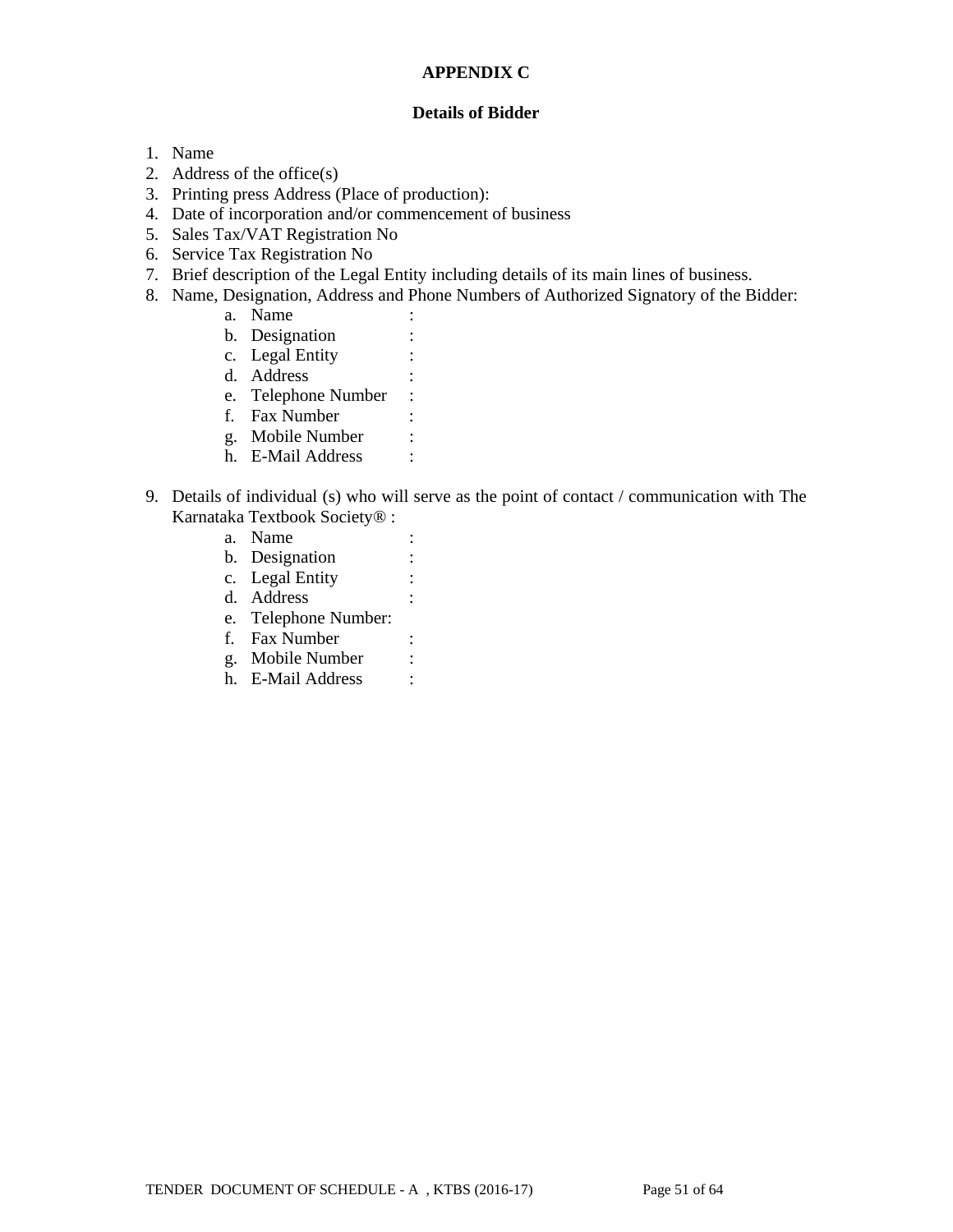#### APPENDIX D **Format for Anti-Collusion & Eligibility Certificate (On the Letterhead of the Bidder)**

 We hereby certify and confirm that in the preparation and submission of our Proposal for the Implementation of printing and supply of textbooks in Government Schools in Karnataka, we have not acted in concert or in collusion with any other Bidder or other person(s) and also not done any act, deed or thing which is or could be regarded as anticompetitive.

 We further confirm that we have not offered nor will offer any illegal gratification in cash or kind to any person or agency in connection with the instant Proposal.

 We further confirm that we have not been barred by Education Department, Government of Karnataka/any other State Governments in India/any agencies of GOK, and thereby have not been proven ineligible to bid.

Dated this ..................................... Day of .............................., 2015 ........................................ (Name of the Bidder)

---------------------------------- (Signature of the Authorized Person)

-----------------------------------

(Name and designation of the Authorized Person)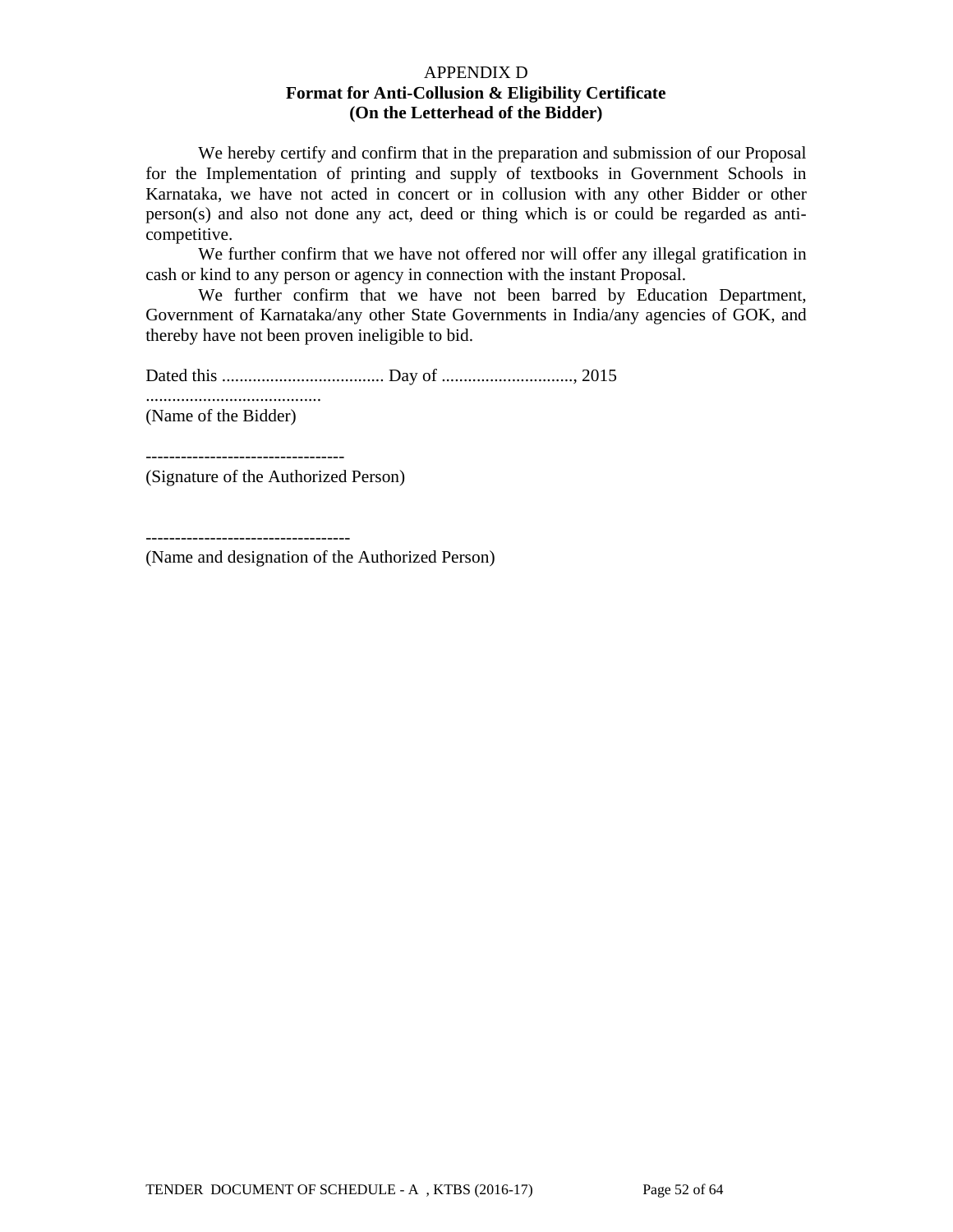### **APPENDIX E**

#### **Format for Performance Bank Guarantee (To be issued by a Nationalized / Scheduled Bank in India)**

B.G. No. .................................................... dated ......................This Deed of Guarantee executed at ...................... by ........................ (Name of Bank) having its Head/Registered office at ............................. .................. (herein after referred to as "the Guarantor") which expression shall unless it be repugnant to the subject or context thereof include its, successors and assigns;

In favor of, The Managing Director, The Karnataka Textbook Society(R), (hereinafter referred to as "The Karnataka Textbook Society $(R)$ ") having its office at No.4, DSERT Building,100 Ft Ring Road, Hosakerehalli cross, BSK III Stage, Bengaluru - 560 085, Karnataka State, India, which expression shall unless it be repugnant to the subject or context thereof include its successors and assigns;

### WHEREAS

A. M/s. ........................................... a Legal Entity having its registered office at ............... (hereinafter called "the Bidder") which expression shall unless it be repugnant to the subject or context thereof include its / their executors administrators, successors and assigns, intends to bid implementation of printing and supply of text books to schools across Karnataka.

B. In terms of **Clause 2.10** of the Tender Document dated ....................issued in respect of the Project, the Bidder is required to furnish to The Karnataka Text book Society $(R)$  an unconditional and irrevocable Bank Guarantee for an amount of Rs. .................. (Rupees ............... only) as Bid Security for the Project.

The Guarantor has at the request of the Bidder and for valid consideration agreed to provide such Bank Guarantee being these presents:

#### NOW THEREFORE THIS DEED WITNESSETH AS FOLLOWS:

- A. The Guarantor, as primary obligor shall, without demur, pay to The Karnataka Text book Society(R) Bengaluru an amount not exceeding Rs.................(Rupees.................only), within 5 days of receipt of a written demand from The Karnataka Text book  $Society(R)$ calling upon the Guarantor to pay the said amount.
- B. Any such demand made on the Guarantor by The Karnataka Text book Society(R) Bengaluru shall be conclusive and absolute as regards the forfeiture of Bid security and the amount due and payable by the Guarantor under this Guarantee.
- C. The above payment shall be made without any reference to the Bidder or any other person and irrespective of whether the claim of The Karnataka Text book Society(R) Bengaluru is disputed by the Bidder or not.
- D. This Guarantee shall be irrevocable and remain in full force upto **31st March 2017** or for such extended period as may be mutually agreed between The Karnataka Text book Society(R), Bengaluru and the bidder and shall continue to be enforceable till all amounts under this Guarantee are paid.
- E. The Guarantee shall not be affected by any change in the constitution or winding up of the Bidder/the Guarantor or any absorption, merger or amalgamation of the Bidder/the Guarantor with any other person.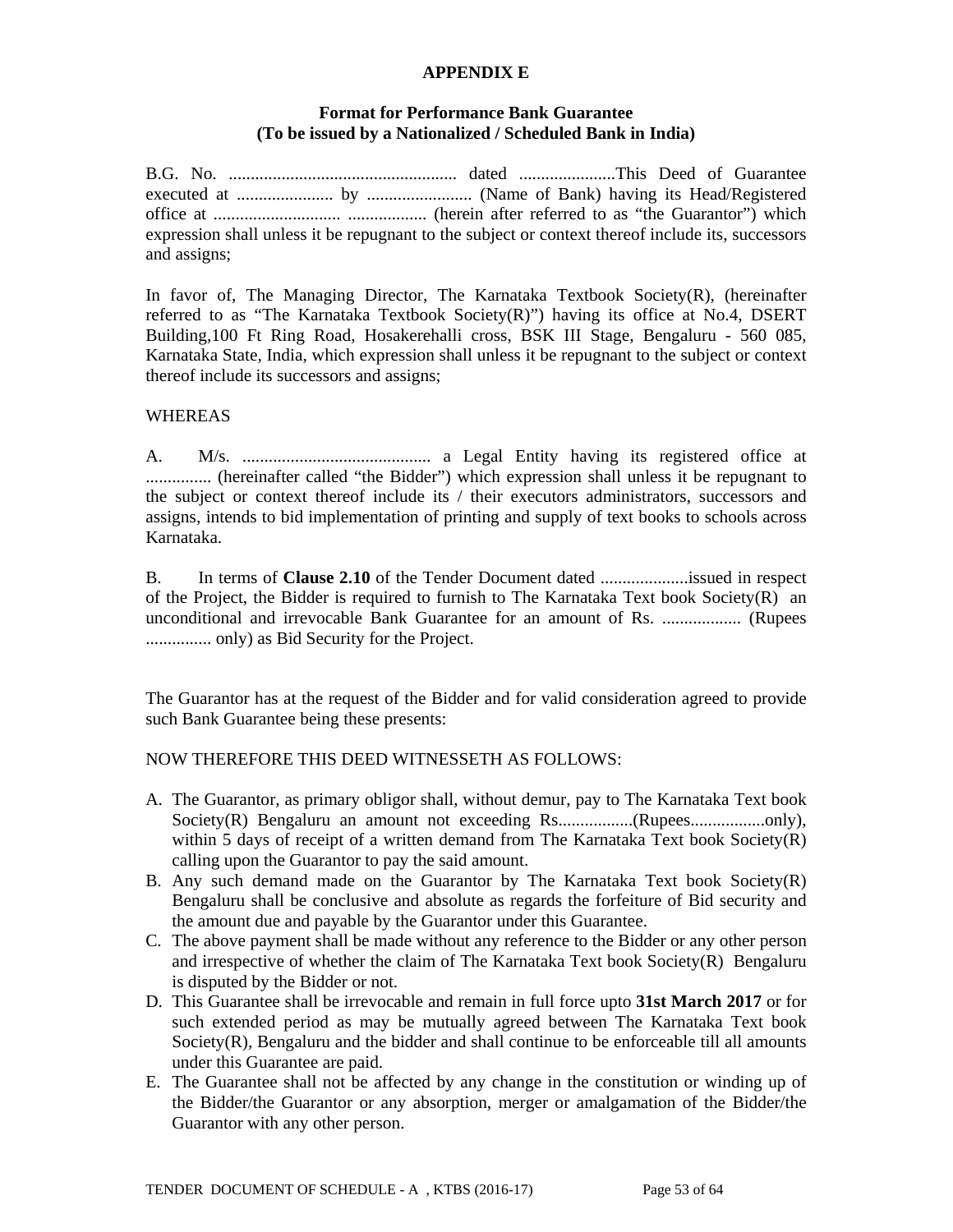- F. In order to give full effect to this Guarantee, The Karnataka Text book Society $(R)$ , Bengaluru, shall be entitled to treat the Guarantor as Principal debtor. The obligations of the Guarantor shall not be affected by any variations in the terms and conditions of the Tender document or other documents or by extension of time of performance of any obligations granted to the Bidder or postponement /non exercise/delayed exercise of any of its rights by The Karnataka Text book Society(R), Bengaluru to the Bidder and the Guarantor shall not be relieved from the its obligation under this Bank Guarantee on account of any such variation, extension, postponement, non exercise, delayed exercise or omission on the part of The Karnataka Text book  $Society(R)$  to the bidder to give such matter or thing whatsoever which under the law relating to sureties would but for this provision have effect of so relieving the Guarantor.
- G. The Guarantor has power to issue this Guarantee and discharge the obligations contemplated herein, the undersigned is duly authorized to execute this Guarantee pursuant to the power granted under…………………………

In witness thereof the Guarantor has set its hands hereunto on the day, month and year first herein above written.

Signed and delivered by…………………………………… bank By the hand of Mr/Mrs………………….. Its ……………………….. and authorized official.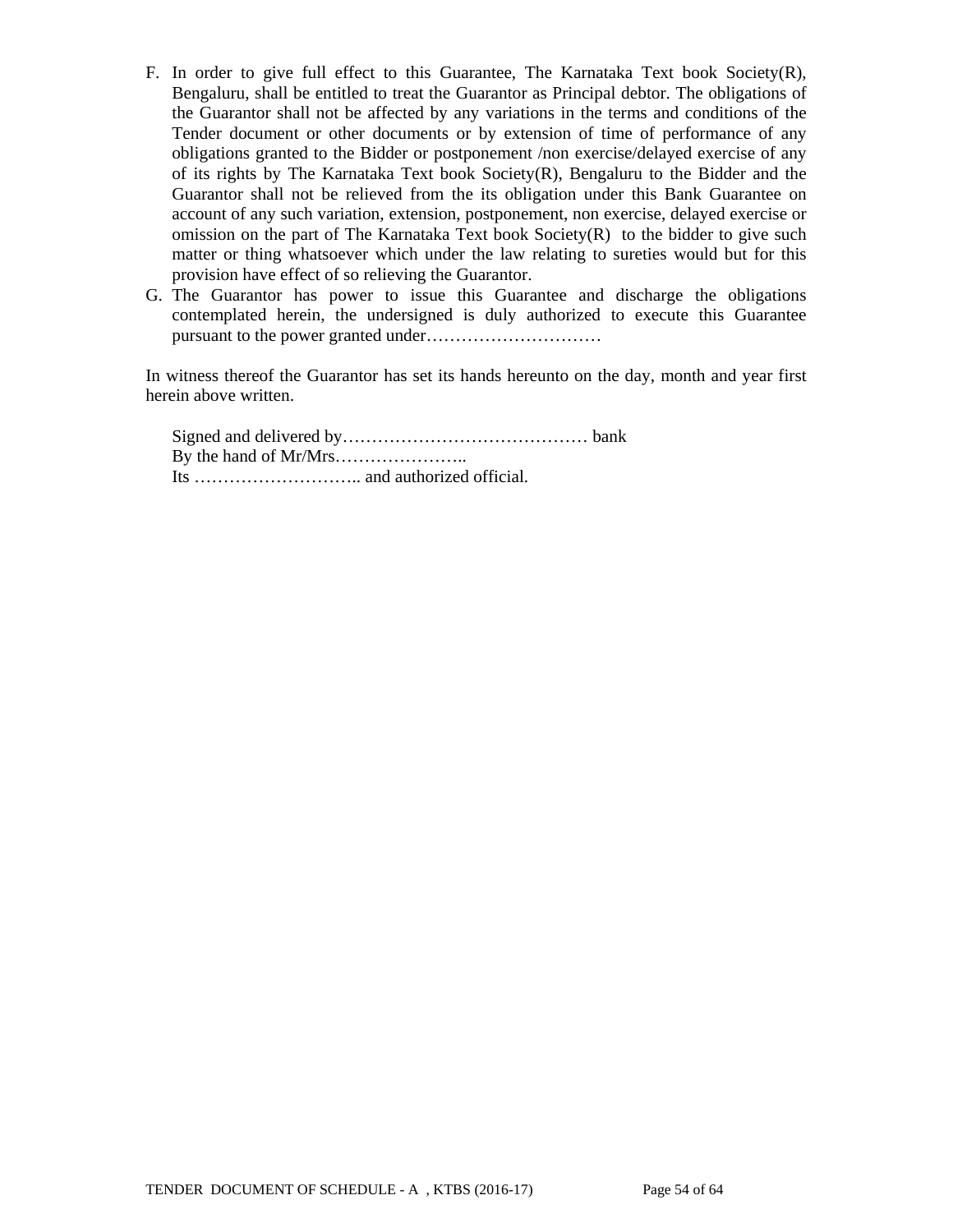## **Appendix F**

## **(Format for undertaking of being a Printer)**

Date

**To,**  The Managing Director, Karnataka Textbook Society®, No.4, DSERT Building,100 Ft ring Road, BSK III Stage, Bengaluru - 560 085.

Sir,

We confirm that we have been in the business of printing and supply of books / text books since past \_\_\_\_\_\_\_\_\_years.

Yours faithfully,

(Authorized Signatory)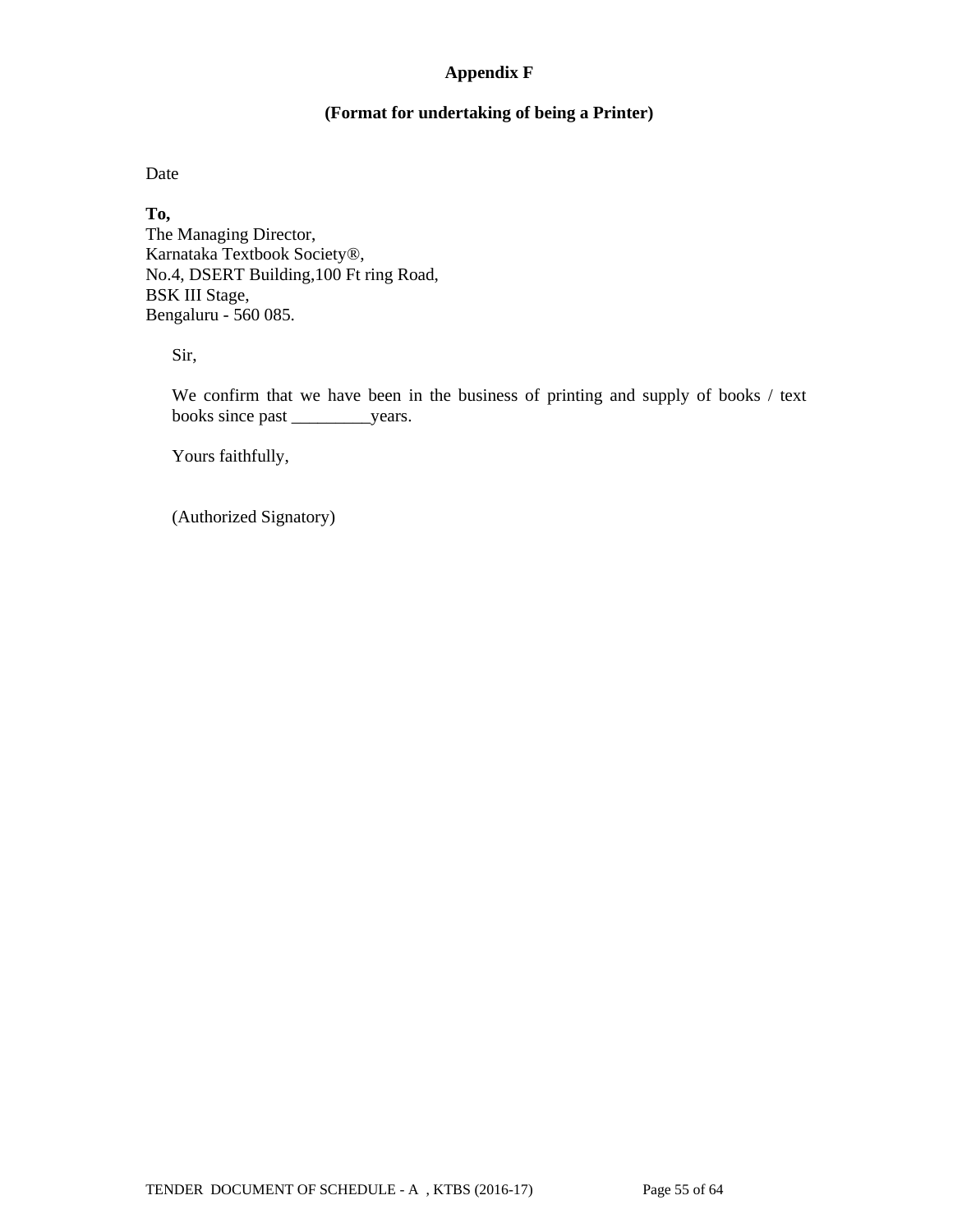## **Appendix G-1**

#### *FORMAT FOR STATEMENT OF EXPERIENCE*

| <b>Experience Criteria</b>                  | $\bullet$ |
|---------------------------------------------|-----------|
| Name of the project                         |           |
|                                             |           |
| Name, address and contact details of Client |           |
| Scope of the project                        |           |
| Name(s) of other members of consortium, in  |           |
| case the said project was executed as a     |           |
| consortium.                                 |           |
| Scope of work of Bidder                     |           |
| Date of commencement of the project         |           |
| Date of completion of the project           |           |
| Total billings from the project             |           |

The above statement shall be supported by

- 1. a certificate issued by the Client clearly stating the scope of the project, cost of the project and date of successful completion.
- 2. copy of the joint venture agreement, in case the project was executed as a consortium
- 3. Certificate from statutory auditor certifying date of successful completion of bidder's scope of work in the project and total billings till such date.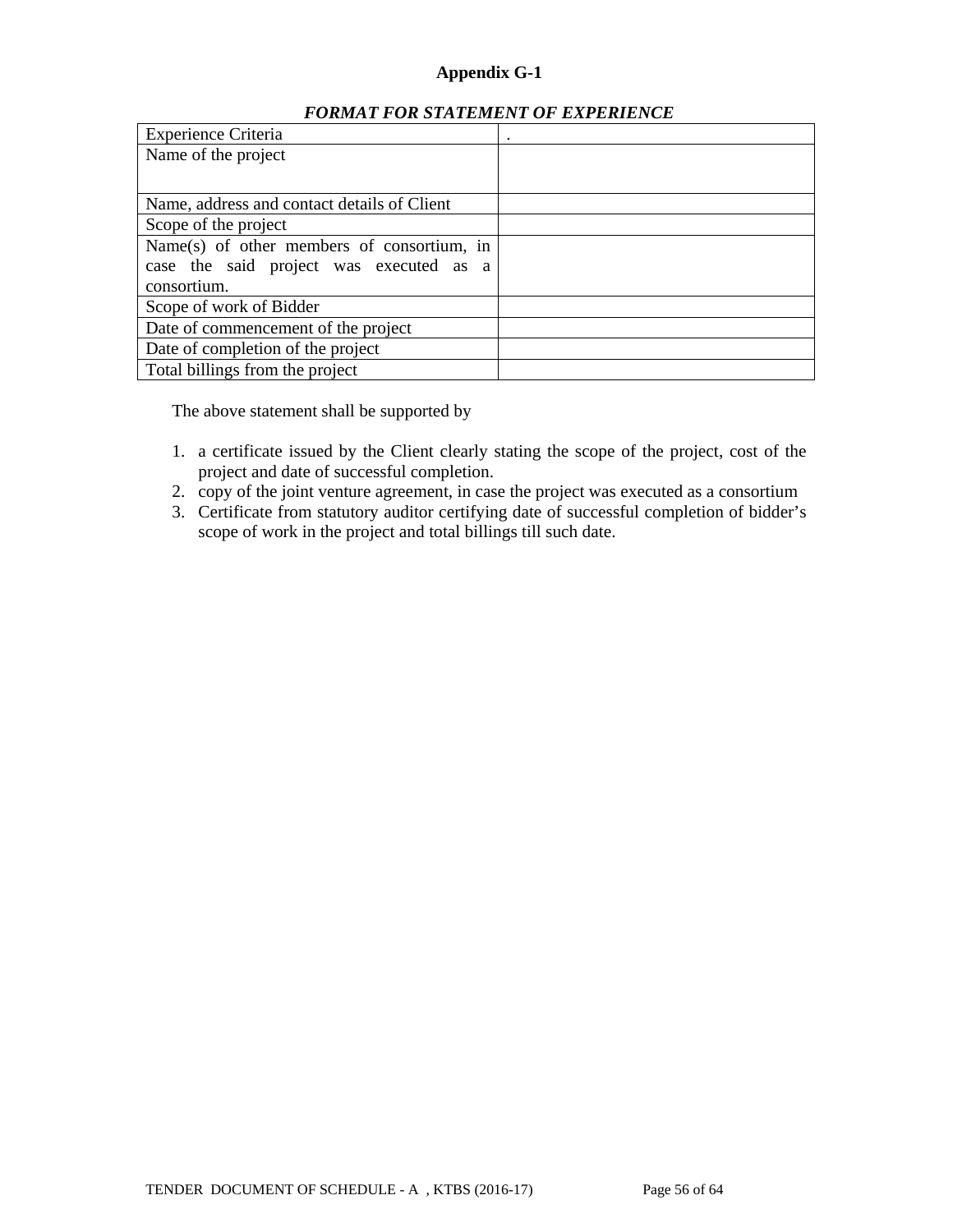## **Appendix G-2**

#### **Format for Statutory Auditor's Certificate for Financial Capability of the bidder**

Date

We have verified the Annual Accounts and other relevant records of M/s ……………………………… (Name of the bidder) and certify the following

Rs. In lakhs

| <sub>S1</sub>  | <b>Particulars</b>     | 2012-13 |  | 2013-14   2014-15   Avg. for 3 yrs |
|----------------|------------------------|---------|--|------------------------------------|
| N <sub>o</sub> |                        |         |  |                                    |
|                | <b>Annual Turnover</b> |         |  |                                    |
|                | Net Worth              |         |  |                                    |
|                |                        |         |  |                                    |

Signature and seal of Statutory Auditor

Name Membership No Address

Instructions:

For the purpose of this Certification:

- 1. The financial year would be the same as one normally followed by the bidder for its Annual Report.
- 2. The bidder shall provide the audited annual financial statements as required for this Tender document. Failure to do so would result in the Proposal being considered as non responsive.
- 3. A certificate from the Statutory Auditor should be provided as supporting document certifying the Qualification Statement submitted by the Bidder.
- 4. For the purpose of this Tender document, Net Worth shall mean:

Net Worth = (subscribed and paid up Equity + reserves) - (Revaluation reserves + miscellaneous expenditure not written off)

- 5. Experience (Financial Capability and Experience) of only the Bidder shall be considered. Experience of associate company/parent company/subsidiary company shall not be considered for qualification purposes.
- 6. Turnover and net worth of the bidder shall be certified by his statutory auditor who should mention his name, address and membership number. Turnover certificate shall be based on the audited accounts of the bidders, or based on the returns filed with the tax authority.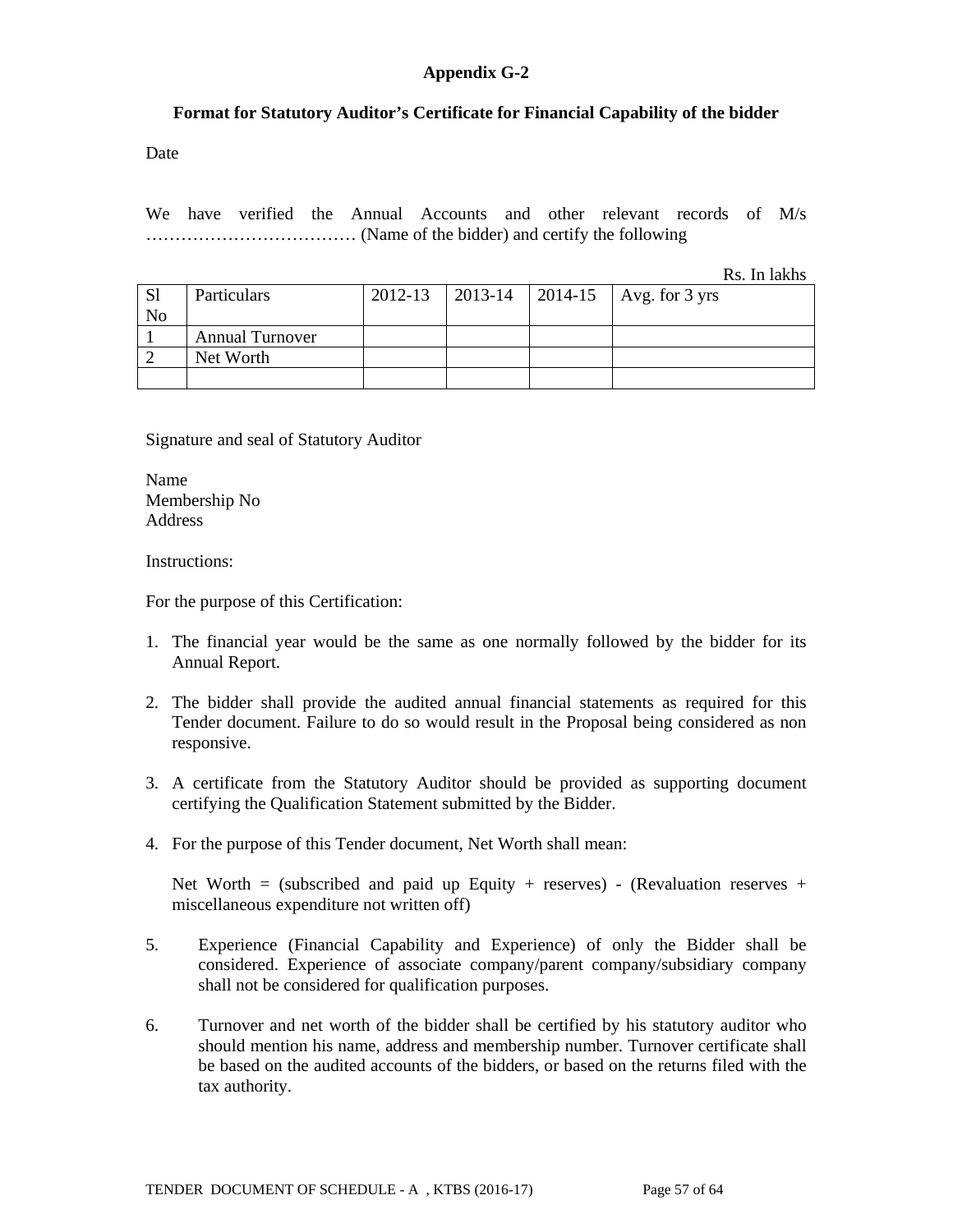### **APPENDIX G-3**

### **Format for Statutory Auditor Certificate for Project Experience of Printing and Supply of Books / Textbooks**

Date

We have verified the annual accounts and other relevant records of M/s………………………..(Name of the Bidder) and certify that M/s………………………(Name of the Bidder) had been appointed for the purpose of ……………………………….. ( name of the project)

We have also scrutinised the documents made available to us for the said project and certify the following:

|             | Date of commencement of   Date of completion of the   Billings for the bidder |                         |
|-------------|-------------------------------------------------------------------------------|-------------------------|
| the project | project                                                                       | from the project $(Rs)$ |
|             |                                                                               |                         |

Signature and seal of Statutory Auditor

Name Membership No Address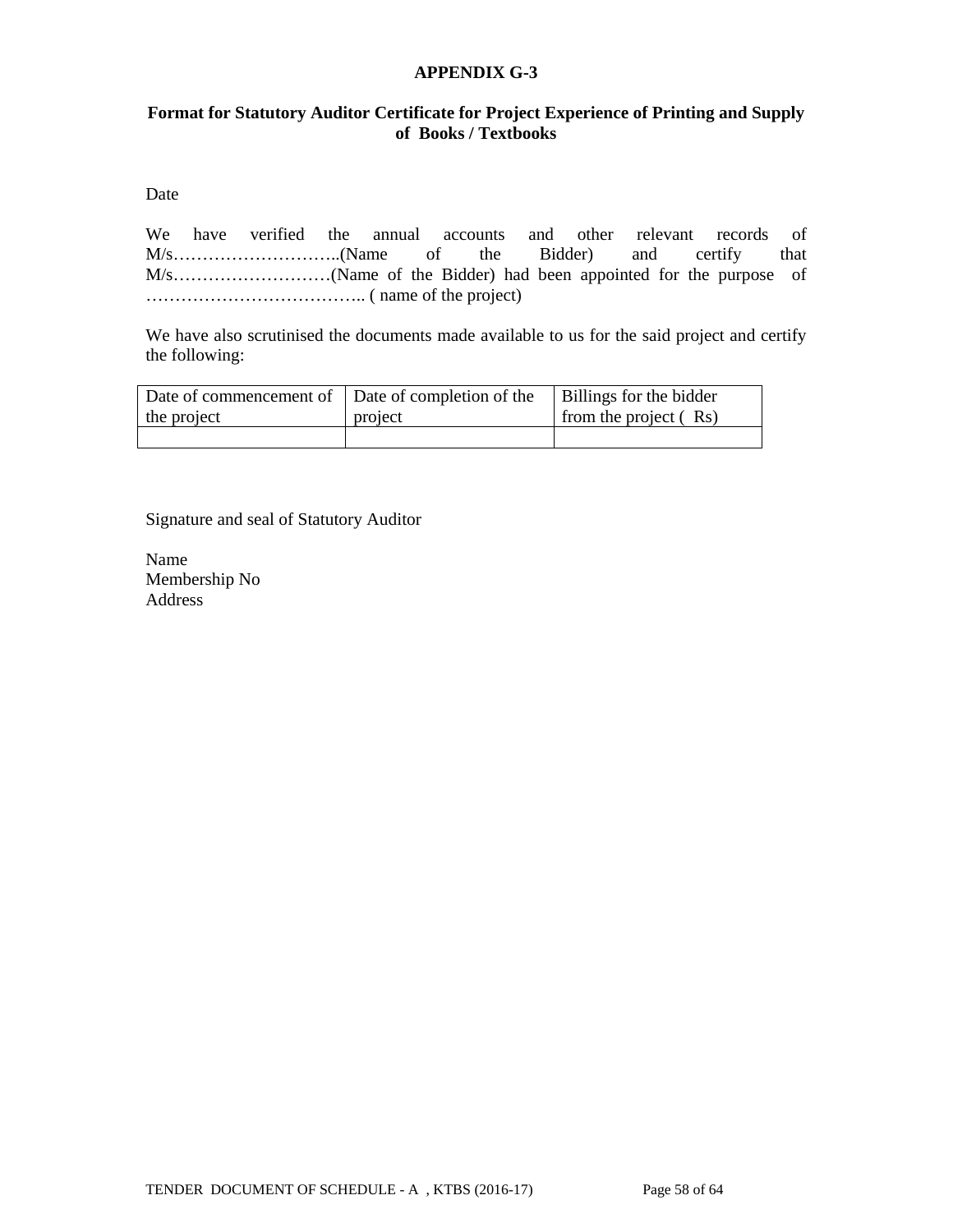## **Appendix H**

# **Format for Infrastructural Capabilities**

| SI             | Machinery / Other prescribed by the                                          | Qty/ | Machinery /      | Qty/ | <b>Production</b> |
|----------------|------------------------------------------------------------------------------|------|------------------|------|-------------------|
| N <sub>0</sub> | purchaser                                                                    | Unit | Other offered by | Unit | capacity per      |
|                |                                                                              |      | the printer.     |      | hour.             |
| $\mathbf{1}$   | <b>Pre-Printing machinery</b>                                                |      |                  |      |                   |
|                | Computer to Plate making plant with<br>processor capable of making plates    |      |                  |      |                   |
|                | Double Crown, A-1 and such similar                                           |      |                  |      |                   |
|                | sizes                                                                        | One  |                  |      |                   |
|                | or                                                                           | Unit |                  |      |                   |
|                | Plate exposing system with processor                                         |      |                  |      |                   |
|                | capable of making plates Double                                              |      |                  |      |                   |
|                | Crown, A-1 and such similar sizes                                            |      |                  |      |                   |
|                | <b>Printing machinery</b>                                                    |      |                  |      |                   |
| $\mathbf{1}$   | Four colour web offset machine with a                                        |      |                  |      |                   |
|                | minimum cut off 508 mm, reel width                                           |      |                  |      |                   |
|                | 760 mm or more, with one quarter                                             | One  |                  |      |                   |
|                | folder. The rated speed of the machine                                       | Unit |                  |      |                   |
|                | with quarter folding shall not be less                                       |      |                  |      |                   |
|                | than 10,000 cycles per hour.                                                 |      |                  |      |                   |
| 2              | Four colour sheet fed CPC offset                                             |      |                  |      |                   |
|                | printing machine with a Sheet size of                                        | One  |                  |      |                   |
|                | $485mmX660mm$ (19"x26") or above                                             | Unit |                  |      |                   |
|                | capable of printing on Boards of at                                          |      |                  |      |                   |
|                | least 220 GSM.                                                               |      |                  |      |                   |
|                | <b>Binding and Finishing Machinery</b>                                       |      |                  |      |                   |
| $\mathbf{1}$   | Fully automatic stand alone perfect                                          | One  |                  |      |                   |
|                | binding machine of minimum 6 clamps<br>with 2000 cycles per hr or equivalent | Unit |                  |      |                   |
|                | productivity.                                                                |      |                  |      |                   |
| $\overline{2}$ | Three side trimming machine capable                                          |      |                  |      |                   |
|                | of trimming the books in the size of                                         | One  |                  |      |                   |
|                | Crown $1/4^{\text{th}}$ .                                                    | Unit |                  |      |                   |
| $\mathfrak{Z}$ | Fully automatic programmatic cutting                                         | One  |                  |      |                   |
|                | machine 92 cm (36 inches) size                                               | Unit |                  |      |                   |
| $\overline{4}$ | Wet or Thermal lamination machine of                                         | One  |                  |      |                   |
|                | minimum feed width of 18".                                                   | Unit |                  |      |                   |
|                | <b>Manpower, Factory and Storage Space</b>                                   |      |                  |      |                   |
|                | The plant shall be operated by qualified                                     |      |                  |      |                   |
|                | and trained manpower with qualified                                          |      |                  |      |                   |
|                | supervisors for quality checking in the                                      |      |                  |      |                   |
|                | production line.                                                             |      |                  |      |                   |
|                | The plant shall be well planned and is                                       |      |                  |      |                   |
|                | required to be in easily accessible                                          |      |                  |      |                   |
|                | location. It is expected to be laid out in                                   |      |                  |      |                   |
|                | an area of about 10,000 sq feet to have                                      |      |                  |      |                   |
|                | and safe movement of the<br>easy                                             |      |                  |      |                   |

## **Format for Infrastructural Capabilities**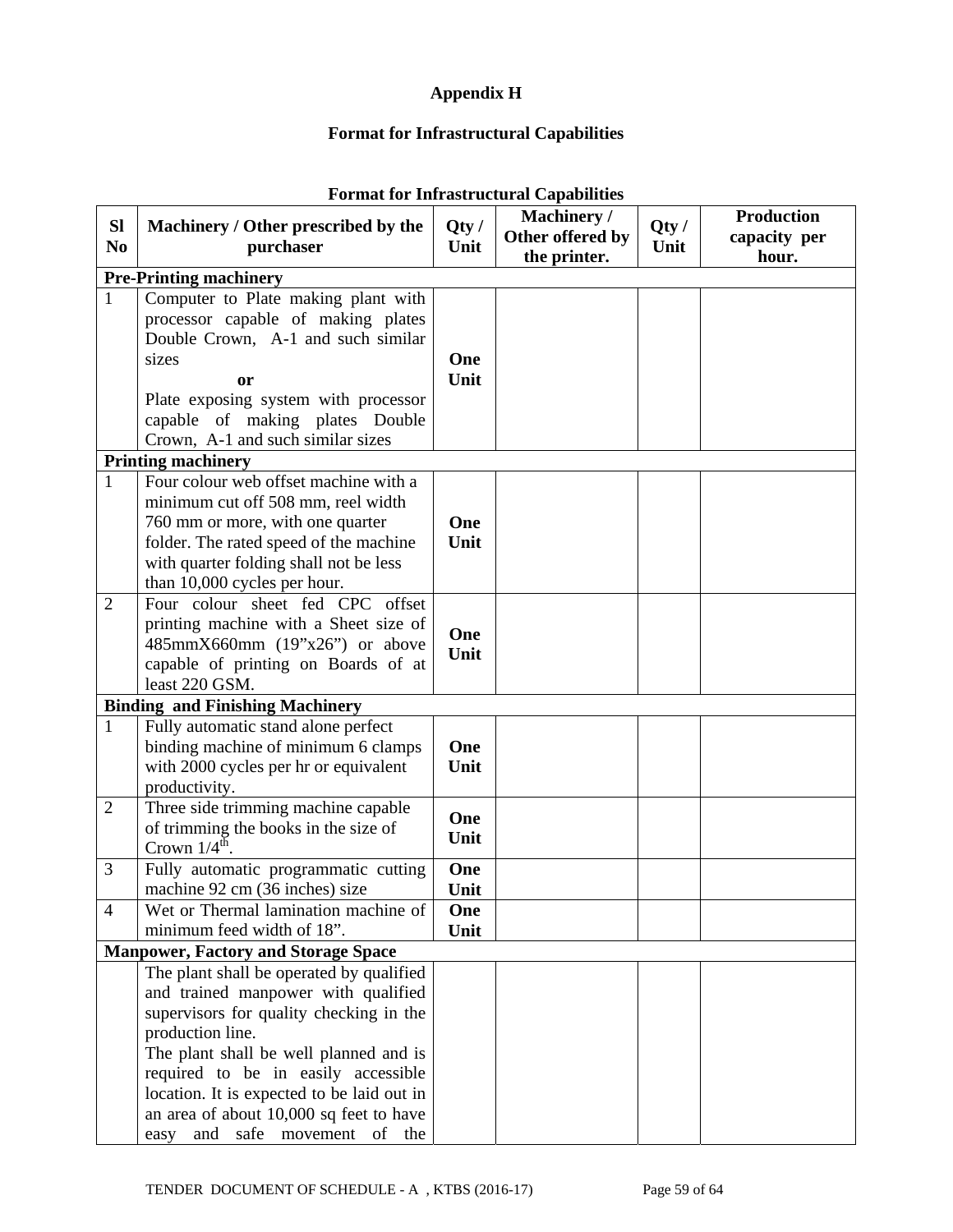| materials. The storage space shall be at  <br>least another $10,000$ sq feet covered<br>area for the safe storage of finished<br>goods as well as to stock the paper.<br><b>OTHERS</b> |  |  |
|----------------------------------------------------------------------------------------------------------------------------------------------------------------------------------------|--|--|
|                                                                                                                                                                                        |  |  |

Signature

(Name and designation of signatory)

#### **Note** :

- 1) The bidder shall submit APPENDIX-H in affidavit.
- 2) The Specifications mentioned above are at minimum configurations expected, but Superior Machinery in the similar class are also acceptable. However, decision of the Purchaser in this regard shall be final and binding.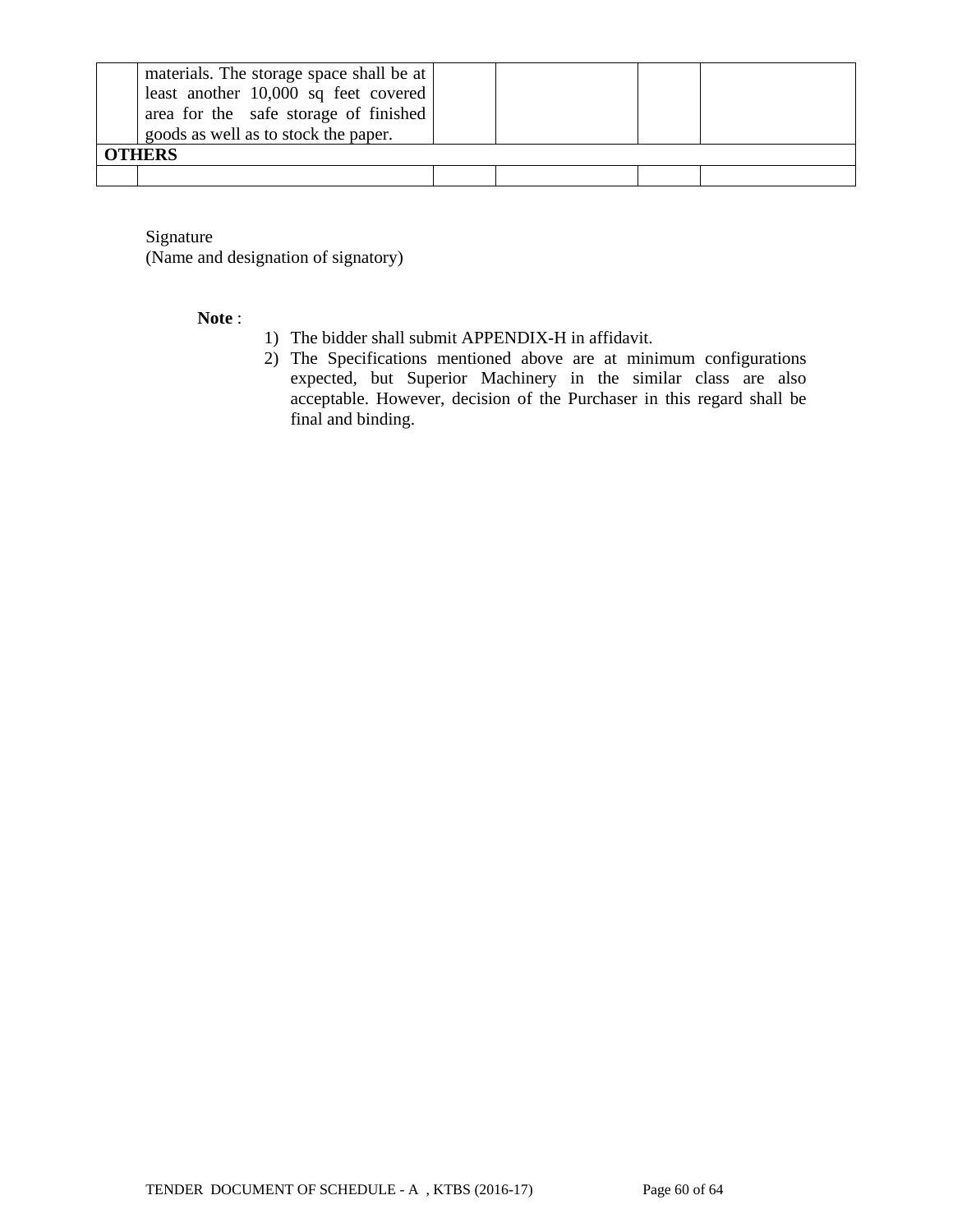## **APPENDIX I ( Cover 1 )**

### Bidder Declaration regarding his capacity ( On the Letter Head )

- 1. Sheet fed offset / Web Offset Printer A / B Grade Printer
- 2. Capacity Can Print \_\_\_\_\_\_\_\_\_\_ titles & Supply a total of \_\_\_\_\_\_\_\_\_\_\_\_ lakh textbooks to 55 Blocks in 01 month .
- 3. Capacity

Can print a total of \_\_\_\_\_\_\_\_\_\_\_lakh textbooks in total , belonging to

\_\_\_\_\_\_\_\_\_\_\_\_\_ titles under a total of \_\_\_\_ The number of packages and supply to 204 Blocks within 120 days from the date of issue of purchase order and the supplier shall submit dummy within a week from the date of obtaining CD's / Positive's from KTBS.

> Bidder Authorized Signatory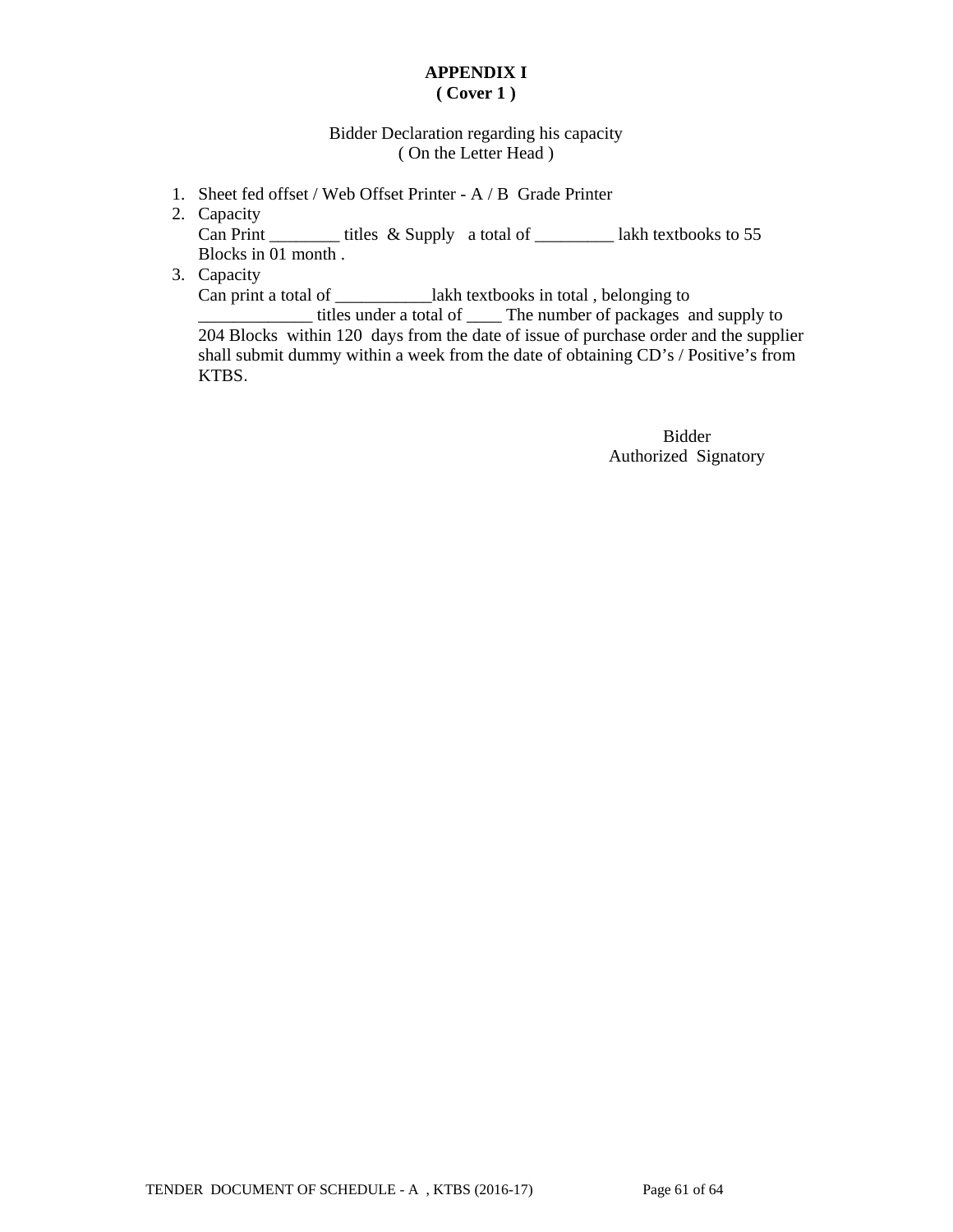## **APPENDIX J**

## **(Cover 2)**

## **TENDER FORM & PRICE SCHEDULE**

### PARTICULARS TO BE SUBMITTED IN THE COMMERCIAL BID/ **SECOND COVER**

To

The Managing Director, Karnataka Textbook Society ® No.4, 100Ft Ring Road, Hosakerehalli, BSK 3rd Stage, Bengaluru – 560085.

Sir,

Having examined the bid Documents including Addenda No: the receipt of which is hereby duly acknowledged, we, the undersigned, offer to quote the rates per page towards printing and supply of School Text Books. Price quoted is all inclusive. Price shall be indicated to a maximum of 04 decimals.

> ( Signature of the Printer) ( Authorized Signatory )

#### **Preference 1( Separate Cover )**

- A. Name of the Printer :
- B. Package No. quoted :

| <b>Title</b> | <b>Book Size</b> | <b>GSM</b> | Colour/Other<br>specifications | Rate per page in Paise in digits<br>shall be inclusive of all.<br>Price shall be indicated to a<br>maximum of 04 decimals |
|--------------|------------------|------------|--------------------------------|---------------------------------------------------------------------------------------------------------------------------|
|              |                  |            |                                |                                                                                                                           |
|              |                  |            |                                |                                                                                                                           |
|              |                  |            |                                |                                                                                                                           |
|              |                  |            |                                |                                                                                                                           |

Total No of Titles under the package

Place : Signature of Printer Date : with address and Seal

## **Preference 2( Separate Cover )**

- A. Name of the Printer :
- B. Package No. quoted :

| <b>Title</b> | <b>Book Size</b> | <b>GSM</b> | <b>Colour/Other</b>   Rate per page in Paise in digits  <br>specifications and words Price quoted is all<br>inclusive.<br>Price shall be indicated to a<br>maximum of 04 decimals. |
|--------------|------------------|------------|------------------------------------------------------------------------------------------------------------------------------------------------------------------------------------|
|              |                  |            |                                                                                                                                                                                    |
|              |                  |            |                                                                                                                                                                                    |
|              |                  |            |                                                                                                                                                                                    |
|              |                  |            |                                                                                                                                                                                    |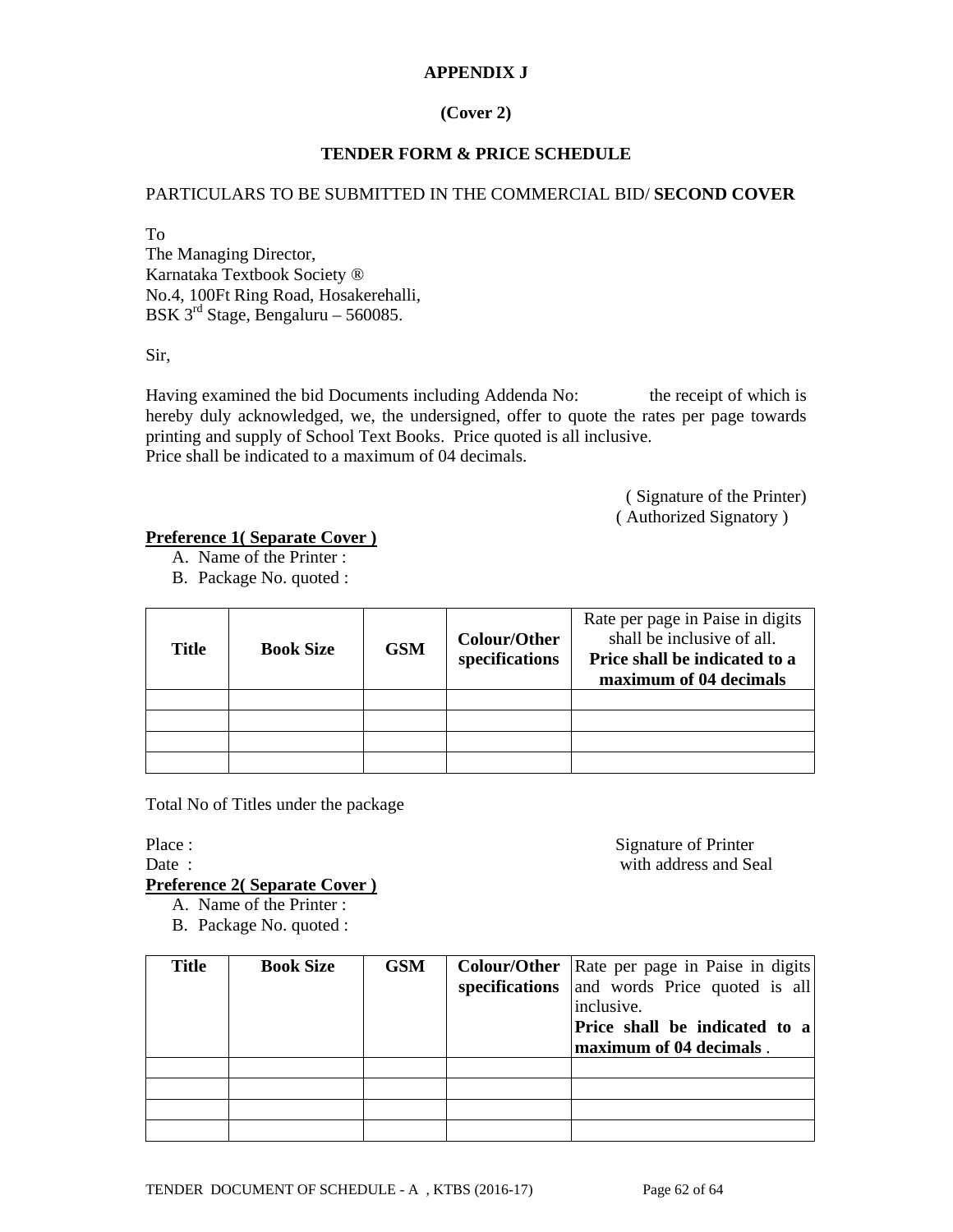Total No of Titles under the package

Place : Signature of Printer Date : with address and Seal

Total No of Titles under the package

Place : Signature of Printer Date : with address and Seal

#### **CONDITIONS:**

- 1. If our bid is accepted, we will have to abide as per the stipulated Terms & Conditions to supply of school books to all the Block Educational Offices in the State.
- 2. If our bid is accepted we will furnish Performance Bank Guarantee separately for each package as per terms.
- 3. We agree to abide by this tender for bid validity of 240 days after the date fixed for opening of Second Envelope.
- 4. We understand that in competing for and if the award is made to us, in executing the above contract we will strictly observe the laws against fraud and corruption in force in India namely "Prevention of corruption act 1988".
- 5. We understand that you are not bound to accept a lowest offer that you may receive.

Dated this day of 2015

Signature

(Name and address of the Tenderer with seal) (In the capacity of duly authorized to sign the Tender for and on behalf of)

#### **Tender / Bid Validity:**

The Tender is valid for a period of 240 days from the date of opening of Tender.

Dated this day of 2015

Signature: (Name and Address of the Tenderer with Seal)

(In the Capacity of ) :

Duly authorized to sign the Tender for and on behalf of